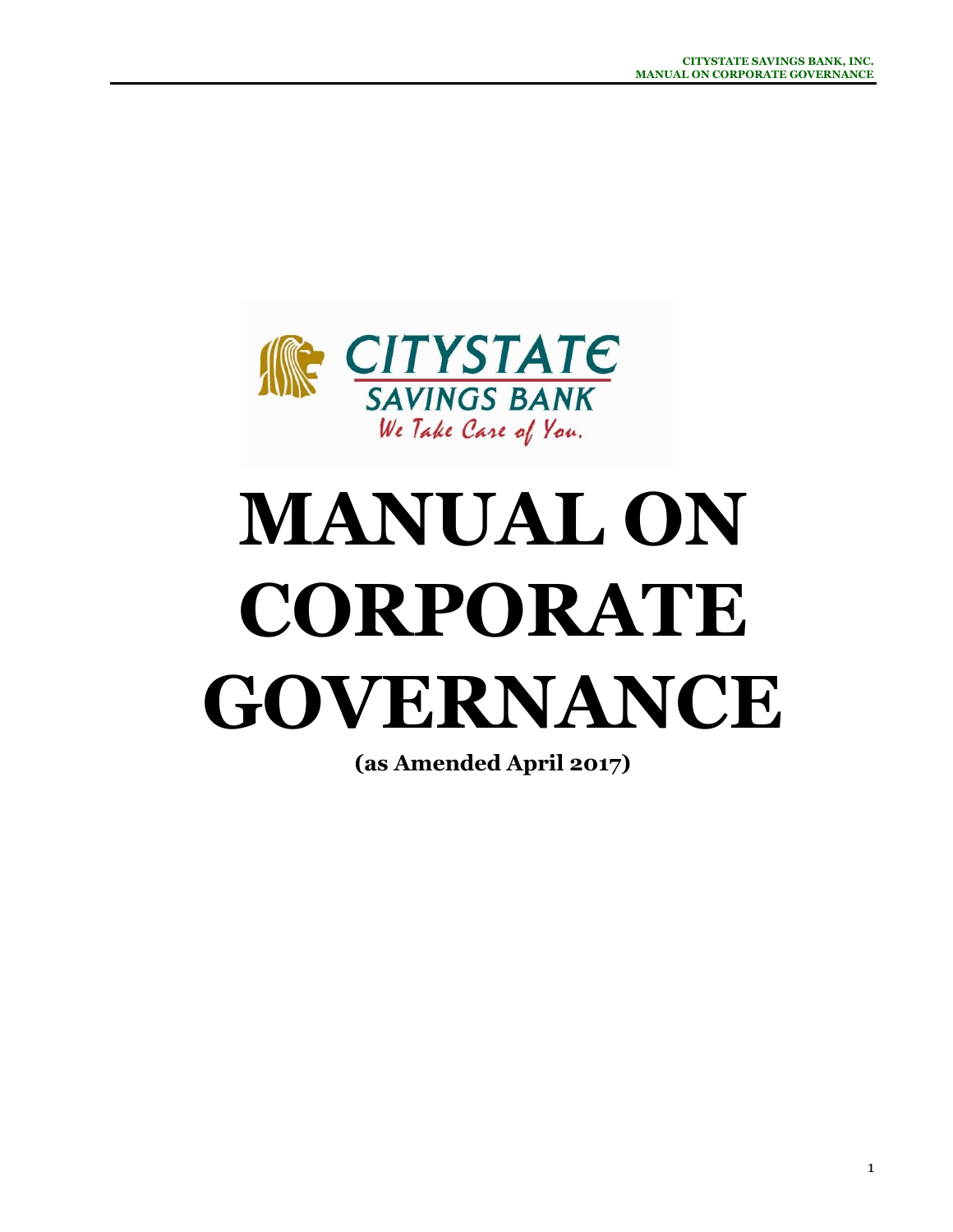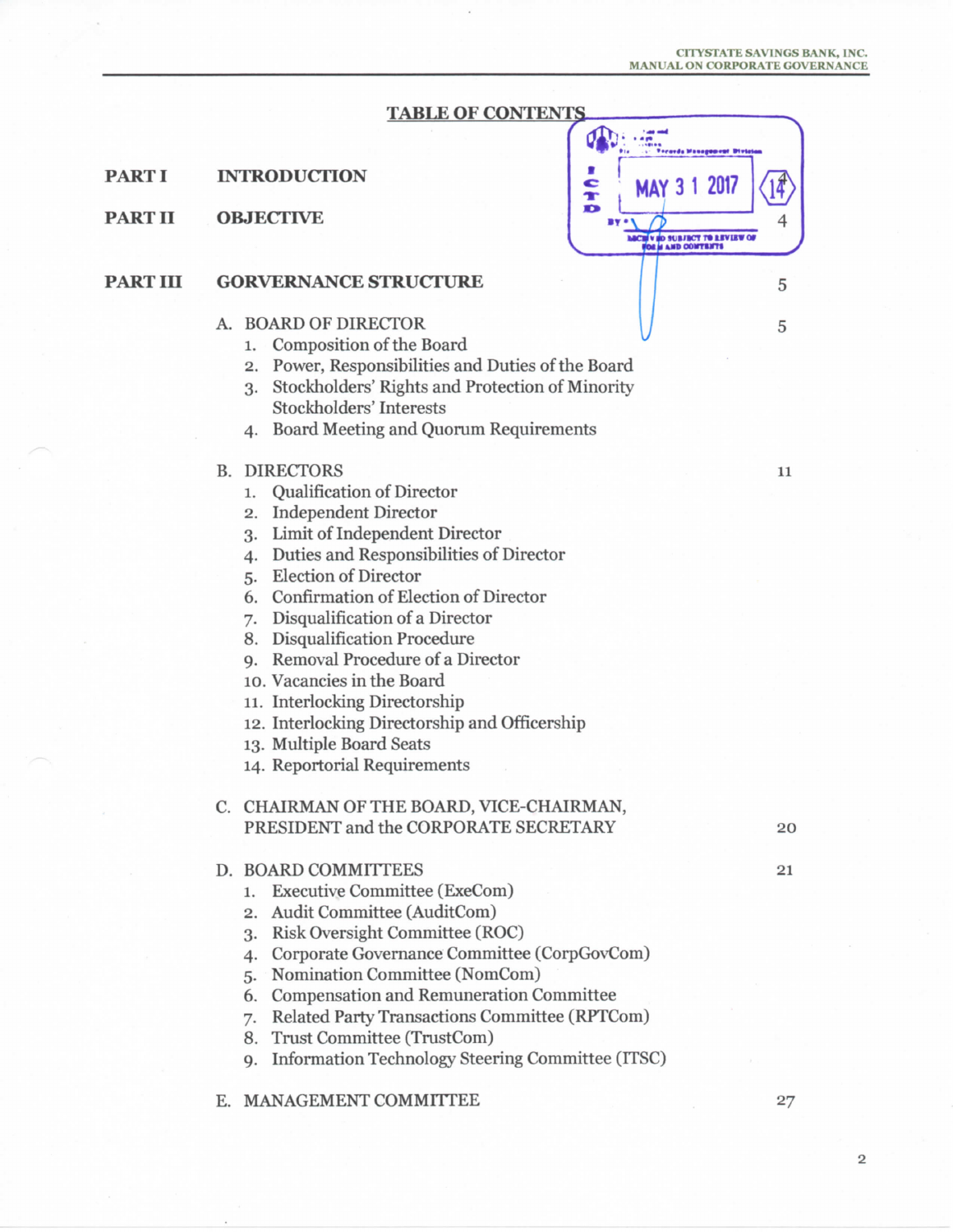| Anti-Money Laundering Committee (AMLACOM)<br>1.<br>Asset and Liability Committee (ALCO)<br>2.<br>3. Credit Committee (CreCom)<br>4. Management Committee (ManCom)<br><b>Operations Committee (OpCom)</b><br>5.<br>6. Promotions Committee (PromCom)<br>7. Discipline Committee (Discom)<br>8. Loan Committee (LoanCom) |    |
|------------------------------------------------------------------------------------------------------------------------------------------------------------------------------------------------------------------------------------------------------------------------------------------------------------------------|----|
| <b>OFFICERS</b><br>F.<br>Qualification of an Officer<br>1.<br>Duties and Responsibilities of an Officer<br>2.<br>Disqualification of an Officer<br>3.<br>4. Interlocking of an officer<br>5. Confirmation of Appointment of an Officer                                                                                 | 32 |
| G. COMPLIANCE SYSTEM<br>Compliance Program<br>1.<br>2. Chief Compliance Officer                                                                                                                                                                                                                                        | 37 |
| H. RISK MANAGEMENT<br><b>Risk Management Function</b><br>1.<br>2. Chief Risk Officer                                                                                                                                                                                                                                   | 38 |
| INTERNAL CONTROL AND INDEPENDENT ASSURANCE<br>I.<br><b>Internal Auditor</b><br>1.<br>2. External Auditor                                                                                                                                                                                                               | 39 |
| <b>CODE OF DISCIPLINE</b><br>J.                                                                                                                                                                                                                                                                                        | 40 |
| DISCLOSURE and TRANSPARENCY<br>Κ.<br><b>Remuneration Policy</b><br>1.<br>2. Whistle-Blowing Policy<br><b>Related Transaction Policy</b><br>3.<br><b>Insider Trading Policy</b><br>4.<br>5. Conflict of Interest Policy                                                                                                 | 41 |
| L. COMMUNICATION PROCESS                                                                                                                                                                                                                                                                                               | 42 |
| <b>M. TRAINING PROCESS</b>                                                                                                                                                                                                                                                                                             | 42 |
| N. REPORTORIAL OR DISCLOSURE SYSTEM OF<br><b>COMPANY'S CORPORATE GOVERNANCE POLICIES</b>                                                                                                                                                                                                                               | 43 |
| O. MONITORING AND ASSESSMENT                                                                                                                                                                                                                                                                                           | 43 |
| P. PENALTIES FOR NON-COMPLIANCE WITH THE MANUAL                                                                                                                                                                                                                                                                        | 44 |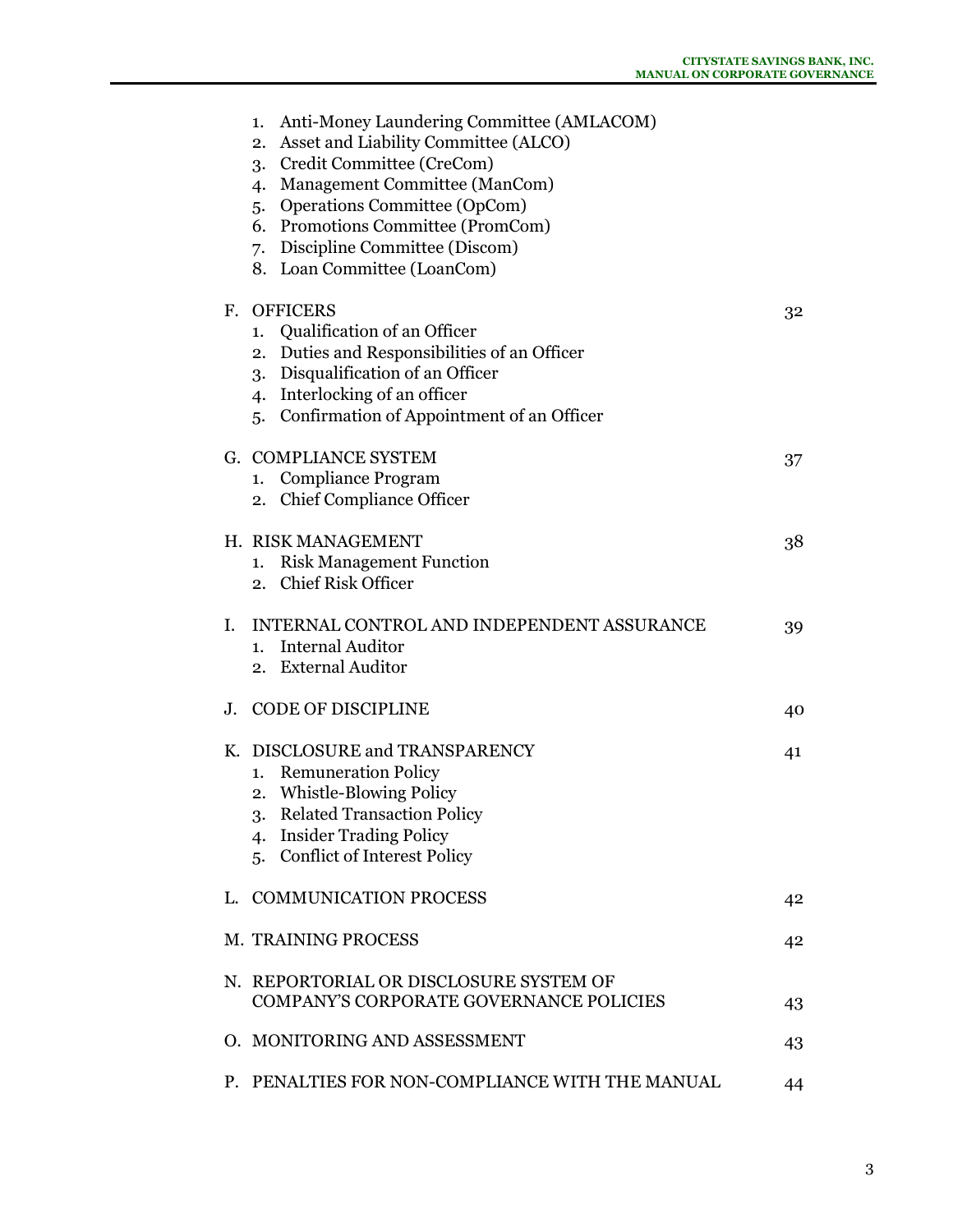## **I – INTRODUCTION**

**Corporate Governance** is the Banks manual of procedures, systems and processes that governs the performance of the Board of Directors and Management of the Bank and their respective duties and responsibilities to the stockholders and other stakeholders which include, among others, its customers, employees, suppliers, financiers, government and the community in which it operates.<sup>1</sup>

This Manual shall be known as "Manual on Corporate Governance of Citystate Savings Bank, Inc.".

It shall serve as guide<sup>2</sup> for the Bank and its affiliates in the implementation of the Bangko Sentral ng Pilipinas (BSP) Circular No. 749 and 757 "Guidelines in Strengthening Corporate Governance in BSP Supervised Financial Institutions", Circular No. 793 "Amendment to Align the Familial Restriction Applicable to 'Independent Director' with Existing Provision of the Securities Regulation Code (SRC)", BSP Memorandum No. 2013-002 "Guidelines in Assessing the Quality of Corporate Governance in BSP-Supervised Financial Institutions", Circular No. 895 "Guidelines on Related Party Transactions", Securities and Exchange Commission (SEC) Memorandum Circular No. 6 s2009 "Revised Code of Corporate Governance" as amended by SEC Memorandum Circular No. 9 s2014 supersedes by SEC Memorandum Circular No. 19 s2016 "Code of Corporate Governance for Publicly-Listed Companies", applicable provisions in the BSP Manual of Regulations for Banks (MORB) and other relevant references.

The Board of Directors, Management, Officers and Staff of the Bank hereby commit themselves to the principles and practices contained in the Manual and acknowledge that the same will guide them in the development and achievement of the Bank's corporate goals.

To enjoin Bank-wide compliance, this Manual is available in the Bank's Compliance Office for easy access of all employees, officers and directors of the Bank. This is also posted in the Bank's website for ready access by all stakeholders of the Bank.

## **II- OBJECTIVE**

This Manual shall institutionalize the principles of good corporate governance in the entire organization.

The Board of Directors and Management, employees and shareholders, believe that corporate governance is a necessary component of what constitutes sound strategic business management and will therefore undertake every effort necessary to create awareness within the organization as soon as possible.

 $^1$  SEC Memo Cir. No. 9, s2014

<sup>2</sup> SEC Memo Cir. No. 6, s2009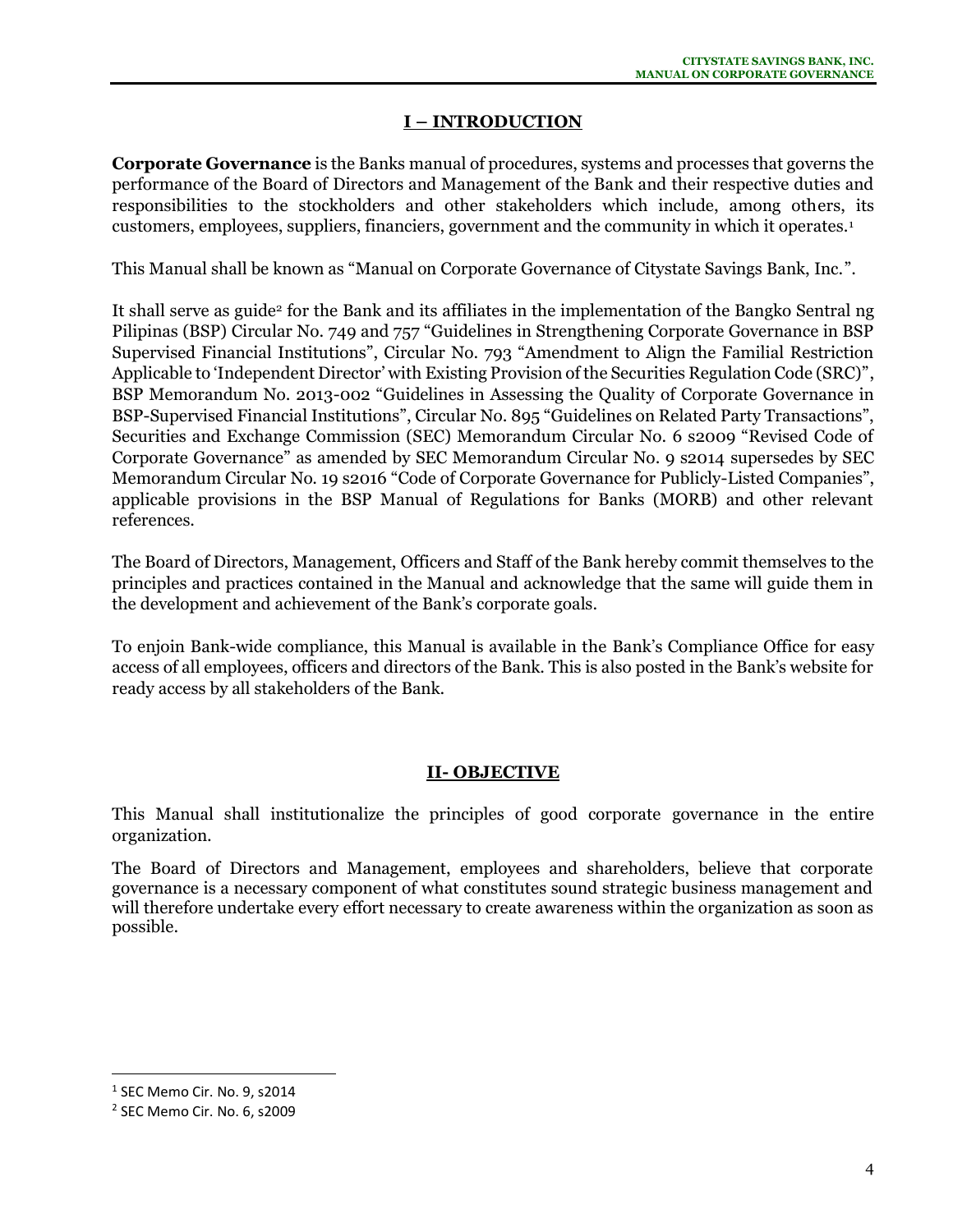## **III- GOVERNANCE STRUCTURE**

## **A. BOARD OF DIRECTORS**

Compliance with the principle of good corporate governance shall start with the Board of Directors.

It shall be the Board's responsibility to foster the long-term success of the Corporation and secure its sustained competitiveness in a manner consistent with its fiduciary responsibility, which it shall exercise in the best interest of the Corporation, its shareholders and other stakeholders. The Board shall conduct itself with utmost honesty and integrity in the discharge of its duties, functions and responsibilities.

#### **1. Composition of the Board<sup>3</sup>**

a. Pursuant to Sec. 15 of R.A. 8791 "The General Banking Law of 2000", there shall be at least five (5), and a maximum of fifteen (15) members of the Board. The Board shall determine the appropriate number of its members to ensure that the number is commensurate with the size and complexity of the Bank's operations.

To the extent practicable, the members of the Board shall be selected from a broad pool of qualified candidates. External databases of professional search firms (e.g. Institute of Corporate Directors) as well as recommendations from shareholders and existing directors shall be used for possible candidates as director. A sufficient number of qualified nonexecutive members shall be elected to promote the independence of the Board from the views of Senior Management. Non-executive members of the Board shall refer to those who are not part of the day to day management of banking operations and shall include the independent directors.

The Board's composition should reflect an appropriate mix with regards to skill representation, board experience, tenure, gender, age, and geographic experience. Other considerations are personal qualities, communication capabilities, ability and commitment to devote appropriate time to properly discharge the task, professional reputation and community standing and alignment of the quality of directors with the Bank's strategic directions. The Bank may compile a board profile when considering candidates to the Board (i.e., identify the professional skills and personal characteristics present on the current Board; identify the missing skills and characteristics; and nominate individuals who could fill the possible gaps).

- b. At least twenty percent (20%) but not less than two (2) members of the Board shall be independent directors: provided that any fractional result from applying the required minimum proportion, i.e., 20 percent (20%), shall be rounded-up to the nearest whole number.
- c. Non-Filipino citizens may become members of the Board to the extent of the foreign participation in the equity of the Bank: provided, pursuant to Section 23 of the Corporation Code of the Philippines (BP BIg. 68), a majority of the directors must be residents of the Philippines.

<sup>&</sup>lt;sup>3</sup> Sec. 1 BSP Cir. No. 749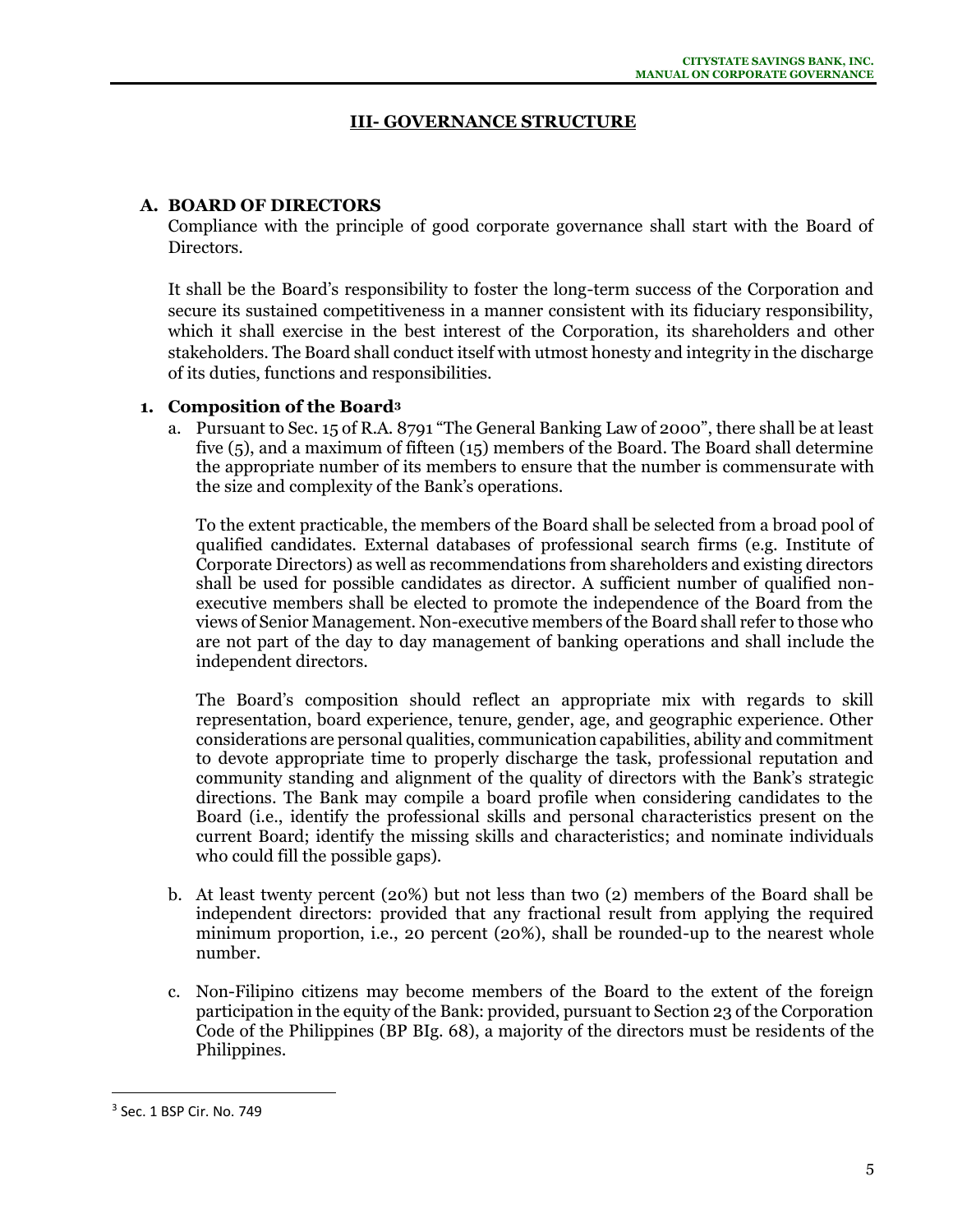## **2. Power, Responsibilities and Duties of the Board<sup>4</sup>**

#### *a. Powers of the Board*

The corporate powers of the Bank shall be exercised, its business conducted and all its property controlled and held, by its Board. The powers of the Board as conferred by law are original and cannot be revoked by the stockholders. The directors hold their office charged with the duty to exercise sound and objective judgment for the best interest of the Bank.

## *b. General Responsibility of the Board*

The position of a Bank director is a position of trust. A director assumes certain responsibilities to different constituencies or stakeholders, i.e., the Bank itself, its stockholders, its depositors and other creditors, its management and employees, the regulators, deposit insurer and the public at large. These constituencies or stakeholders have the right to expect that the institution is being run in a prudent and sound manner.

The Board is primarily responsible for approving and overseeing the implementation of the Bank's strategic objectives, risk strategy, corporate governance and corporate values. Further, the Board is also responsible for monitoring and overseeing the performance of Senior Management as the latter manages the day to day affairs of the Bank.

It is the Board's responsibility to foster the long-term success of the corporation, and to sustain its competitiveness and profitability in a manner consistent with its corporate objectives and the best interests of its stockholders and other stakeholders.<sup>5</sup>

## *c. Specific Duties and Responsibilities of the Board*

To ensure a high standard of best practice for the Bank, its stockholders and other stakeholders<sup>6</sup>, the Board should conduct itself with honesty and integrity in the performance of, among others, the following duties and responsibilities:

- 1. Install a process of selection to ensure a mix of competent directors and officers;
- 2. Determine the Corporation's purpose, its vision and mission and strategies to carry out its objectives;
- 3. Ensure that the Corporation complies with all relevant laws, regulations and codes of best business practices;
- 4. Identify the Corporation's major and other stakeholders and formulate a clear policy on communicating or relating with them through an effective investor relations program;
- 5. Adopt a system of internal checks and balances;
- 6. Identify key risk areas and key performance indicators and monitor these factors with due diligence;
- 7. Properly discharge Board functions by meeting regularly. Independent views during Board meetings shall be given due consideration and all such meetings shall be duly minuted; and
- 8. Keep Board authority within the powers of the institution as prescribed in the Articles of Incorporation, By-Laws and in existing laws, rules and regulation.

<sup>4</sup> Sec. 1 BSP Cir. No. 749

<sup>5</sup> SEC Memo Cir. 9, s2014

<sup>6</sup> SEC Memo Cir. 9, s2014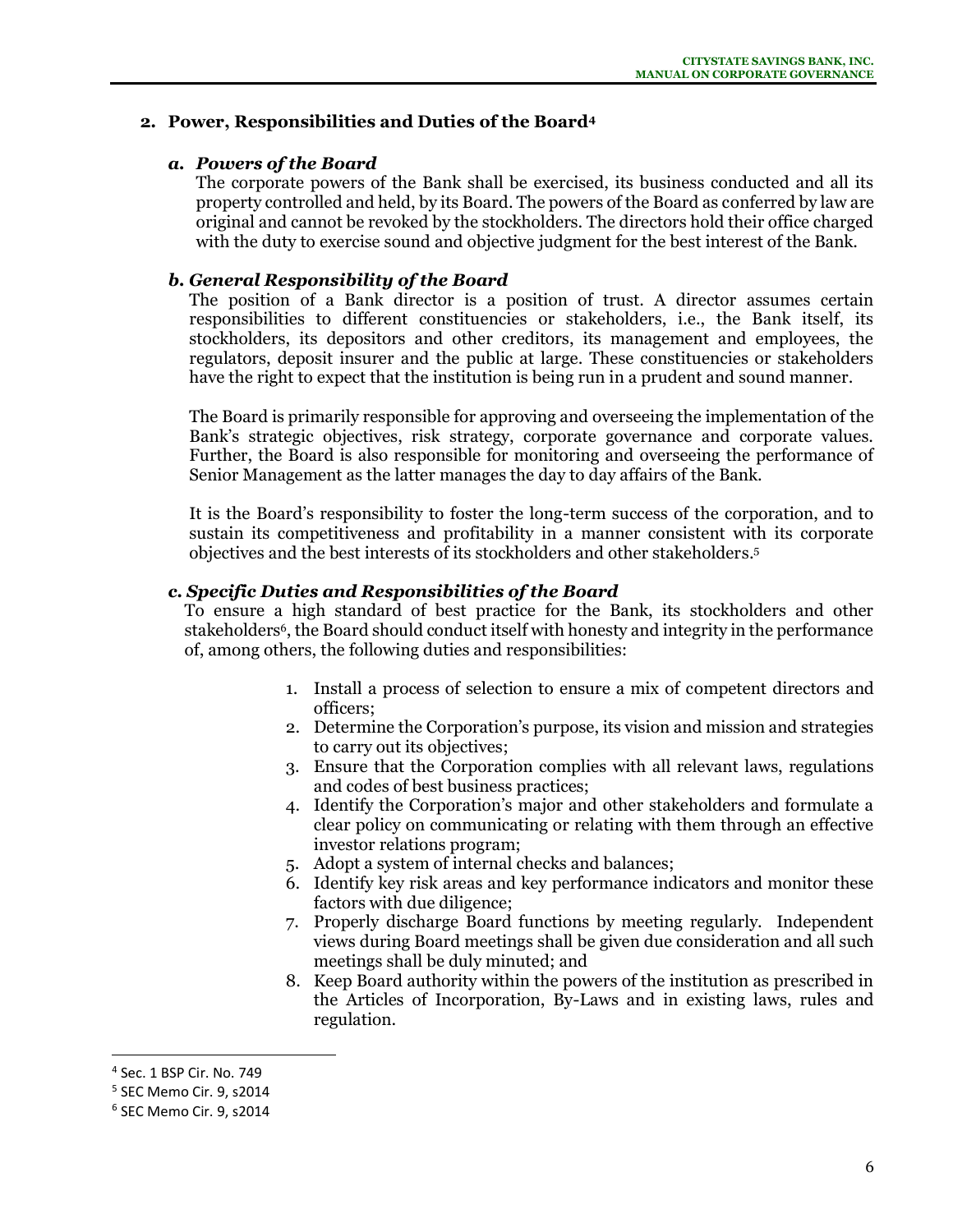# **3. Stockholders' Rights and Protection of Minority Stockholders' Interests 7**

- *a. The Board shall respect the rights of the stockholders as provided for in the Corporation Code, namely:* 
	- 1. Right to vote on all matters that require their consent or approval;
	- 2. Right to inspect books and records of the Bank;
	- 3. Right to information;
	- 4. Right to dividends; and
	- 5. Appraisal right.
- *b. Stockholders' Participation*

The Board shall be transparent and fair in the conduct of the annual and special stockholders' meetings of the Bank. The Bank shall encourage the stockholders to personally attend such meetings. If they cannot attend, they shall be apprised ahead of time of their right to appoint a proxy. Subject to the requirements of the By-Laws, the exercise of the right shall not be unduly restricted and any doubt about the validity of a proxy should be resolved in the stockholder's favor.

- *c. Voting Right* 
	- 1. Shareholders shall have the right to elect, remove and replace directors and vote on certain corporate acts in accordance with the Corporation Code.
	- 2. Cumulative voting shall be used in the election of directors.
	- 3. A director shall not be removed without cause if it will deny minority shareholders representation in the Board.
- *d. Voting Procedures<sup>8</sup>*

Pursuant to the by-laws of the corporation, in all regular and special stockholders' meeting, the presence of shareholders who represent a majority of the outstanding capital stock entitled to vote shall constitute a quorum and all decisions made by the majority shall be final, unless the law requires a higher number of votes.

On the election the member of the Board of Directors, the nominees receiving the highest number of votes shall be declared under Section 24 of the Corporation Code of the Philippines, Likewise, the nominee for external auditor with the highest number of votes shall be declared elected as such.

Counting of votes will be done via raising of hands. Affirmative votes are counted separately, the negative votes and lastly the abstention votes, if any. The Corporate Secretary is authorized to supervise/count the vote to be cast.

<sup>&</sup>lt;sup>7</sup> SEC Memo Cir. 6, s2009

<sup>8</sup> 2016 CSBI SEC Form 20-IS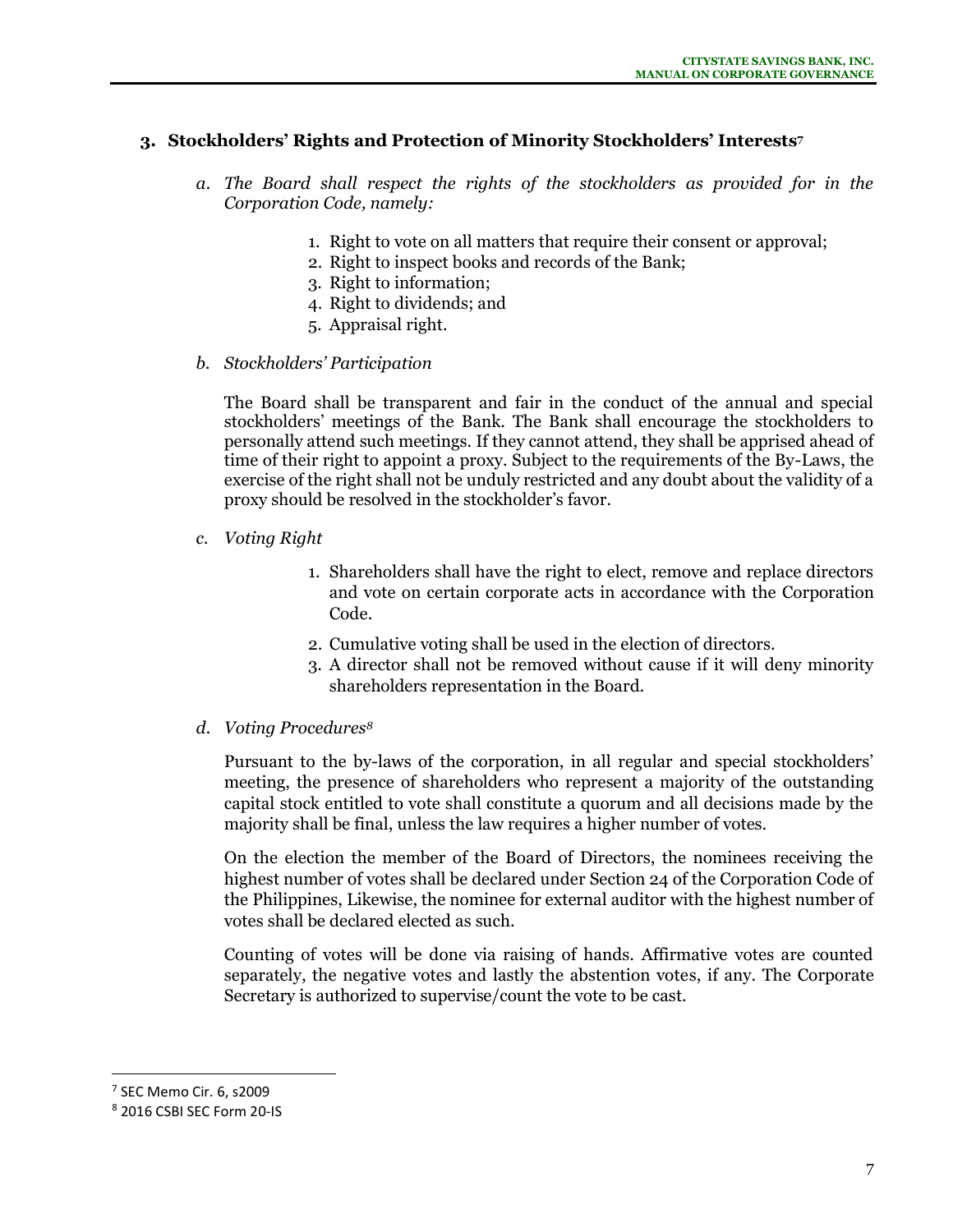## *e. Pre-emptive Right*

All stockholders shall have pre-emptive rights, unless the same is denied in the articles of incorporation or an amendment thereto. They shall have the right to subscribe to the capital stock of the Corporation. The Articles of Incorporation shall lay down the specific rights and powers of shareholders with respect to the particular shares they hold, all of which shall be protected by law so long as they shall not be in conflict with the Corporation Code.

*f. Power of Inspection*

Unless otherwise restricted by law, all shareholders shall be allowed to inspect corporate books and records including minutes of Board meetings and stock registries in accordance with the Corporation Code and shall be furnished with annual reports, including financial statements, without cost or restrictions.

- *g. Right to Information*
	- 1. The Shareholders shall be provided, upon request, with periodic reports which disclose personal and professional information about the directors and officers and certain other matters such as their holdings of the company's shares, dealings with the company, relationships among directors and key officers, and the aggregate compensation of directors and officers.
	- 2. The minority shareholders shall be granted the right to propose the holding of a meeting, and the right to propose items in the agenda of the meeting, provided the items are for legitimate business purposes.
	- 3. The minority shareholders shall have access to any and all information relating to matters for which the management is accountable for and to those relating to matters for which the management shall include such information and, if not included, then the minority shareholders shall be allowed to propose to include such matters in the agenda of stockholders' meeting, being within the definition of "legitimate purposes".
- *h. Right to Dividends*
	- 1. Shareholders shall have the right to receive dividends subject to the discretion of the Board.
	- 2. The company shall be compelled to declare dividends when its retained earnings shall be in excess of 100% of its paid-in capital stock, except: a) when justified by definite corporate expansion projects or programs approved by the Board or b) when the corporation is prohibited under any loan agreement with any financial institution or creditor, whether local or foreign, from declaring dividends without its consent, and such consent has not been secured; or c) when it can be clearly shown that such retention is necessary under special circumstances obtaining in the Corporation, such as when there is a need for special reserve for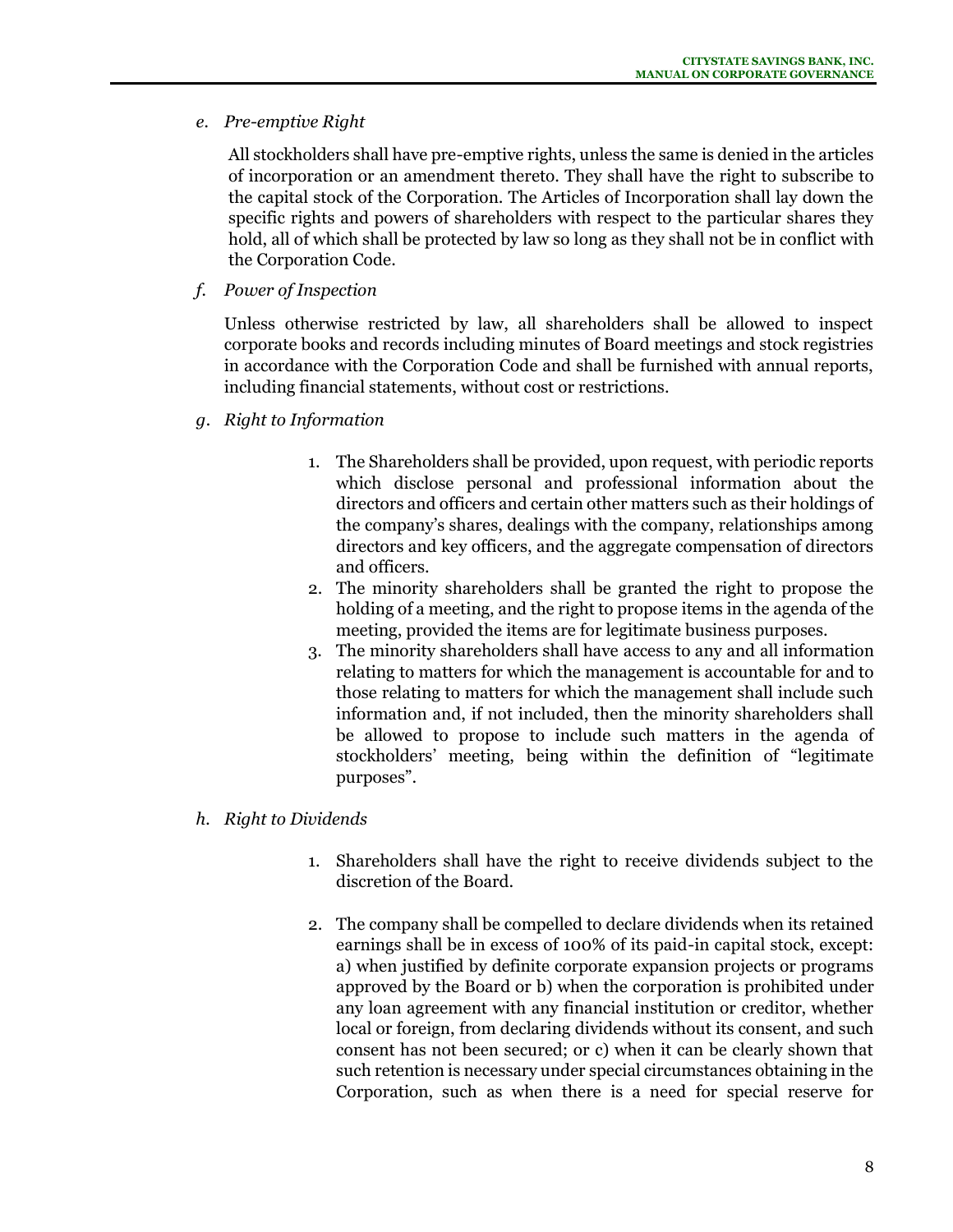probable contingencies. Provided, however, that any declaration of dividends shall be governed by the rules and regulations promulgated by the Bangko Sentral ng Pilipinas. The Bank shall comply with the following requirements: a). minimum capitalization and networth to risk assets ratio; b). legal reserves; c). liquidity floor, and d). FCDU cover.

## *i. Appraisal Right*

The shareholders' shall have appraisal right or the right to dissent and demand payment of the fair value of their shares in the manner provided for under Section 82 of the Corporation Code of the Philippines, under any of the following circumstances:

- 1. In case any amendment to the articles of incorporation has the effect of changing or restricting the rights of any stockholders or class of shares, or of authorizing preferences in any respect superior to those of outstanding shares of any class, or of extending or shortening the term of corporate existence;
- 2. In case of sale, lease, exchange, transfer, mortgage, pledge or other disposition of all or substantially all of the corporate property and assets as provided in the Corporation Code; and
- 3. In case of merger or consolidation.
- *j. It shall be the duty of the directors to promote shareholder rights, remove impediments to the exercise of shareholders' rights and allow possibilities to seek redress for violation of their rights. They shall encourage the exercise of shareholders' voting rights and the solution of collective action problems through appropriate mechanisms. They shall be instrumental in removing excessive costs and other administrative or practical impediments to shareholders participating in meetings and/or voting in person. The directors shall pave the way for the electronic filing and distribution of shareholder information necessary to make informed decisions subject to legal constraints.*
- *k. Dissenters Right of Appraisal<sup>9</sup>*

The procedure to be followed in exercising the appraisal right shall be in accordance with Sections 81 to 86 of the Corporation Code.

The appraisal right may be exercised by any stockholder who shall have voted against the proposed corporate action, by making a written demand on the corporation within thirty (30) days after the date on which vote was taken for payment of the fair value of his shares: Provided, that failure to make the demand within such period shall be deemed a waiver of the appraisal right. If the proposed corporate action is implemented or effected, the corporation shall pay to such stockholder, upon surrender of the certificate(s) of stock representing his shares, the fair value thereof as of the day prior to the date which the vote was taken, excluding any appreciation or depreciation in anticipation of such corporate action.

<sup>9</sup> 2016 CSBI SEC Form 20-IS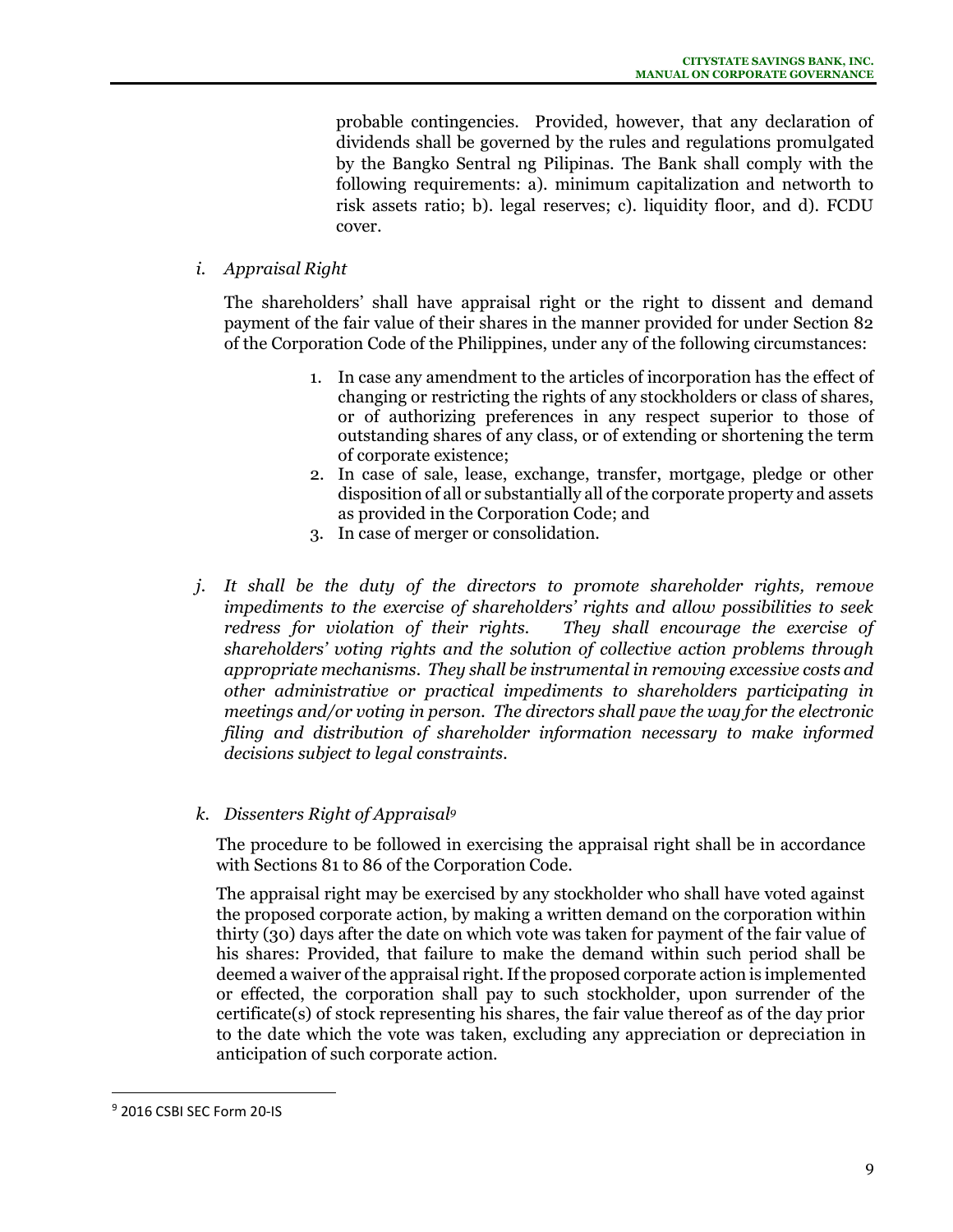If within a period of sixty (60) days after the date the corporate action was approved by the stockholders, the withdrawing stockholder and the corporation cannot agree on the fair value of the shares, it shall be determined and appraised by three (3) disinterested persons, one of whom shall be named by the stockholder, another by the corporation and the third by the two thus chosen. The findings of the majority of the appraisers shall be final, and their award shall be paid by the corporation within thirty (30) days after such award is made: Provided, that no payment shall be made to any dissenting stockholder unless the corporation has unrestricted retained earnings in its books to cover such payment: and Provided, further, that upon payment by the corporation of the agreed awarded price, the stockholder shall forthwith transfer his shares to the corporation.

# **4. Board Meetings and Quorum Requirements**

- a. The directors shall act only as a Board, and the individual directors shall have no power as such. A majority of the Board shall constitute a quorum for the transaction of business and the vote of a majority of the quorum of the Board shall always be needed to decide any action. It shall meet regularly to properly discharge its functions. It shall also ensure that independent views in Board meetings shall be given full consideration and all such meetings shall be duly minuted.<sup>10</sup>
- b. The members of the Board should attend its regular and special meetings in person or through teleconferencing. Independent directors should always attend Board meetings.<sup>11</sup>
- c. The meetings of the Board may be conducted through modern technologies such as, but not limited to, teleconferencing and video conferencing as long as the director who is taking part in said meetings can actively participate in the deliberations on matters taken up therein: Provided, that every member of the Board shall participate in at least fifty percent (50%) and shall physically attend at least twenty five percent (25%) of all Board meetings every year: Provided, further, that in the case of a director who is unable to physically attend or participate in Board meetings via teleconferencing or video conferencing, the corporate secretary shall execute a notarized certification attesting that said director was given the agenda materials prior to the meeting and that his/her comments/decisions thereon were submitted for deliberation/discussion and were taken up in the actual Board meeting, and that the submission of said certification shall be considered compliance with the required fifty percent (50%) minimum attendance in Board meetings.<sup>12</sup>
- d. As far as practicable, materials for the Board meeting should be provided within two (2) banking days before the meeting. 13

<sup>10</sup> Sec. 2 BSP Cir. No. 749

<sup>11</sup> SEC Memo Cir. No. 6, s2009

<sup>12</sup> Sec. 1 BSP Cir. No. 749; MORB Sec. x141.1

<sup>13</sup> Art. III, Sec. 5 of CSBI Amended By-Laws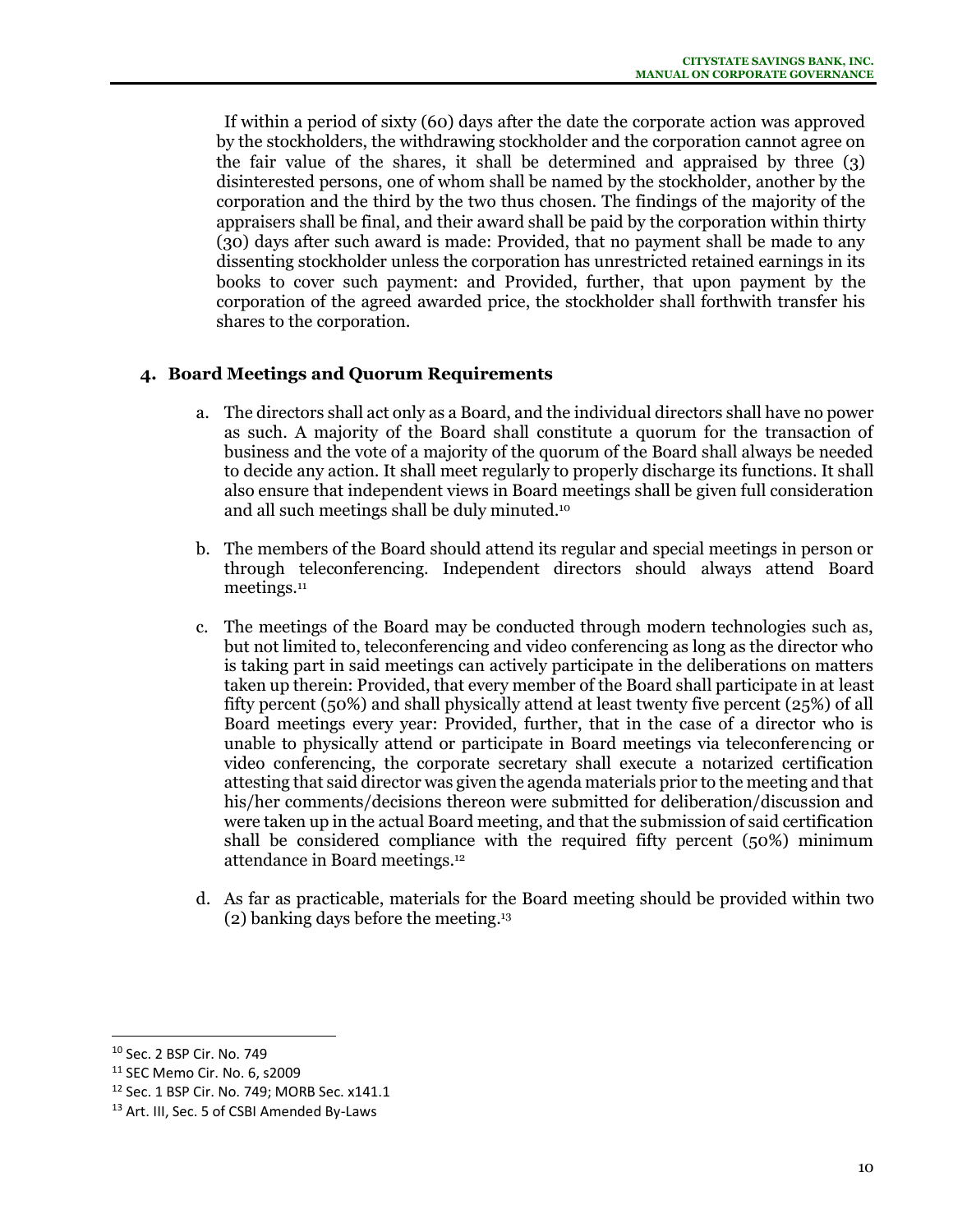e. The Bank shall submit to SEC, on or before January 5 of the following year, an advisement letter on the directors' attendance in Board meetings and update the pertinent portion of the Annual Corporate Governance Report (ACGR).<sup>14</sup>

# **B. DIRECTORS**

- *1. Qualification of a Director<sup>15</sup>*
	- a. Holder of at least one (1) share of stock of the Corporation ;
	- b. He shall be at least a college graduate or have at least 5 years' experience in managing the business to substitute for such formal education;
	- c. He shall be at least twenty five (25) years old;
	- d. He must be fit & proper for the position, possessing integrity/ probity, competence, education, diligence, experience/training;<sup>16</sup>
	- e. He shall be assiduous;
	- f. Possesses all the qualifications and none of the disqualifications of a Director at the time of his election or re-election as required under pertinent regulations;
	- g. A member in good standing in relevant industry, business or professional organizations;
	- h. Must have attended a special seminar on corporate governance for Board of Directors conducted by an accredited training provider of the SEC and Bangko Sentral ng Pilipinas (BSP).<sup>17</sup>
- *2. Independent Director<sup>18</sup>*

In selecting independent directors, the number and types of entities where the candidate is likewise elected as such, shall be considered to ensure that he will be able to devote sufficient time to effectively carry out his duties and responsibilities.

An independent director shall refer to a person who –

- a. is not or has not been an officer or employee of the Bank, its subsidiaries or affiliates or related interests during the past three (3) years counted from the date of his election;
- b. is not a director or officer of the related companies of the Bank's majority stockholder;
- c. is not a stockholder owning more than two percent (2%) or with shares of stock sufficient to elect one (1) seat in the Board, or in any of its related companies or any of its majority corporate or substantial shareholders;
- d. is not a relative, legitimate or common-law of any director, officer or any of its substantial shareholders or any stockholder holding shares of stock sufficient to elect one (1) seat in the Board or any of its related companies. For this

<sup>14</sup> SEC Memo Cir. No. 1, s2014

<sup>15</sup> Sec. 1 BSP Cir. No. 749; MORB Sec. x141.2

<sup>16</sup> BSP Cir. No. 889

<sup>17</sup> MORB Sec. x141.2

<sup>&</sup>lt;sup>18</sup>Sec. 1 BSP Cir. No. 749, as amended by BSP Cir. No. 757 and 793 /Sec. 38 SRC IRR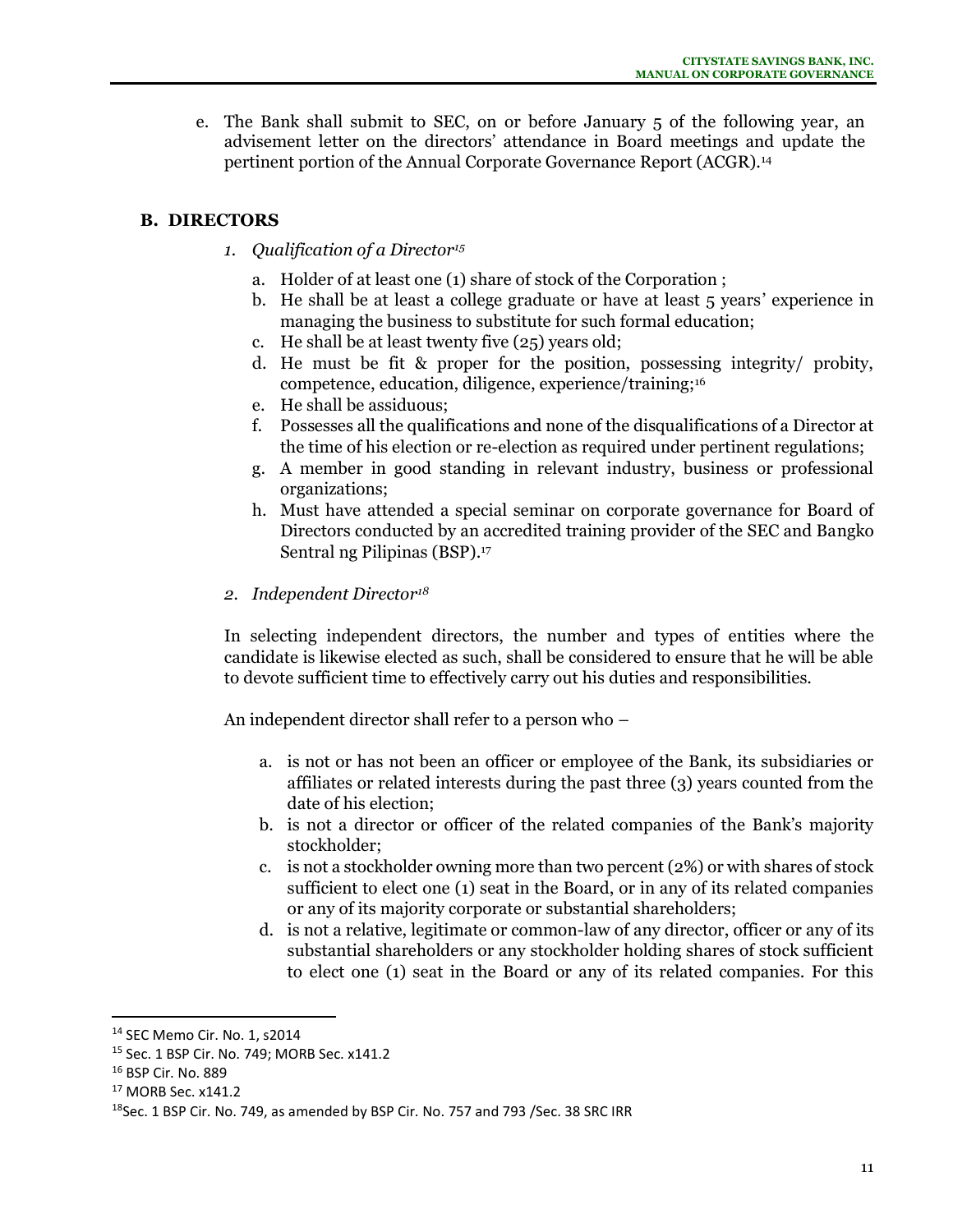purpose, relatives refer to the spouse, parent, child, brother, sister, parent-inlaw, son-/daughter-in-law, and brother-/sister-in-law;

- e. is not acting as a nominee or representative of any director or substantial shareholder of the bank, any of its related companies or any of its substantial shareholders; and
- f. is not retained as professional adviser, consultant, agent or counsel of the Bank, any of its related companies or any of its substantial shareholders, either in his personal capacity or through his firm within the last two (2) years; is independent of management and free from any business or other relationship, has not engaged and does not engage in any transaction with the Bank or with any of its related companies or with any of its substantial shareholders, whether by himself or with other persons or through a firm of which he is a partner or a company of which he is a director or substantial shareholder, other than transactions which are conducted at arm's length and could not materially interfere with or influence the exercise of his judgment.

A regular director who resigns or whose term ends on the day of the election shall only qualify for nomination and election as an Independent Director after a two (2) year "cooling- off period". Persons appointed as Chairman "Emeritus", "Ex-Officio" Directors/Officers or members of any Executive Advisory Board, or otherwise appointed in a capacity to assist the Board in the performance of its duties and responsibilities shall be subject to a one (1) year "cooling-off period" prior to his qualification as an Independent Director.<sup>19</sup>

# *3. Limit of Independent Director<sup>20</sup>*

- a. There shall be no limit in the number of covered companies that a person may be elected as Independent Director (ID), except in business conglomerates where an Independent Director can be elected to only three (3) companies of the conglomerate, i.e. parent company, subsidiary or affiliate;
- b. Pursuant to SEC Memorandum Circular No. 4, Series of 2017, Independent Director (ID) shall serve for a maximum cumulative term of nine (9) years. After which, the Independent Director shall be perpetually barred from re-election as such in the same company, but may continue to qualify as non-independent director. In the instance that the company wants to retain an Independent Director (ID) who served for nine (9) years, the Board should provide meritorious justification/s and seek shareholders' approval during the annual shareholders' meeting. Independent Director elected 2012 is covered of the said SEC Memorandum Circular.<sup>21</sup>
- *4. Duties and Responsibilities of a Director<sup>22</sup>*
	- a. Remain fit and proper for the position for the duration of his term;

<sup>19</sup> SEC Memo Cir. No. 9, s2009

<sup>&</sup>lt;sup>20</sup> SEC Memo Cir. No. 9, s2011, as included in Sec. 1 BSP Cir. No. 749

<sup>&</sup>lt;sup>21</sup> SEC Memo Cir. No. 4, s2017

<sup>22</sup> Sec. 2 BSP Cir. No. 749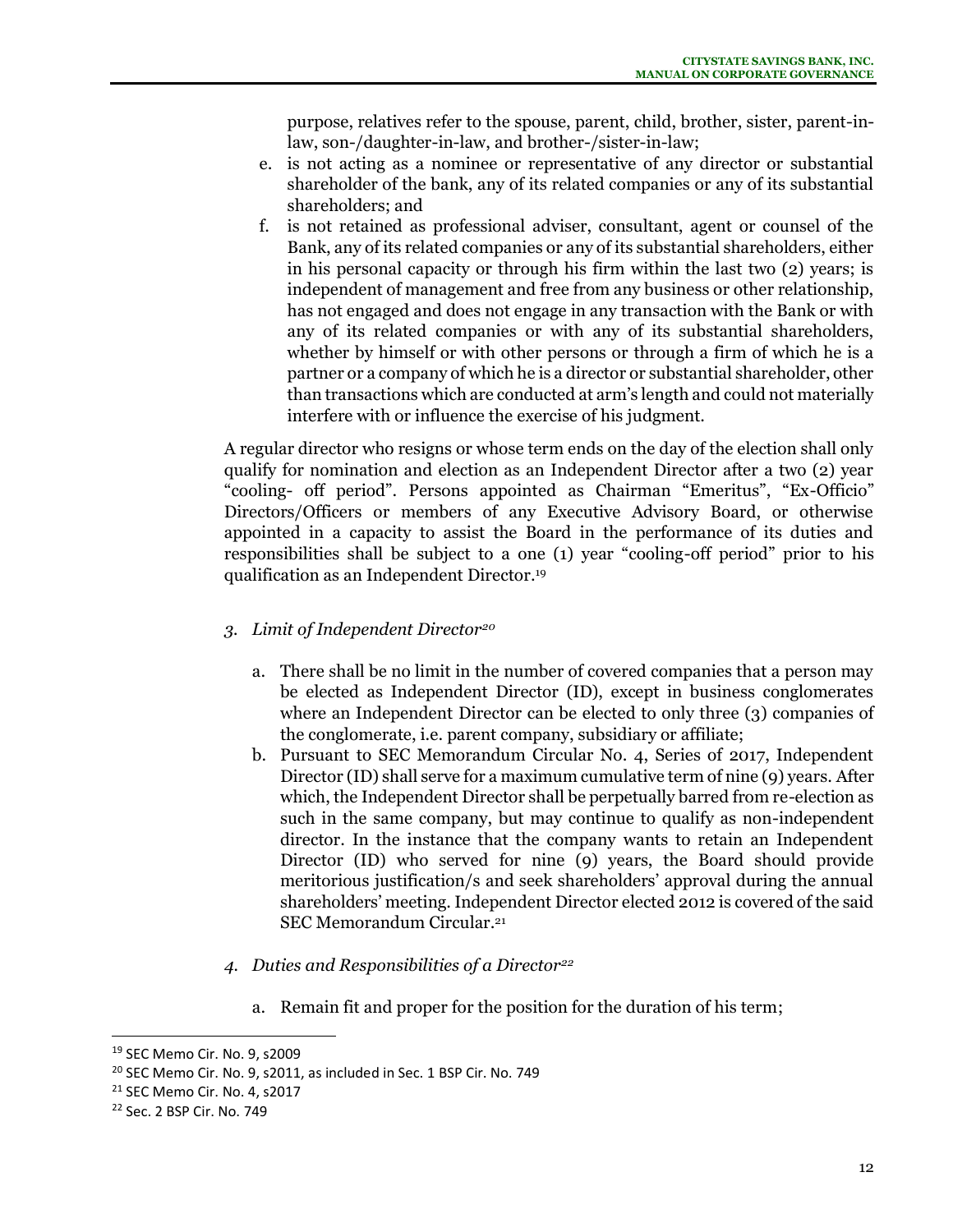- b. Conduct fair business transactions with the Bank and to ensure that personal interest does not bias Board decisions;
- c. Act honestly and in good faith, with loyalty and in the best interest of the Bank, its stockholders and other stakeholders, regardless of the amount of their Stockholdings, and other stakeholders such as its depositors, investors, borrowers, other clients and the general public;
- d. Devote time and attention necessary to properly discharge their duties and responsibilities;
- e. Act judiciously;
- f. Contribute significantly to the decision-making process of the Board;
- g. Exercise independent judgment;
- h. Have a working knowledge of the statutory and regulatory requirements affecting the Bank, including the content of its articles of incorporation and bylaws, the requirements of the BSP and where applicable, the requirements of other regulatory agencies;
- i. Observe confidentiality;
- j. Have working knowledge of the statutory and regulatory requirements affecting the Corporation, including the contents of its Articles of Incorporation and By-Laws, the requirements of the other regulatory agencies.
- k. Ensure the continuing soundness, effectiveness and adequacy of the Corporations control environment.
- *5. Election of Director<sup>23</sup>*

The directors shall be elected by the vote of the holders of common stock of the Bank in accordance with Section 24 of the Corporation Code or pertinent applicable law at the annual meeting of the stockholders.

# Nomination Procedure<sup>24</sup>

- 1. Any stockholder may submit nominations for directorial positions to the Nominations Committee.
- 2. The nominating stockholder shall submit his proposed nomination in writing to the Nominations Committee, together with the biodata, acceptance and conformity of the would-be nominee. In the case of a nominee for the position of an independent director, the would-be nominee is also required to submit a Certification that he has all the qualifications and none of the disqualifications to become an independent director.
- 3. The Nominations Committee and the Corporate Governance and Compensation Committee then jointly screen the nominations of directors prior to the submission of the Definitive Information Statement and come up with a Final List of Candidates.
- 4. Only nominees whose names appear in the Final List of Candidates shall be eligible for election as director.

<sup>&</sup>lt;sup>23</sup> Art. III Sec. 2 of CSBI Amended By-Laws; Sec. 24 of the Corporation Code

<sup>24</sup> 2016 CSBI SEC Form 20-IS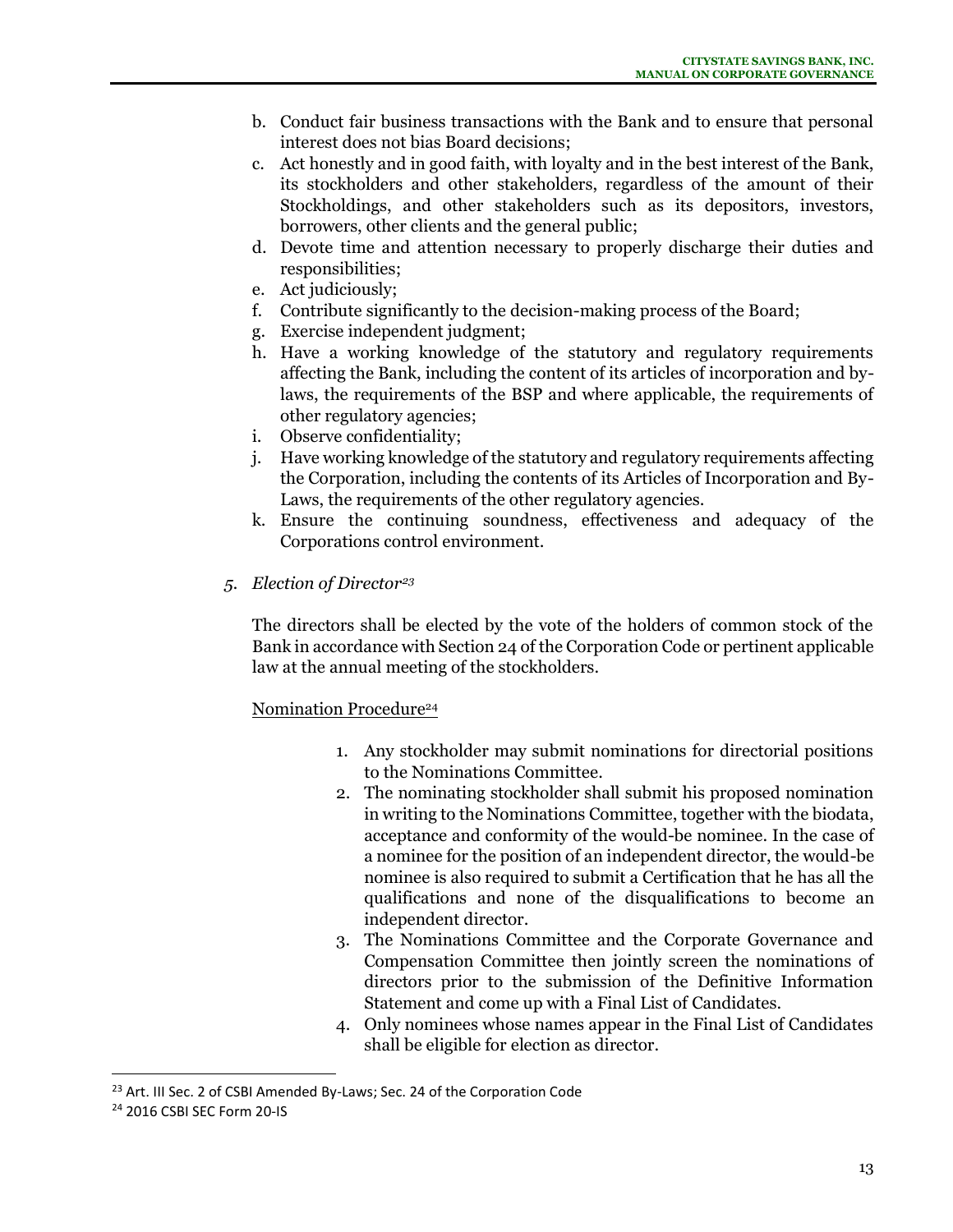- *6. Confirmation of Election of Director<sup>25</sup>*
	- a. The election of director of the Bank shall be subject to confirmation by the Monetary Board. Confirmation by the Monetary Board shall not be required in the following cases:
		- 1. Re-election of a director in the same bank or election of the same director in another bank, Quasi Bank, Non-Bank Financial Institution with authority or trust corporation within a banking group; and
		- 2. Re-election of an independent director in the same bank or election of the same director in another bank, Quasi Bank, Non-Bank Financial Institution with authority or trust corporation within a banking group.

 Provided, that the director concerned has been previously confirmed or his/her re-election requires the same level of confirming authority as provided: provided, further, that said director has continuous service within the same bank or banking group.

- b. The election shall be deemed to have been confirmed by BSP, if after sixty (60) banking days from receipt of the complete required reports, no advice against said election has been received by the Bank.
- c. A director whose election was not confirmed for failure to submit the complete documentary requirements shall be deemed removed from office after due notice to the board of directors of the bank, even if he/she has assumed the position to which he/she was elected, pursuant to Section 16 of R.A. No. 8791.<sup>26</sup>

## *7. Disqualification of a Director<sup>27</sup>*

Without prejudice to specific provisions of law prescribing disqualifications for directors, the following are disqualified from becoming directors:

- a. Permanent Disqualification
	- 1. Any person finally convicted judicially of an offense involving moral turpitude or fraudulent act or transgressions;
	- 2. Any person finally found by the Commission or a court or other administrative body to have willfully violated, or willfully aided, abetted, counseled, induced or procured the violation of, any provision of the Securities Regulation Code, the Corporation Code, or any other law

<sup>25</sup> BSP Cir. No. 758

<sup>26</sup> BSP Cir. No. 887

<sup>&</sup>lt;sup>27</sup> MORB Sec. x143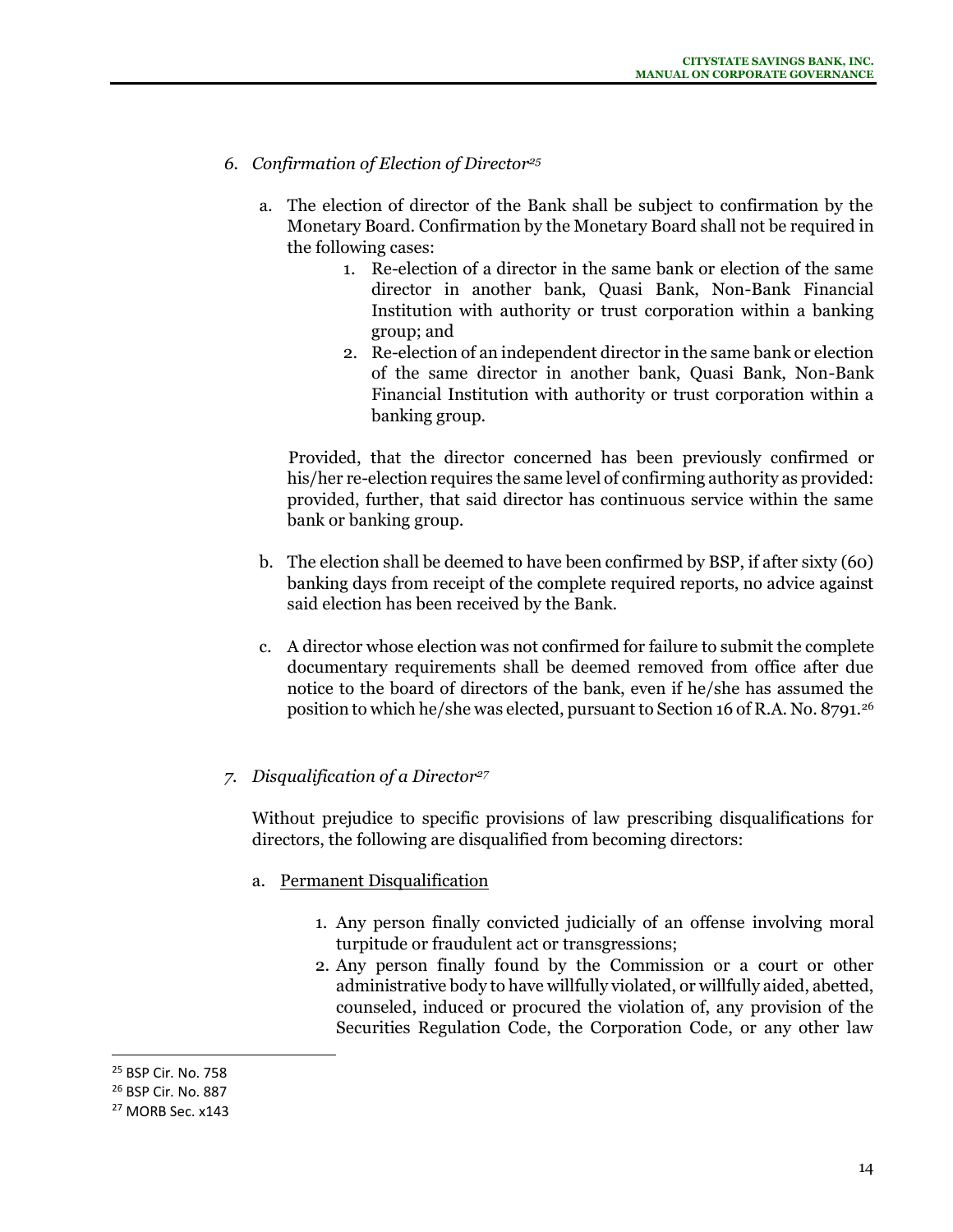administered by the Commission or Bangko Sentral ng Pilipinas, or any rule, regulation or order of the Commission or Bangko Sentral ng Pilipinas;

- 3. Any person judicially declared to be insolvent, spendthrift or incapacitated to contract;
- 4. Any person finally found guilty by a foreign court or equivalent financial regulatory authority of acts, violations or misconduct similar to any of the acts, violations or misconduct listed in the foregoing paragraphs; and
- 5. Conviction by final judgment of an offense punishable by imprisonment for a period exceeding six (6) years, or a violation of the Corporation Code, committed within five (5) years prior to the date of his election or appointment.
- b. Temporary Disqualification
	- 1. Refusal to fully disclose the extent of his business interest as required under the Securities Regulation Code and its Implementing Rules and Regulations. This disqualification shall be in effect as long as his refusal persists;
	- 2. Absence or non-participation for whatever reason/s for more than fifty percent (50%) of all meetings, both regular and special, of the Board of directors during his incumbency, or any twelve (12) month period during said incumbency. This disqualification applies for purposes of the succeeding election;
	- 3. Dismissal/termination from directorship in another listed corporation for cause. This disqualification shall be in effect until he has cleared himself of any involvement in the alleged irregularity;
	- 4. Being under preventive suspension by the Corporation;
	- 5. If the independent director becomes an officer or employee of the same corporation he shall be automatically disqualified from being an independent director;
	- 6. Conviction that has not yet become final referred to in the grounds for the disqualification of directors.
	- 7. Directors/Officers of closed banks pending clearance
	- 8. Failure to attend seminar on corporate governance.
	- 9. With derogatory records with the NBI, court, police, Interpol & monetary authorities of other countries.
- *8. Disqualification Procedures<sup>28</sup>*
	- a. The Board and Management shall be responsible for determining the existence of the ground for disqualification of a director/officer or employee and for reporting the same to Bangko Sentral ng Pilipinas. While the Bank may conduct its own investigation and impose appropriate sanction/s as are allowable, this shall be without prejudice to the authority of the Monetary Board to disqualify

<sup>&</sup>lt;sup>28</sup> BSP MORB Sec. X143.3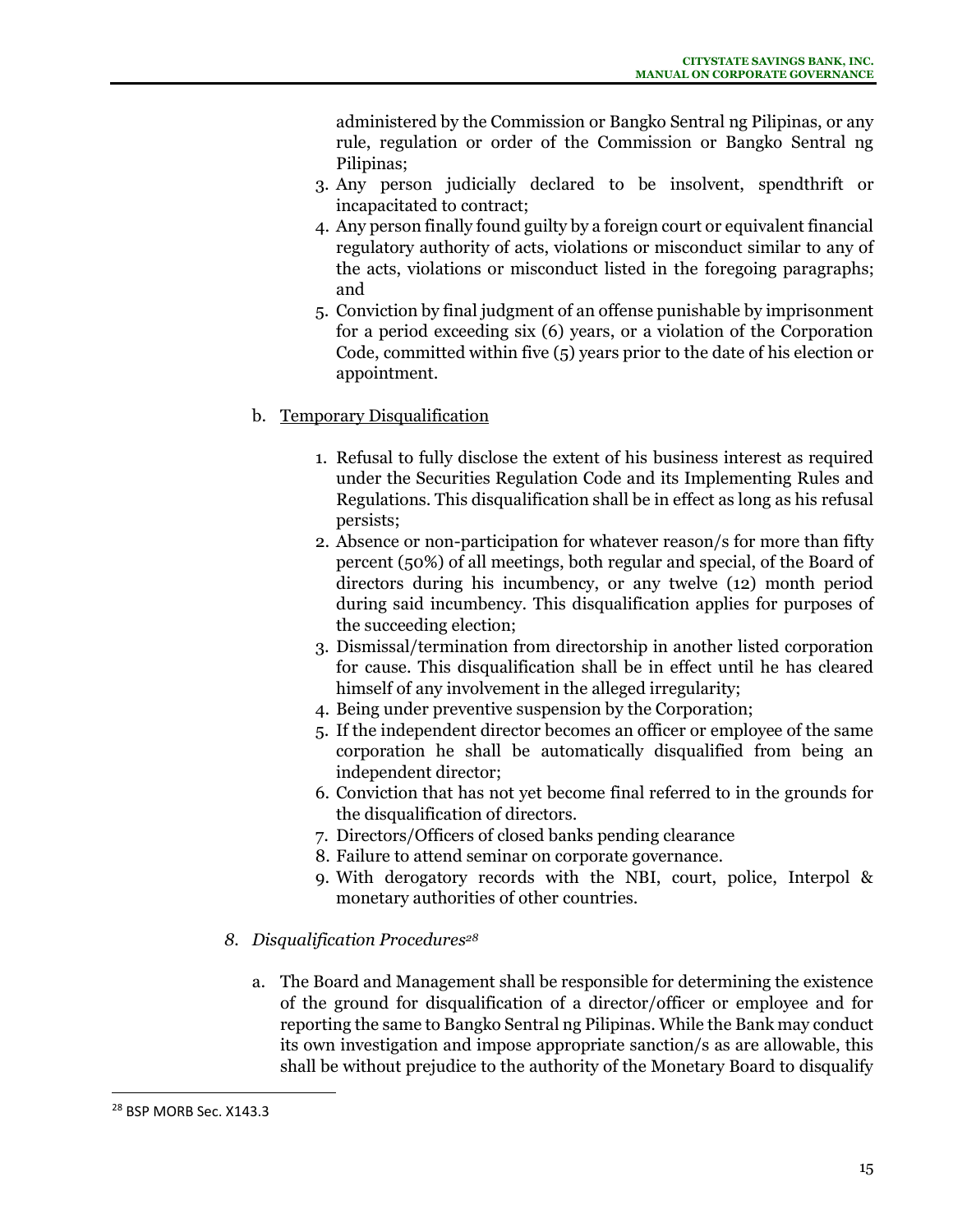a director/officer/employee from being elected/appointed as director/officer. Grounds for disqualification made known to the Bank, shall be reported to Bangko Sentral ng Pilipinas within seventy-two (72) hours from knowledge thereof.

- b. On the basis of knowledge and evidence on the existence of any of the grounds for disqualification mentioned in BSP Manual of Regulations for Bank, the director or officer concerned shall be notified in writing either by personal service or through registered mail with registry return receipt card at his/her last known address by BSP of the existence of the ground for his/her disqualification and shall be allowed to submit within fifteen (15) calendar days from receipt of such notice an explanation on why he should not be disqualified and included in the watchlisted file, together with the evidence in support of his/her position. BSP may allow an extension on meritorious ground.
- c. The Board shall be immediately informed of cases of disqualification approved by the Monetary Board and shall be directed to act thereon not later than the following Board meeting. Within seventy two (72) hours thereafter, the corporate secretary shall report to the BSP Governor the action taken by the Board on the director/officer involved.
- *9. Removal Procedure of a Director<sup>29</sup>*
	- a. A director may be removed from office by a vote of the stockholders holding or representing at least two-thirds (2/3) of the outstanding capital stock.
	- b. The removal shall take place either at the regular stockholder's meeting or at a special meeting called for the purpose, and in either case, after previous notice to stockholders of the intention to propose such removal at the meeting.
	- c. The Corporate Secretary shall call a special meeting, on order of the President or on the written demand of the stockholders representing or holding at least a majority of the outstanding capital stock for the purpose of removal of a director.
	- d. Should the Corporate Secretary fail or refuse to call the special meeting upon such demand or fail or refuse to give the notice, or if there is no secretary, the call for the meeting shall be addressed directly to the stockholders by any stockholder signing the demand. Notice of the time and place of such meeting, as well as of the intention to propose such removal, must be given by publication or by written notice prescribed in the Corporation Code of the Philippines. Removal may be with or without cause: provided that removal without cause may not be used to deprive minority stockholders the right of representation to which they may be entitled under Section 24 of the Corporation Code of the Philippines.
	- e. A director removed from office is not eligible to seek re-election and/or be reappointed to the Board unless a written consent is obtained from stockholders holding or representing at least two thirds (2/3) of the outstanding capital stock.

<sup>&</sup>lt;sup>29</sup> Sec. 28 of the Corporation Code of the Philippines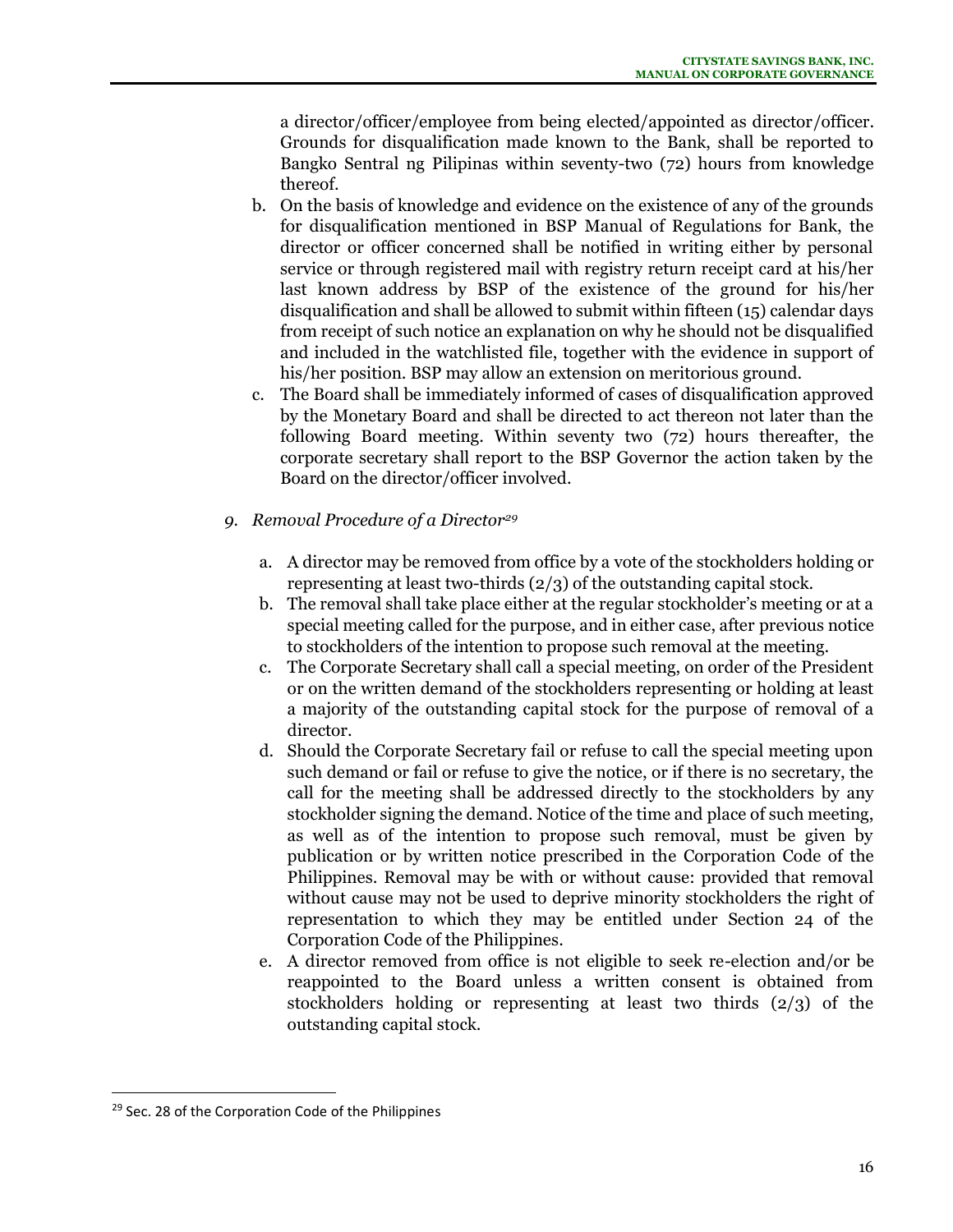#### *10. Vacancies in the Board<sup>30</sup>*

Any vacancy in the Board of Directors may be filled by the majority vote of all remaining members, if still constituting a quorum. If the vote of the remaining members shall result in a tie, the vote of the Chairman of the Board shall carry to break the tie. A Director elected to fill such vacancy shall be elected for the unexpired term of his predecessor in office.

Any vacancy in the Board of Directors by reason of removal or increase in the number of directors constituting the Board of Directors shall be filled by election at a regular or special meeting of the stockholders called for that purpose.

#### *11. Interlocking Directorship<sup>31</sup>*

There shall be no concurrent directorship between banks or between a Bank and a Quasi-Banks (QB) or non-bank financial Institution (NBFI), except as may be authorized by the Monetary Board.

Without the need for prior approval of the Monetary Board, concurrent directorships between entities not involving an investment house shall be allowed in the following cases:

- a. Banks not belonging to the same category: Provided, that not more than one (1) Bank shall have quasi-banking functions;
- b. A Bank and a Non-Bank Financial Institution (NBFI);
- c. A Bank with-out quasi-banking functions and a Quasi-Bank; and
- d. A Bank and one (1) or more of its subsidiary Bank/s, QB/s, and NBFI/s.

For the purpose of the foregoing, a husband and his wife shall be considered as one (1) person.

## *12. Interlocking Directorship and Officership<sup>32</sup>*

Except as may be authorized by the Monetary Board or as otherwise provided hereunder, there shall be no concurrent directorship and officership between Banks or between a Bank and aQB or an NBFI.

Without the need for prior approval of the Monetary Board, concurrent directorship and officership between a Bank and one (1) or more of its subsidiary Bank/s, QB/s, and NBFI/s, other than investment house/s, shall be allowed.

## *13. Multiple Board Seats<sup>33</sup>*

a. The Board may adopt guidelines on the number of directorships that its members can hold in other corporations. The Board shall take into consideration the capacity of a director to diligently and efficiently perform his duties and responsibilities and the limitations on concurrent directorship

<sup>&</sup>lt;sup>30</sup> Sec. 29 of the Corporation Code of the Philippines; Art. III Sec. 9 CSBI Amended By-Laws

<sup>&</sup>lt;sup>31</sup> BSP MORB X145

<sup>32</sup> BSP MORB X145

<sup>33</sup> SEC Memo Cir. No. 6, s2009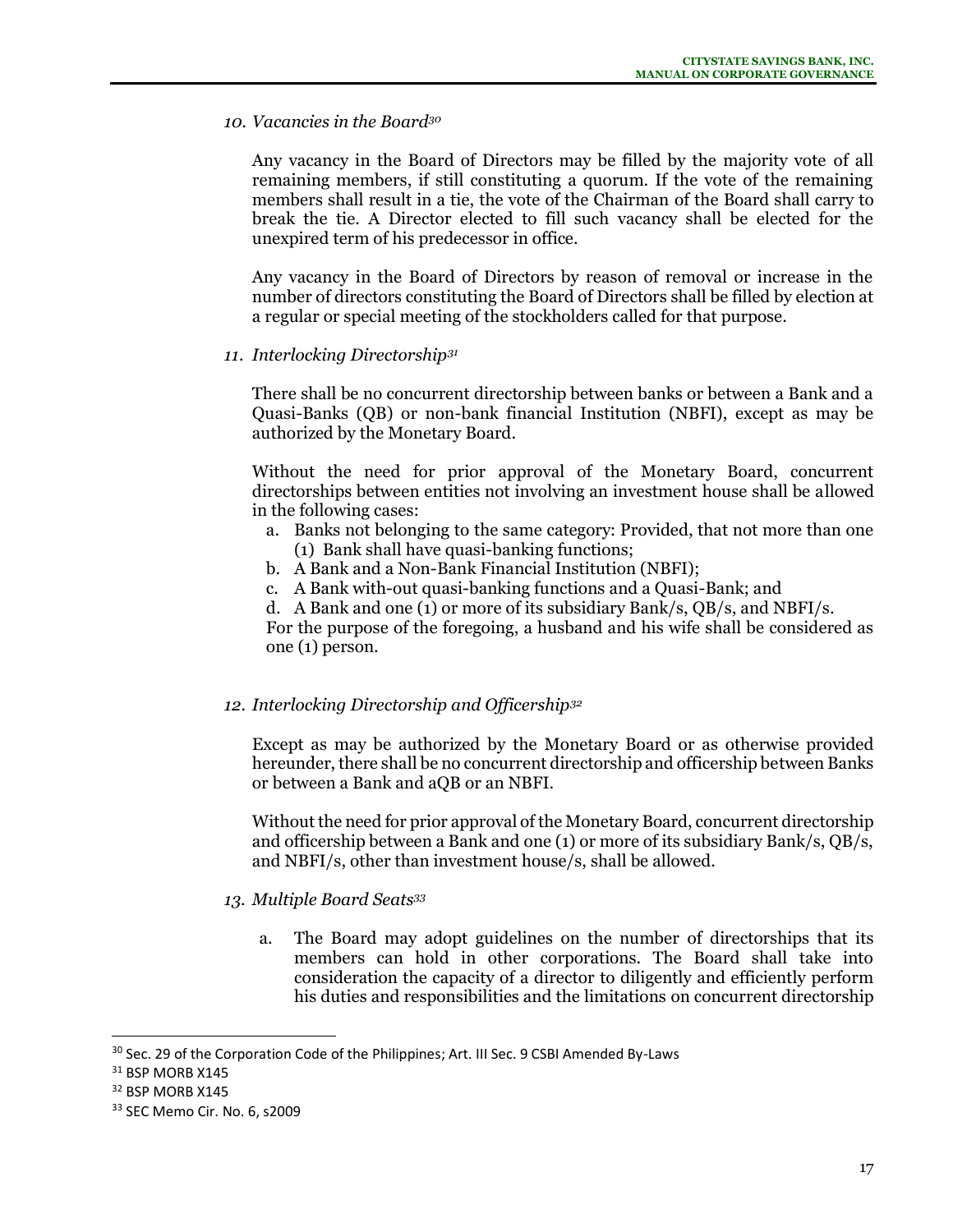between banks or between a bank and a quasi-bank under existing regulations.

- b. The President and other executive directors may be covered by a lower indicative limit for membership in other boards. A similar limit may apply to independent or non-executive directors who, at the same time, serve as fulltime executives in other corporations. In any case, the capacity of the directors to diligently and efficiently perform their duties and responsibilities of the boards they serve shall not be compromised.
- *14. Reportorial Requirements<sup>34</sup>*
	- a. Certifications Required

All first-time directors shall be furnished with a copy of the general responsibility and specific duties and responsibilities of the Board and of a director upon election.

The Bank must submit to BSP, within twenty (20) banking days from date of election, a certification under oath of the directors concerned that they have received copies of such general responsibility and specific duties and responsibilities and that they fully understand and accept the same.

The Bank must also submit to BSP a certification under oath of the director/officer with rank of senior vice president and above, and officers whose appointment requires prior Monetary Board approval, that he has all the prescribed qualifications and none of the disqualifications within twenty (20) banking days from the date of election/re-election of the directors/meeting of the Board in which the officers are appointed/promoted.

b. Bio-Data<sup>35</sup>

The Bank shall submit to BSP a bio-data with ID picture of the (i) directors/officers with rank of SVP and above (ii) officers below the rank of SVP requiring a different set of minimum qualifications or (iii) officers whose appointment requires prior Monetary Board approval upon every election/reelection/appointment/promotion in a prescribed form, within ten (10) banking days from date of election/re-election of the directors/meeting of the Board in which the officers are appointed/promoted.

The bio-data shall be updated and submitted (i) in case of change of name due to change in civil status and change of residential address, within twenty (20) banking days from the date of change occurred and (ii) in cases of requests for prior Monetary Board approval of interlocks.

For other officers below the rank of SVP, the Bank shall not be required to submit their bio-data to BSP. The Bank shall keep a complete record of the

<sup>34</sup> MORB X141.9, Sec. 6 BSP Cir. NO. 749, Sec. 2 BSP Cir. No. 758 and BSP Cir. No. 887

<sup>35</sup> Sec. 6 BSP Cir. No. 758 & BSP Circular No. 887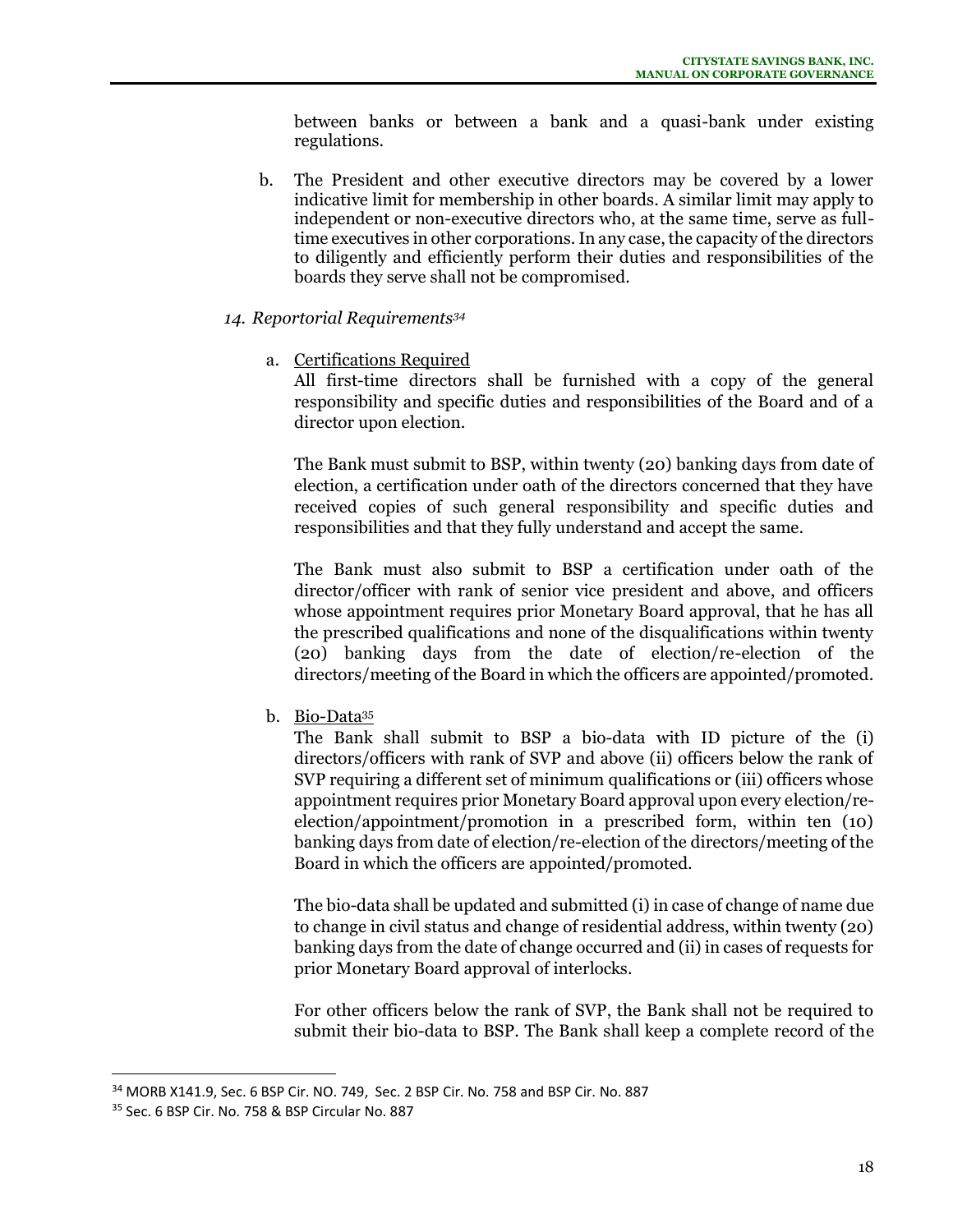bio-data of all its directors and officers and shall maintain a system of updating said records which shall be made available during on-site examination or when required by the BSP for submission for offsite verification.

c. Notarized Authorization Form to Query in BSP Watch list File<sup>36</sup>

For first-time directors/officers with rank of SVP and above within a particular bank/banking group whose election/appointment requires confirmation/ prior approval of Monetary Board, a duly notarized "Authorization Form For Querying The Bangko Sentral Watch list Files For Screening Applicants And Confirming Appointments Of Directors And Officials" shall be submitted within twenty (20) banking days from date of election/re-election of the directors/meeting of the Board in which the officers are appointed/promoted.

The said authorization must be obtained on an individual basis.

d. List of incumbent Directors/Officers<sup>37</sup>

A duly notarized list of the incumbent members of the Board and officers shall be submitted to BSP within twenty (20) banking day from the annual election of the Board.

e. Certification by an Independent Director<sup>38</sup>

In the case of Independent Directors, the bio-data shall be accompanied by a certification under oath from the director that he is an independent director as defined under the regulations and that all the information supplied are true and correct.

f. Certificate of Attendance<sup>39</sup>

The Bank shall submit the Certificate of Attendance of key officers and members of the Board in a program on corporate governance conducted by training providers duly accredited by SEC within ten (10) days from the completion of the program.

<sup>36</sup> Sec. 5 BSP Cir. No. 758

<sup>37</sup> MORB Sec. x144, as amended by BSP Cir. No. 758/887

<sup>38</sup> MORB Sec. x144, as amended by BSP Cir. No. 758/887

<sup>&</sup>lt;sup>39</sup> SEC Memo Cir. No. 20, s2013, as amended by SEC Memo Cir. No. 2, S2015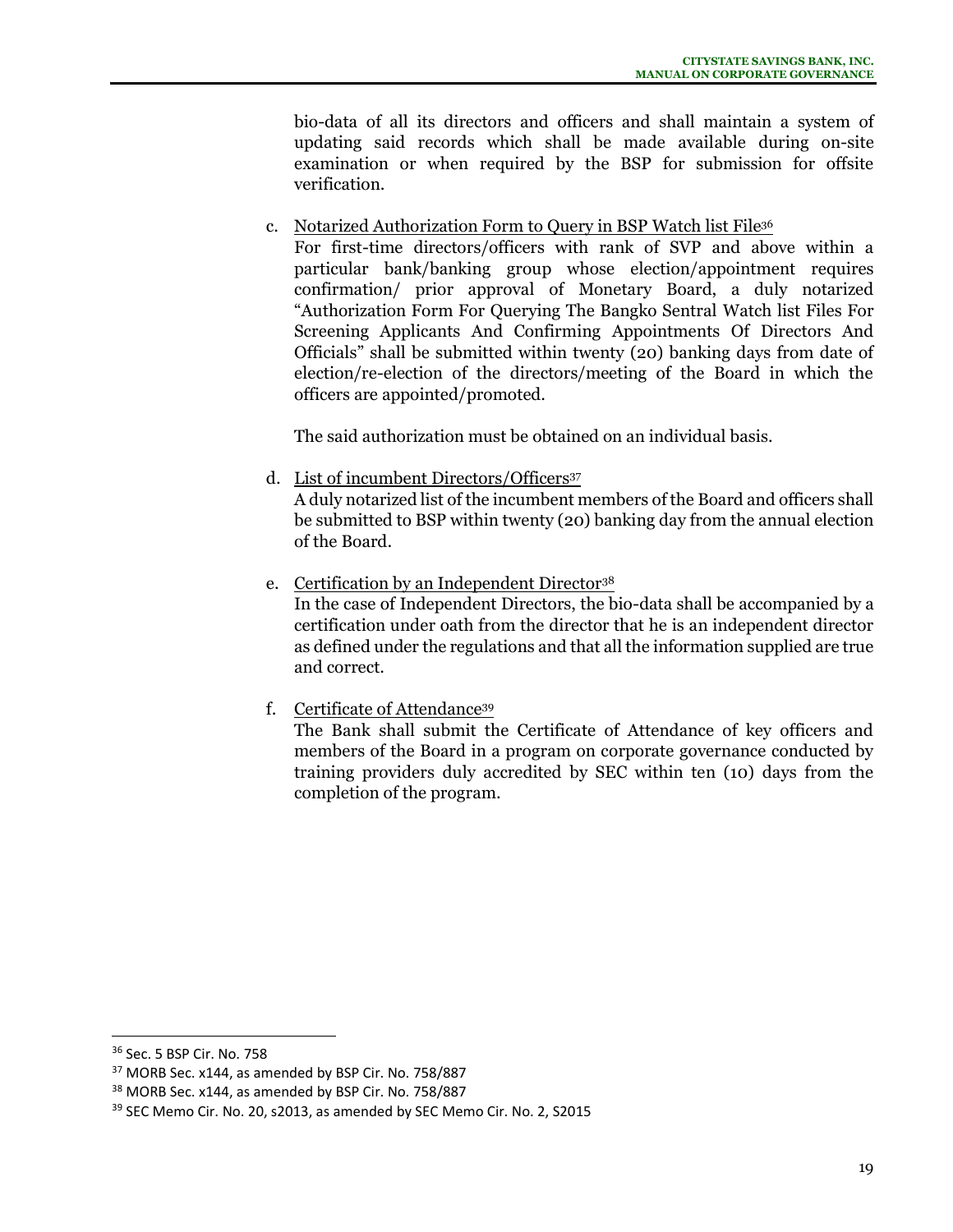## **C. CHAIRMAN OF THE BOARD, VICE-CHAIRMAN, PRESIDENT AND THE CORPORATE SECRETARY**

The role of the Chairman/Vice-Chairman of the Board and the President shall, as much as practicable, be separate to foster an appropriate balance of power, increased accountability and better capacity for independent decision-making by the Board. Their respective powers and duties are delineated in the Bank's By-Laws.<sup>40</sup>

*a. Chairman of the Board*

While the specific powers, duties and responsibilities of the Chairman of the Board are embodied in the Bank's By-Laws, the following are his/her general duties and responsibilities:

- 1. To provide leadership in the Board of Directors. The Chairman of the Board shall ensure effective functioning of the Board, including maintaining a relationship of trust with Board members.<sup>41</sup>
- 2. To ensure that the Board takes an informed decision. The Chairman of the Board shall ensure the sound decision-making process and he/she should encourage and promote critical decisions and ensure that dissenting views can be expressed and discussed within the decisionmaking process.
- *b. Vice Chairman*

The Vice-Chairman shall likewise be elected by the Board of Directors from their own number. He shall be vested with all the powers and authorities of, and required to perform all of the duties of the Chairman of the Board during the absence or incapacity of the latter for any cause, and he shall also perform such other duties as the Board of Directors may from time to time assign to him.<sup>42</sup>

*c. President*

The President, on the other hand, shall be the Chief Executive Officer (CEO) of the Bank. He shall have the primary responsibility of carrying out the policies and implementing strategies in order to meet the objectives approved by the Board. He is ultimately responsible for managing and implementing the Bank's business strategies and day-to-day operations. His detailed powers, duties and responsibilities are outlined in the Bank's By-Laws.<sup>43</sup>

*d. Corporate Secretary*

Based on the bank's By-Laws, the Corporate Secretary shall have the following duties:

- 1. To keep accurate minutes of all meetings of the stockholders and of the Board and attend to the giving of all notices requires under the By-Laws to be given;
- 2. To be the custodian of the corporate seal, stock certificate books, stock and transfer books, records, documents and paper of the Bank, prepare

<sup>40</sup>SEC Memo. Cir. 6, s2009

<sup>41</sup>Sec. 3 BSP Cir. No. 749

<sup>&</sup>lt;sup>42</sup> Art. IV Sec. 5b of CSBI Amended By Laws

<sup>43</sup> Art. IV Sec. 5d of CSBI Amended By Laws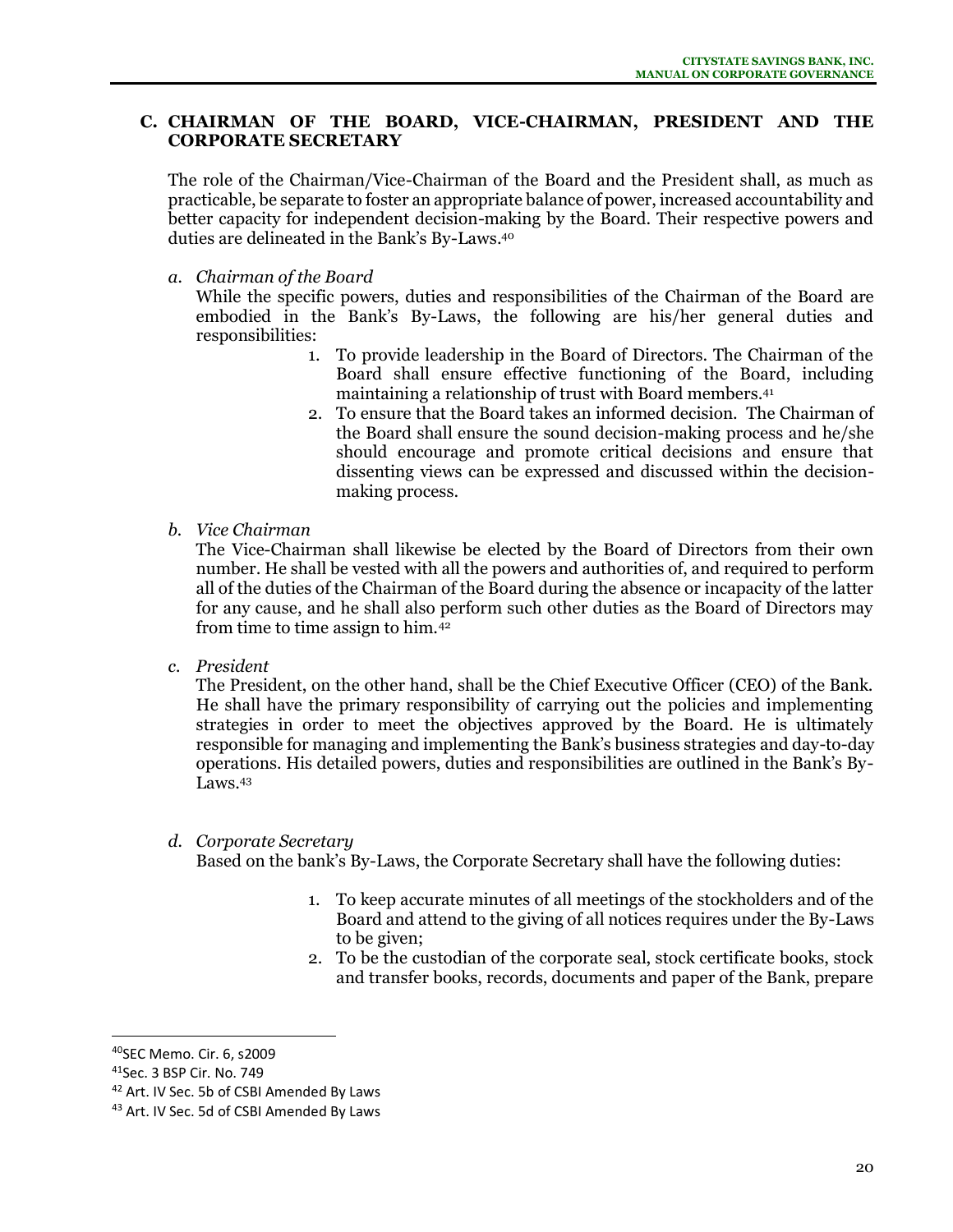ballots for the annual election and keep a complete and up-to-date list of stockholders and their address;

- 3. To perform such other duties as may be assigned to him from time to time by the Board, Chairman or President and such other duties incidental to his office;
- 4. To sign with the President all contracts, deeds, license and other instrument when so ordered by the President or by the Board; and
- 5. To prepare such reports and statements required by the Board and/or the Chairman or the President.

In addition to the foregoing, the Corporate Secretary shall also have the following responsibilities:<sup>44</sup>

- 1. Safe keep and preserve the integrity of the meeting of the Board committees, as well as other official records of the Bank;
- 2. Be loyal to the mission, vision and objectives of the Bank;
- 3. Work fairly and objectively with the Board, management, stockholders and other stakeholders;<sup>45</sup>
- 4. Have appropriate administrative and interpersonal skills;
- 5. If he is not at the same time the Bank's legal counsel, be aware of the laws, rules and regulations necessary in the performance of his duties and responsibilities;
- 6. Have working knowledge of the operations of the Bank;
- 7. Inform members of the Board, in accordance with the By-Laws

#### **D. BOARD COMMITTEES**

To aid in complying with the principles of good governance, the Board shall constitute Committees.

*1. Executive Committee (ExCom)*

This committee regularly reviews and approves credit proposal within its limits. It recommends additional conditions and requirements on loan applications for Board approval. It may also act, by majority vote of all its member-directors, on such other specific matters within the competence of the Board as may be delegated to it in the Bank's By-Laws or by a majority vote of the Board except for matters exclusive to the Board. The Executive Committee shall include at least three (3) members of the Board to be appointed by the Board.

#### General Responsibilities:

The executive Committee by a majority vote of all its members, and subject to such limitations as the Board may prescribed, is empowered to perform the following actions:

- a. Approve and/or implement any or all corporate acts within the competence of the board except those acts expressly reserved by the Corporation Code for the board of directors.
- b. Review and approve bank-wide credit strategy, profile and performance.

<sup>44</sup> SEC Memo. Cir. 6, S2009

<sup>45</sup> SEC Memo Cir. 9, s2014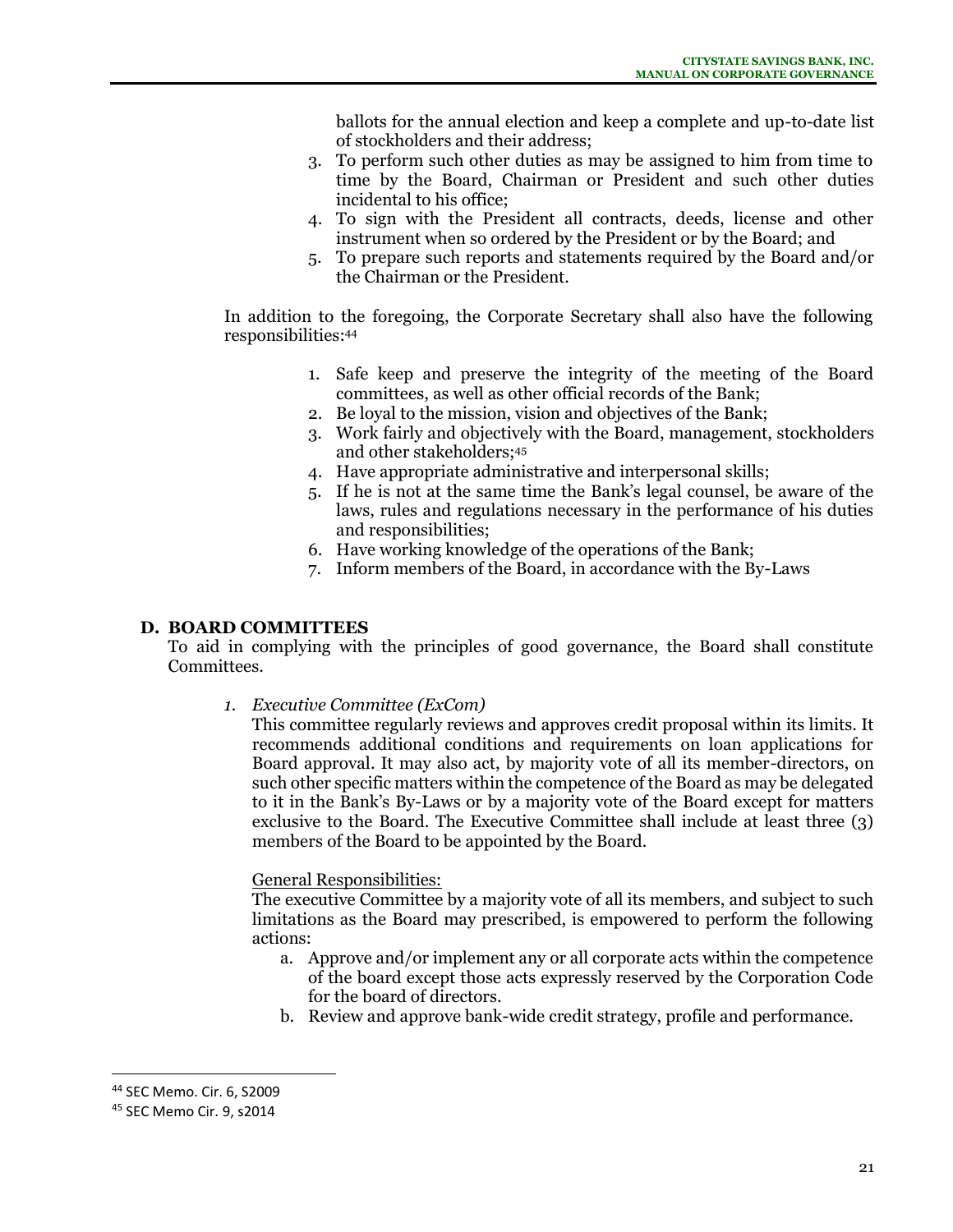c. Approve the credit risk taking-activities of the bank based on the regulations of established approving authorities and reviews and endorses creditgranting activities.

## *2. Audit Committee (AuditCom)*

The audit committee shall be composed of five (5) members of the Board, two (2) of whom shall be independent directors, preferably with accounting and finance experience. Each member shall have adequate understanding at least or competence at most of the company's financial management systems and environment.

Duties and Responsibilities:

- a. Check all financial reports against its compliance with both the internal financial management handbook and pertinent accounting standards, including regulatory requirements.
- b. Perform oversight financial management functions specifically in the areas of managing credit, market, liquidity, operational, legal and other risks of the Corporation, and crisis management.
- c. Pre-approve all audit plans, scope and frequency one (1) month before the conduct of external audit.
- d. Perform direct interface functions with the internal and external auditors.
- e. Provide oversight of the bank's internal and external auditors.
- f. Elevate to international standards the accounting and auditing processes, practices and methodologies, and develop the following in relation to this reform:
	- 1. A definitive timetable within which the accounting system of the Corporation will be 100% International Accounting Standard (IAS) compliant.
	- 2. An accountability statement that will specifically identify officers and/or personnel directly responsible for the accomplishment of such task.
- g. Develop a transparent financial management system that will ensure the integrity of internal control activities throughout the company through a stepby-step procedures and policies handbook that will be used by the entire organization.
- h. Monitor and evaluate the adequacy and effectiveness of the bank's internal control system.
- i. Recommend to the board of directors the appointment of the bank's internal auditor and the independent external auditor.

#### 3. *Risk Oversight Committee (ROC)*

The Risk Oversight Committee shall be composed of at least three members of the Board of Directors determined by the Board, one of whom should be an independent director.

Duties and Responsibilities:

a. The committee shall ensure that the corporation is taking appropriate measures to properly balance risks and rewards in the areas of credit, operations and technology. The committee shall periodically review and approve the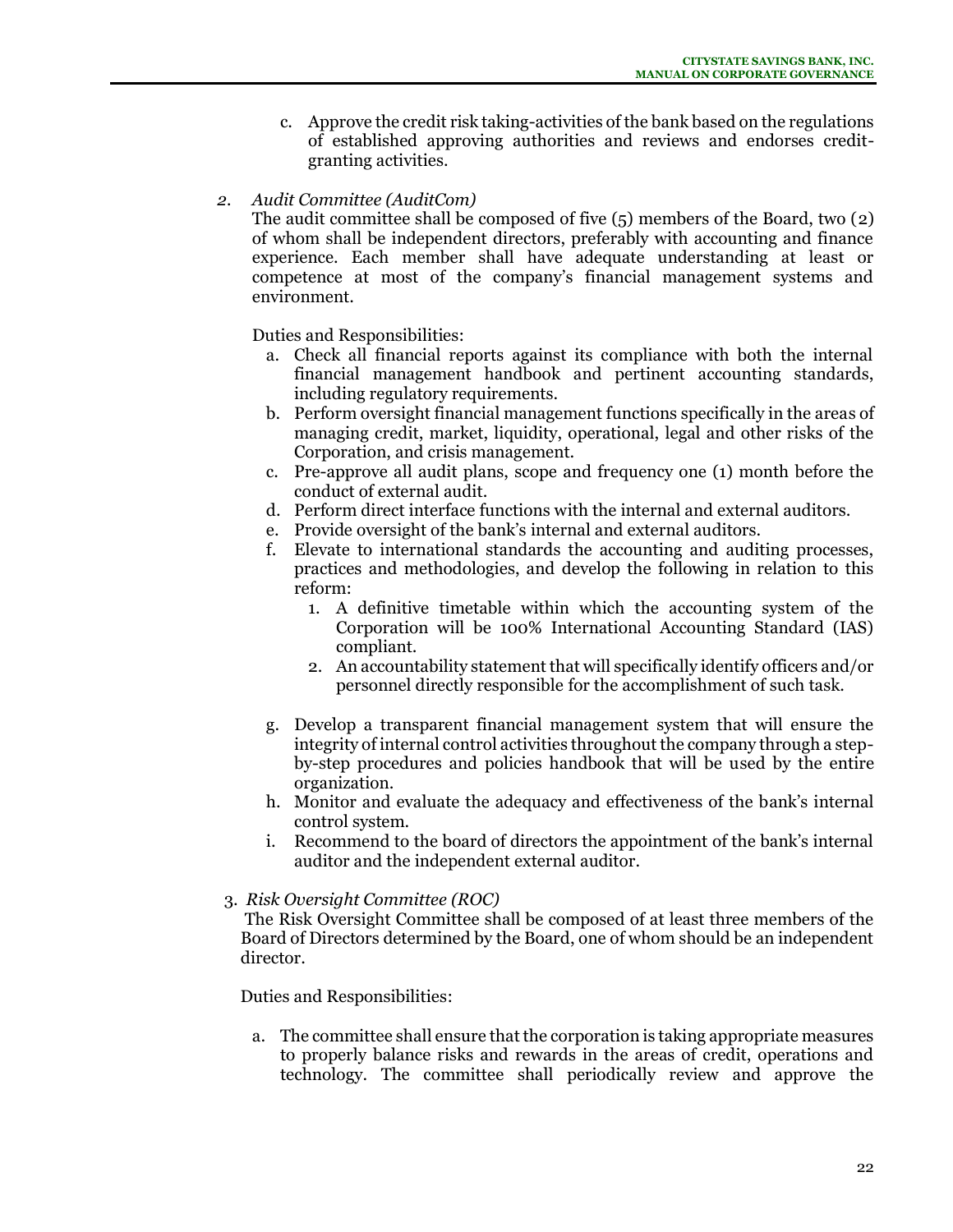corporation's risk management framework, including the development of effective policies, processes and procedures.

- b. The committee shall review information relating to compliance with both external regulations and internal policies.
- c. The committee shall work with the Audit committee of the corporation's Board of Directors to ensure that any and all audit related deficiencies identified in any audit or order are properly addressed and that the Audit Committee is informed of management's progress in responding to any audit or order.

#### *4. Corporate Governance Committee (CorpGovCom)*

The Corporate Governance Committee shall be comprised of not less than three (3) members of the Board and shall include at least one (1) independent director. All members of the Committee shall have adequate understanding at least, or competence at most, of CSBI's operations and environment.

- a. Recommend to the Board of Directors the director nominees for election by the Bank's shareholders, including those nominees that are recommended by shareholders in accordance with the procedures set forth in the Bank's By-Laws.
- b. Recommend to the Board of Directors persons to fill vacancies on the Board of Directors
- c. Recommend to the Board of Directors committee appointments, removal of Directors from committees or from the Board of Directors, rotation of committee members and Chairs and committee structure and operation.
- d. Recommend to the Board of Directors changes in the Bank's corporate governance policies and procedures, including changes to the Manual of Corporate Governance.
- e. Monitor compliance with the Manual on Corporate Governance.
- f. Annually review and update if necessary this charter for consideration by the Board of Directors.
- g. Annually evaluate the performance and function of the Corporate Governance Committee.
- h. Report the matters considered and actions taken by the Corporate Governance Committee to the Board of Directors.
- i. It shall oversee the implementation of the Bank's Compliance Program and the performance of Compliance Office, as follows:
	- 1. Review, at least annually, the Bank Compliance Program in accordance with existing regulatory requirements;
	- 2. Monitor the implementation of the Bank's Compliance Program and ensure that compliance issues are resolved expeditiously;
	- 3. Monitor the Bank's compliance with the applicable laws, regulations and rules of regulatory agencies and recommend to the Board appropriate actions based on the review of the reports submitted to/by Compliance Office; and
	- 4. Review the regular reports submitted by Compliance Office as well as reports on significant issues, general status of Bank's level of compliance, relevant regulations, updates and other compliance matters.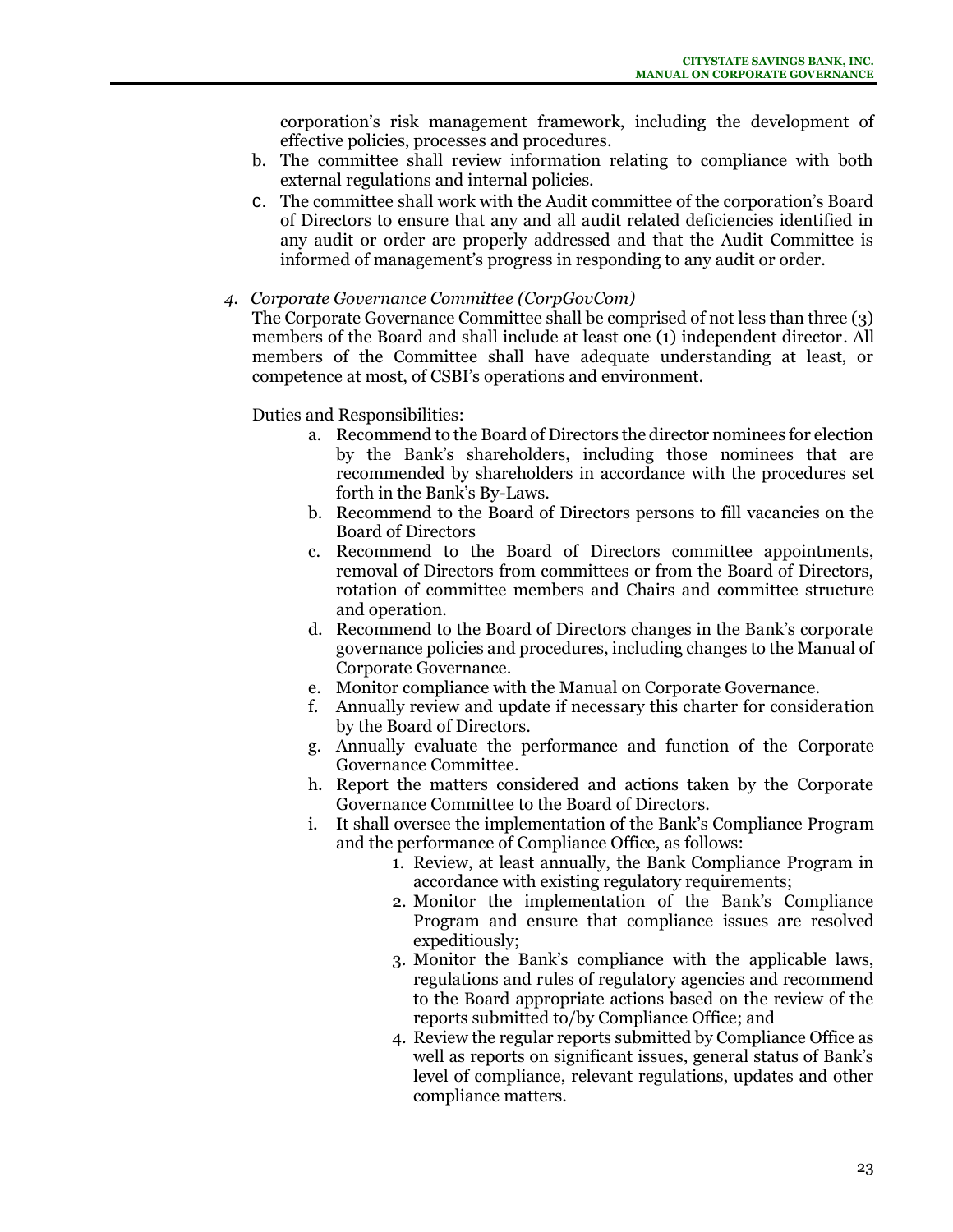## *5. Nomination Committee (NomCom)*

The Board shall create a Nomination Committee which shall have at least three (3) voting Directors and one (1) non-voting Member in the person of the Head of Human Resources and Development Department.

- a. It shall pre-screen and shortlist all candidates nominated to become a member of the board of directors in accordance with the following qualifications and disqualifications.
- b. In consultation with the executive or management committee/s, redefine the role, duties and responsibilities of the Chief Executive Officer by integrating the dynamic requirements of the business as a going concern and future expansionary prospects within the realm of good corporate governance at all times.
- c. The Nomination Committee shall consider the following guidelines in the determination of the number of directorships for the Board:
	- 1. The nature of the business of the Corporations which he is a director;
	- 2. Age of the director;
	- 3. Number of directorships/active memberships and officerships in other corporations or organizations; and
	- 4. Possible conflict of interest.
- d. The optimum number shall be related to the capacity of a director to perform his duties diligently in general.
- e. The Chief Executive Officer and other executive directors shall submit themselves to a low indicative limit on membership in other corporate Boards. The same low limit shall apply to independent, non-executive directors who serve as full-time executives in other corporations. In any case, the capacity of directors to serve with diligence shall not be compromised.
- *6. Compensation and Remuneration Committee*

The Compensation or Remuneration Committee shall be composed of at least three (3) members whom shall be a regular director.

- a. Establish a formal and transparent procedure for developing a policy on executive remuneration and for fixing the remuneration packages of corporate officers and directors, and provide oversight over remuneration of senior management and other key personnel ensuring that compensation is consistent with the Corporation's culture, strategy and control environment.
- b. Designate amount of remuneration, which shall be in a sufficient level to attract and retain directors and officers who are needed to run the company successfully.
- c. Establish a formal and transparent procedure for developing a policy on executive remuneration and for fixing the remuneration packages of individual directors, if any, and officers.
- d. Develop a form on Full Business Interest Disclosure as part of the preemployment requirements for all incoming officers, which among others compel all officers to declare under the penalty of perjury all their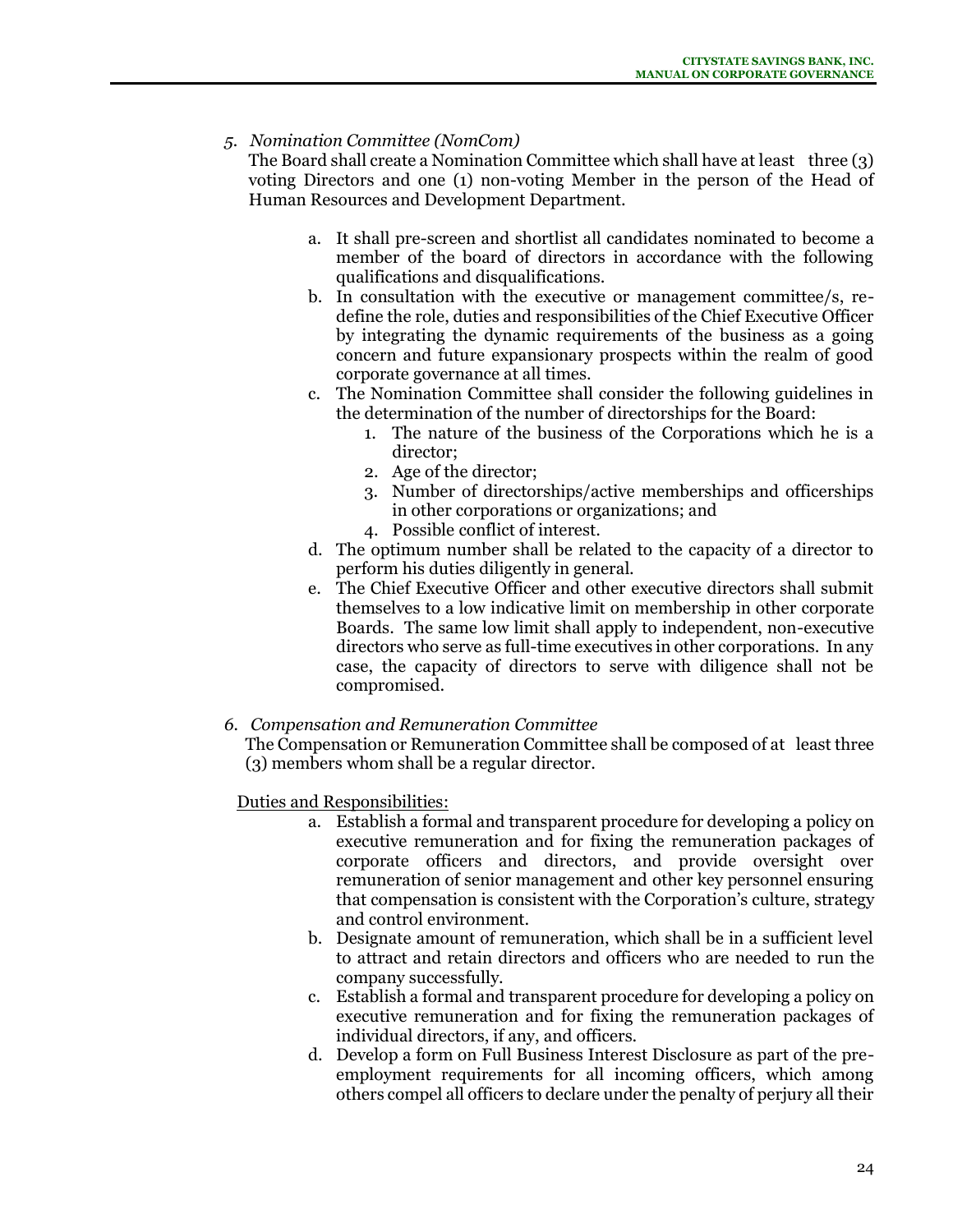existing business interests or shareholdings that may directly or indirectly conflict in their performance of duties once hired.

- e. Disallow any director to decide his or her own remuneration.
- f. Provide in the Corporation's annual reports, information and proxy statements a clear, concise and understandable disclosure of compensation of its executive officers for the previous fiscal year and the ensuing year.
- g. Review (if any) of the existing Human Resources Development or Personnel Handbook, to strengthen provisions on conflict of interest, salaries and benefits policies, promotion and career advancement directives and compliance of personnel concerned with all statutory requirements that must be periodically met in their respective posts.
- h. Or, in the absence of such Personnel Handbook, cause the development of such, covering the same parameters of governance stated above.

## *7. Related Party Transactions Committee (RPTCom)*

The Related Party Transactions Committee as a Board level committee with specific objectives and/or purpose to exercise appropriate oversight and implement effective control systems for managing all related party transactions that these are done on an arm's length basis. There is hereby constituted a board-level Related Party Transactions Committee composed of at least three (3) Board of Directors, two (2) of which must be an Independent Director including the Chairperson.

- a. Review and evaluate all related party transactions including the ongoing basis existing relations between and among businesses and counterparties to ensure that all related parties are continuously identified and monitored and subsequent changes in relationships with counterparties are captured.
- b. Evaluate and determine all material RPTs to make sure that these transactions are not undertaken on more favorable economic terms (such as: price, fees, interest rates, tenor or collateral requirements) and no corporate or business resources of the bank are misappropriate or misapplied.
- c. Determine any potential reputational risk issues that may arise as a result of or in connection with the transactions; In evaluating RPT's, the RPTCom shall take into account and identify the following:
	- 1. The related party's relationship to the bank and interest in the transaction;
	- 2. The material facts of the proposed RPT, including the aggregate value of such transactions;
	- 3. The Benefits to the bank proposed RPTs;
	- 4. The availability of other sources of comparable products or services;
	- 5. An assessment of whether the proposed RPT is on terms and conditions the bank shall have an effective price and must exercise due diligence.
- d. Ensure that transactions with RP (including write-off of exposures) are subject to periodic independent review or audit process.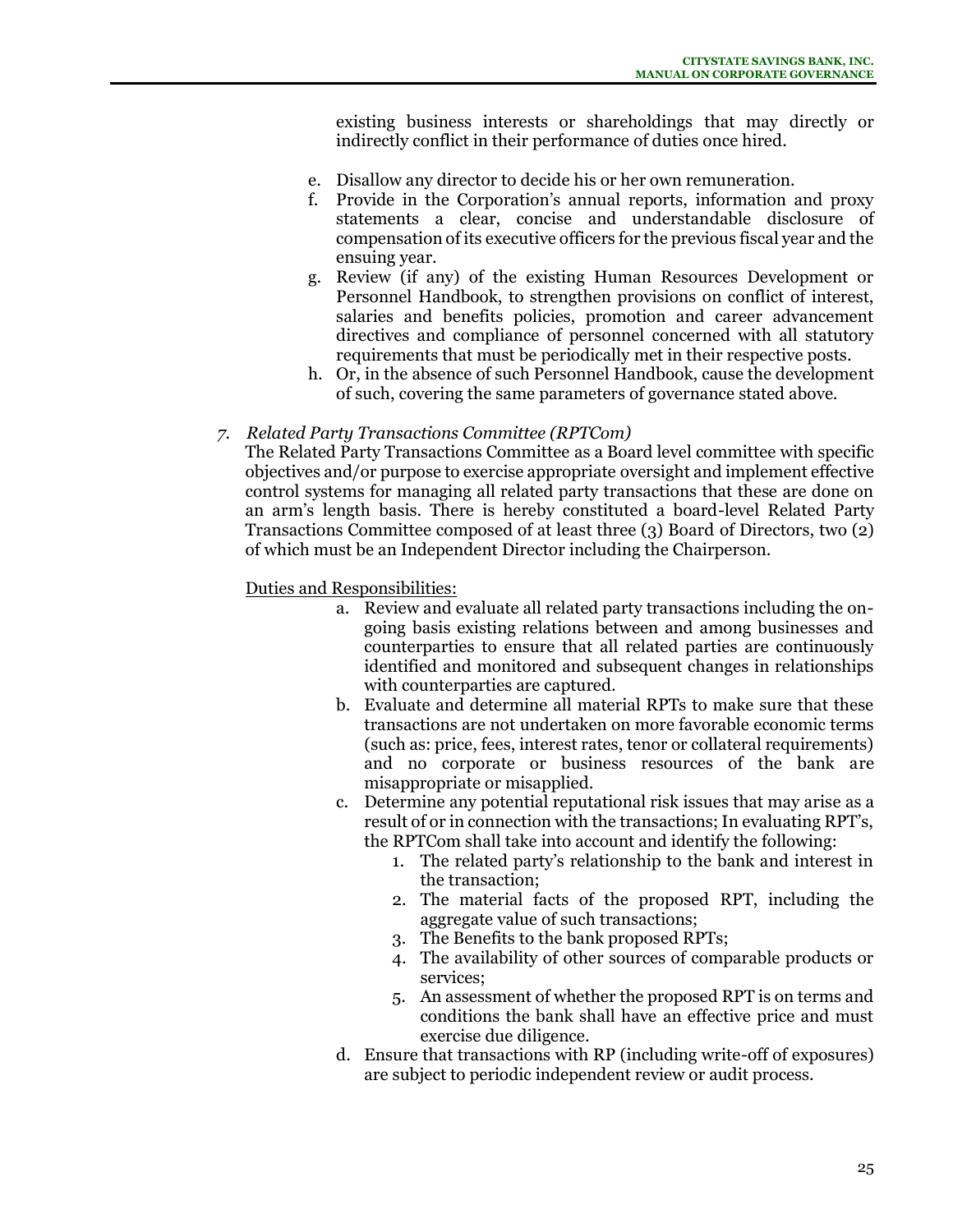- e. Ensure that all appropriate disclosure is made and shall include information on the approach to managing material conflicts of interest that are inconsistent with the policies.
- f. Report to the BOD on a regular basis, the status and aggregate exposures to each related party as well as the total amount of exposures to all related parties.
- g. Oversee the implementation of the system for identifying, monitoring, measuring, controlling and reporting RPTs, including the periodic review of RPT policies the periodic review of RPT policies and procedures.
- *8. Trust Committee (TrustCom)*

Trust Committee is to assist the Board of Directors in fulfilling its oversight responsibilities over the bank's fiduciary activities by ensuring an appropriate degree of independence between the activities of the bank and its trust department.<sup>46</sup> Consistent with this function, the Trust Committee is responsible in overseeing the fiduciary activities of the Trust Department. The Trust Committee shall composed of at least five (5) members including 1) President or any senior officer of the bank and 2) the Trust Officer. The remaining committee members, including the Chairperson are any of the following, Non-executive directors or Independent Directors who are not part of the Audit Committee and those considered as qualified "Independent Professionals".

Duties and responsibilities:

- a. Ensure that fiduciary activities are conducted in accordance with applicable laws, rules and regulations, and prudent practices;
- b. Ensure that policies and procedures that translate the Board's objectives and risk tolerance into prudent operating standards are in place and continue to be relevant, comprehensive and effective;
- c. Oversee the implementation of the risk management framework and ensure that internal controls are in place relative to the fiduciary activities;
- d. Adopt an appropriate organizational structure/staffing pattern and operating budgets that shall be enable the Trust Department to effectively carry out its functions;
- e. Oversee and evaluate performance of the Trust Officer;
- f. Conduct regular meetings at least once every quarter;
- g. Report regularly to the BOD on matters arising from fiduciary activities.

## *9. Information Technology Steering Committee (ITSC)<sup>47</sup>*

The Information Technology Steering Committee ("ITSC") is a Committee appointed by the Board of Directors, performs the functions outlined in this Charter, for each of the Bank's departments and branches that have operation requiring oversight by the Committee. The Information Technology Steering Committee composed of at least three (3) members of the Board of Directors.

<sup>46</sup> BSP Cir. No. 766

<sup>47</sup> BSP Cir. No. 808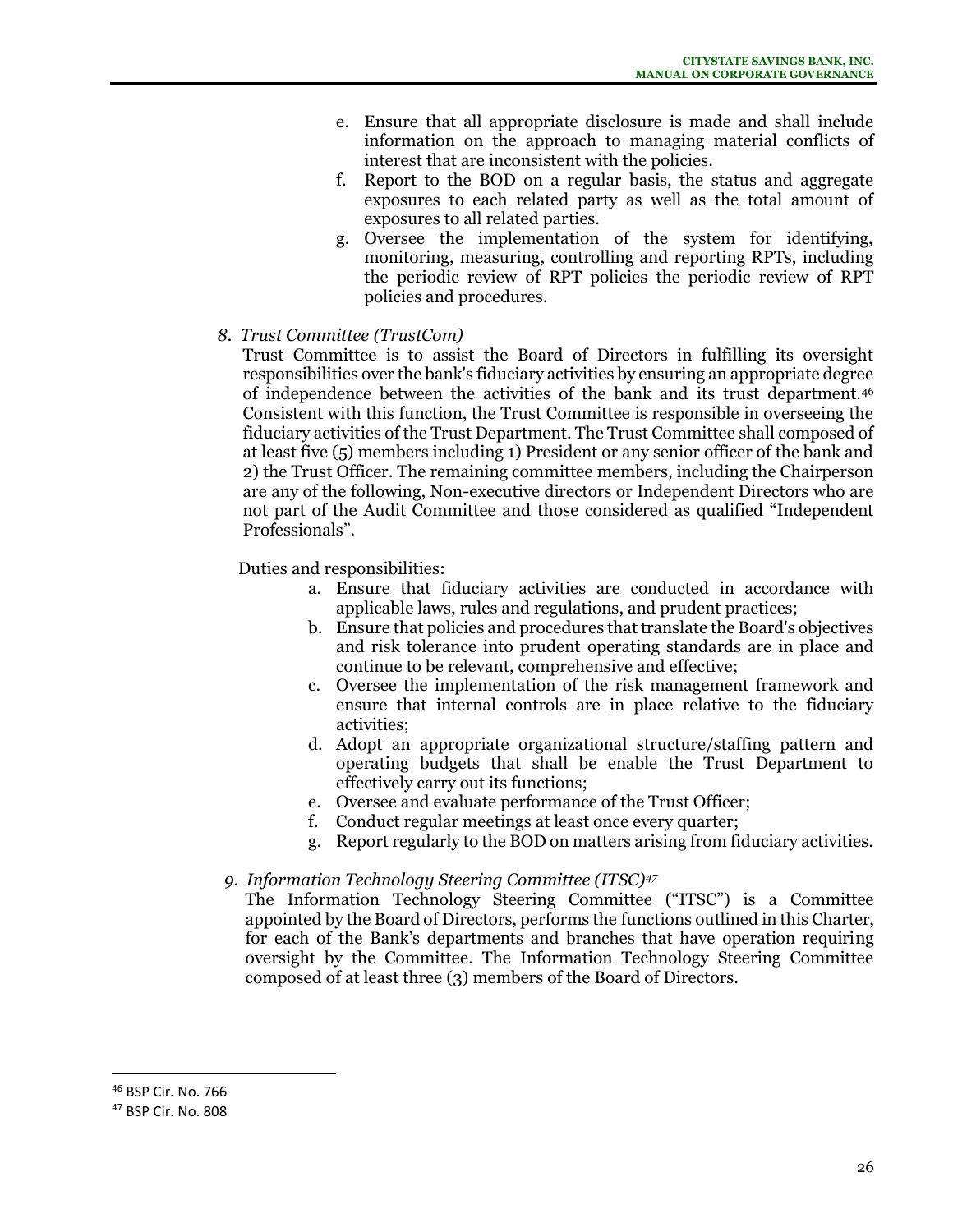Duties and Responsibilities:

ITSC shall recommend to the Board the information technology strategy and its implementation, together with relevant policies. To facilitate its oversight, the Committee will receive information from management (and external advisors) in relation to the following matters. These matters are not exhaustive and may change from time to time. As this Committee is a new Committee of the Board it will adopt a phased approach to implementing its oversight of the areas below. During its initial year, focus will be on Technology Strategy and Innovation.

- a. Technology Strategy and Innovation
- b. Technology Operating Model and Governance
- c. Technology Investment Oversight
- d. Technology Operating Performance
- e. Technology Risk and Security

The ITSC will refer to the Audit Committee or Risk Committee any matters that have come to the attention of the ITSC that are relevant for nothing or consideration, or which should be dealt with by, the Audit Committee or Risk Committee.

#### **E. MANAGEMENT COMMITTEE**

Senior Management, headed by the President, consists of a core group of senior officers responsible for overseeing the Bank's day-to-day operations. They have the necessary skills to manage businesses under their supervision, as well as impose appropriate control over key individuals in these areas. They contribute to good governance by supervising line managers in specific business areas consistent with Board-approved policies and procedures. To assist Management in overseeing the Bank's day-to-day operations, increase efficiency and provide greater focus on various key areas of operations. The following Management Committee Level have been created by the Board:

*1. Anti-Money Laundering Committee (AMLACom)*

A Management Level Committee tasked to assist the Board in fulfilling its oversight responsibility over the Bank's AML Compliance management to make sure that the bank complies with the provisions of the AMLA, as amended, its Revised Implementing Rules and Regulations (RIRR), and BSP regulations.

- a. The Committee shall responsible for ensuring the continuous monitoring of activities which partake of, or may lead to, money laundering activities, and shall report the same to the Anti-Money laundering Council, or to other agencies, whenever proper and necessary.
- b. The Committee shall develop and recommend internal guidelines and policies in establishing anti-money laundering measures in furtherance of the anti-money laundering laws and regulations of the Philippines, as may be established by competent authorities and/or agencies, as the case may be.
- c. The Committee was established:
	- 1. To exercise oversight function on Bank's compliance with the Anti-Money Laundering Act, as well as regulations of the BSP, AMLC, and other regulatory bodies and agencies.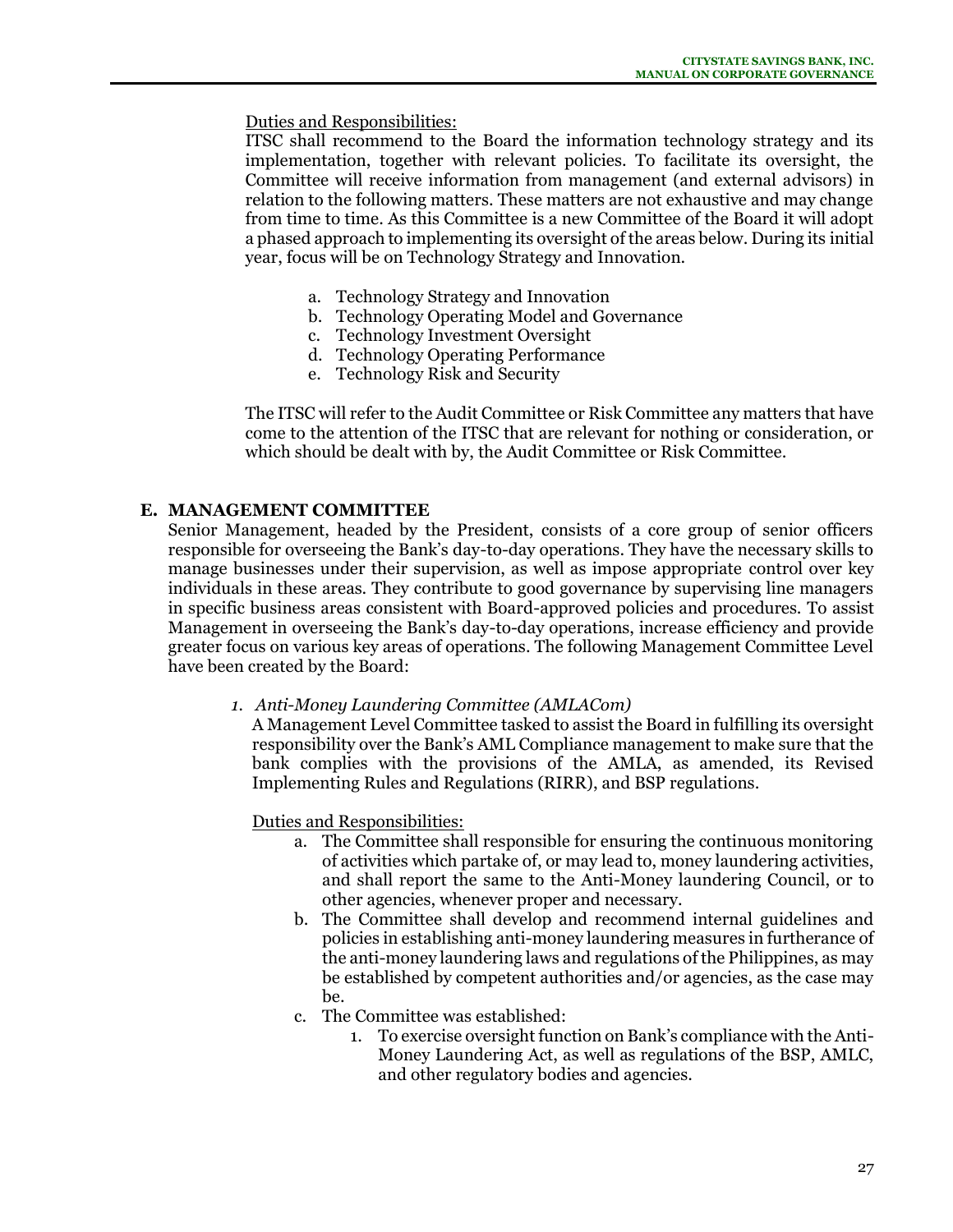- 2. To evaluate / investigate and determine the eligibility of transactions reported as suspicious prior to submission of the report to AMLC.
- 3. To formulate, together with the Chief Compliance Officer, antimoney laundering prevention programs and policies.
- 4. To ensure, together with the Chief compliance Officer, that the Anti-Money Laundering Manual is reviewed and updated at least once a year.
- 5. Provide policy direction in the implementation of the AMLA and other applicable laws, rules and regulations.
- 6. Propose to the Board, for implementation of such measures as may be inherent, necessary, implied incidental and justified under the Anti-Money Laundering Manual in counteracting and preventing money laundering, subject to such limitations as provided for by law.
- 7. Maintain and monitor the capability of the Bank's AMLC computerized system, pursuant to requirements of Subsection X805.3.a of the MORB, requiring an electronic monitoring system for money laundering.
- 8. Propose to the Board, for implementation of any administrative sanctions for the violation of employees or officers of the Bank of any laws, rules, regulations, orders or resolutions issued by the BSP, AMLC or any other authorized agency, or for violation of any bank rules or regulations.
- 9. Receive, deliberate and take the appropriate action in respect of any request from the BSP and/or the AMLC. However, the Committee may refuse to comply with any such request, advice or directive where the action sought therein contravene the provisions of existing laws and regulations.
- *2. Asset and Liability Committee (ALCO)*

This committee is tasked to manage the Bank's asset and liability consistent with the Bank's liquidity, capital adequacy, growth, risk tolerance & appetite and profitability goals. This committee as a management committee with specific objectives and/or purpose to assist the Board of Directors on their course of actions and non-actions.

- a. Review policy/ies affecting the Bank's Asset/Liability Management Policy, general policy relating to liquidity, interest rate risk management, capital management, investments, hedging and the use of derivatives, and other policies and procedures relating to asset and liability management as may be consistent with the ALM Policy prior to submission to the Executive Committee and/or ultimately to the Board of the Directors for approval.
- b. Propose the respective Department and/or Unit the adoption, amendment, or modification of policy/ies on Asset/Liability Management Policy; Investment Policy; Liquidity Policy; Management Policy; Capital Policy; and other related asset/liability accounts, including contingent accounts.
- c. Conduct review of the Bank's policies on Asset/Liability Management Policy; Investment Management Policy; Liquidity Policy; Liability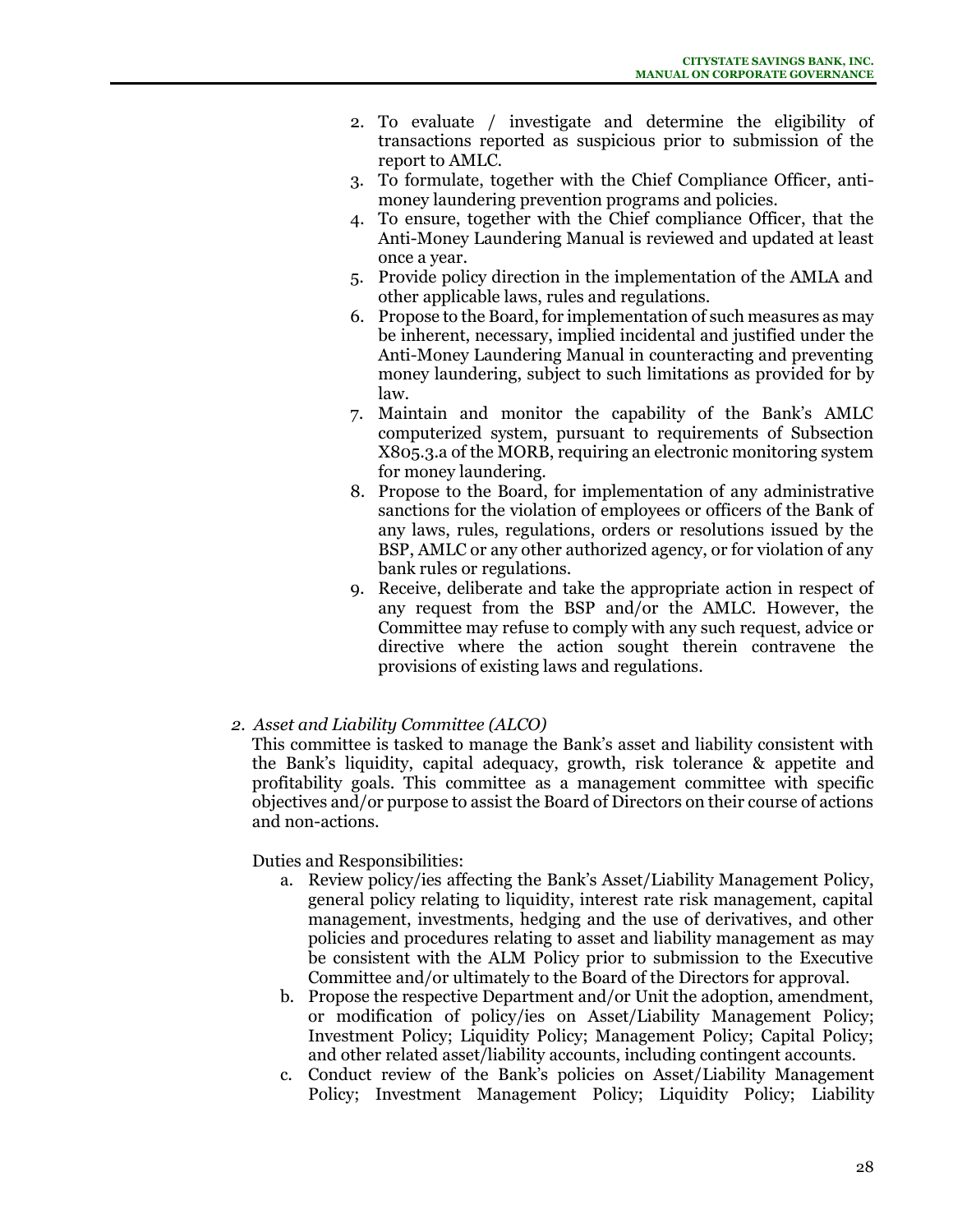Management Policy; Foreign Exchange Policy; Interest Rate risk Policy; Capital Policy; and other related asset/liability accounts, including contingent accounts at least once every two years.

- d. Review all changes in Department Manuals of member Units or Department prior to the approval of the Board Directors.
- e. Adopt, amend, or modify the foregoing Charter subject to the approval of the Board of Directors.
- f. Adopt, amend, or modify its Internal Rules of Procedure.
- g. Call or invite other Bank personnel in issues or matters affecting the Bank's general policy relating to liquidity, interest rate risk management, capital management, investments, hedging and the use of derivatives, and other policies and procedures relating to asset and liability management as may be consistent with the ALM Policy.
- h. Resolve conflicts, procedural issues, or disputes involving member officer, departments and/or units engaged in the initiation, processing, monitoring or supervision, collection, remedial and recovery of non-performing loans policies of the Bank. Provided, any unresolved conflicts, procedural issues, or disputes shall be elevated to the Executive Committee.
- *3. Credit Committee (CreCom)*

This committee regularly reviews and approves credit proposals within the authority and limits provided by the Board to decide on consumer or commercial loan proposals. This management level committee has its specific objectives and/or purpose to implement policies of the Bank on the initiation, processing, monitoring or supervision, collection of all outstanding loans, plus the remedial and recovery of non-performing loans.

- a. Review credit policy/ies of the Bank affecting the initiation, processing, monitoring or supervision, collection, remedial and recovery of nonperforming loans of the Bank proposed or initiated by member Departments or Units prior to submission to the submission to the Executive Committee and/or ultimately to the Board of the Directors.
- b. Conduct mandatory review of credit policy/ies affecting the initiation, processing, monitoring or supervision, collection, remedial and recovery of non-performing loans of the Bank once every two (2) calendar years.
- c. Review all changes in Department Manuals of member Units or Department prior to the approval of the Board of Directors.
- d. Adopt, amend, or modify the foregoing charter subject to the endorsement of Executive Committee and subsequent approval of the Board of Directors.
- e. Adopt, amend, or modify its Internal Rules of Procedure.
- f. Propose to the respective Department and/or Unit concerned the adoption, amendment, or modification of policy/ies covering the initiation, processing, monitoring, or supervision, collection, remedial and recovery of non-performing loans of the Bank.
- g. Call or invite resource persons to give insight to address issues or matters affecting the initiation, processing, monitoring or supervision, collection, remedial and recovery of non-performing loans of the Bank. and
- h. Resolved conflicts, procedural issues, or disputes involving member Office, Departments and/or Units engaged in the initiation, processing, monitoring or supervision, collection, remedial and recovery of non-performing loans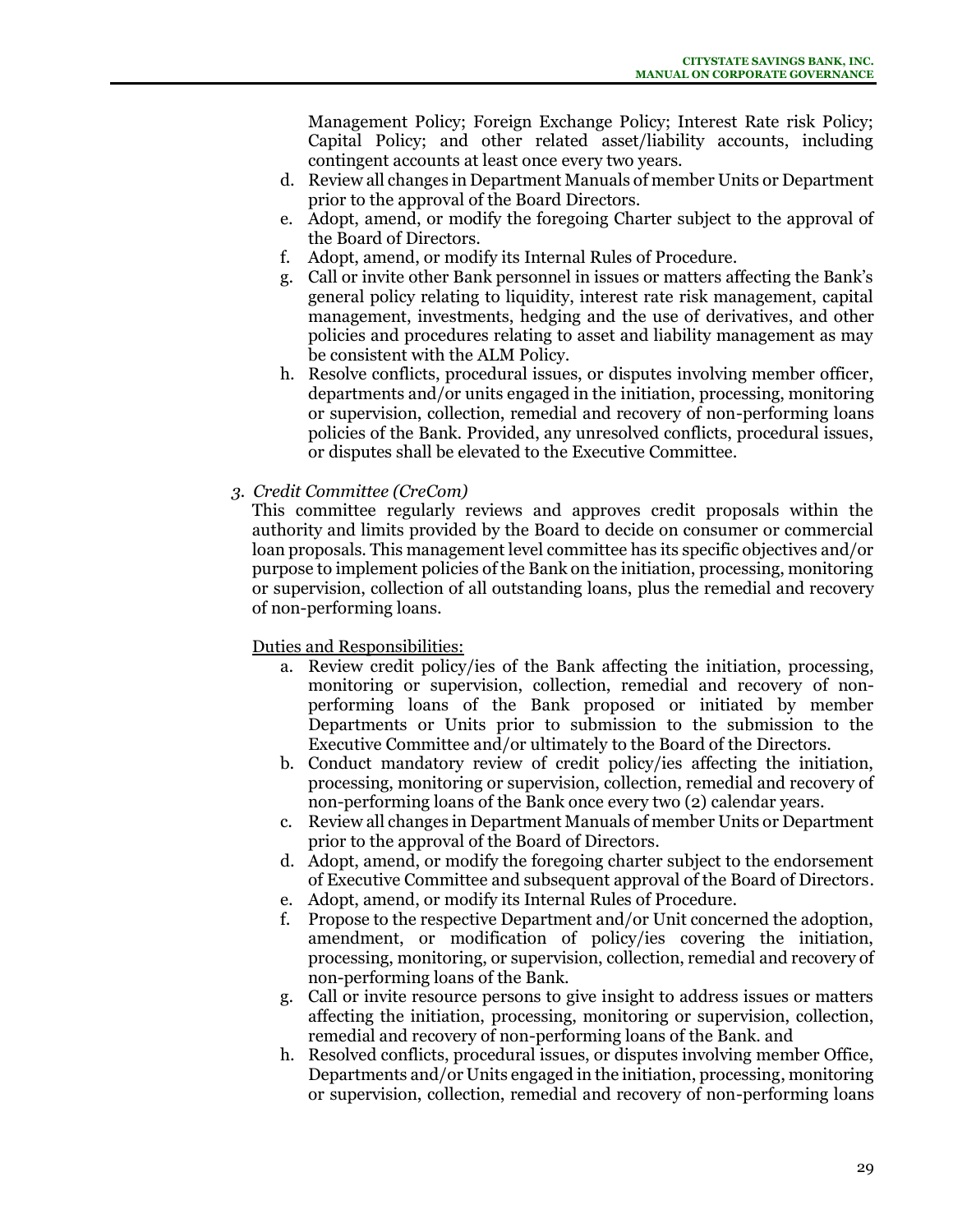policies of the Bank. Provided, any unresolved conflicts, procedural issues, or disputes shall be elevated to the Executive Committee.

*4. Management Committee (ManCom)*

Management Level Committee with specific objectives and/or purposes to serve as the intermediate clearing house on all policies and procedures of the Bank on deposit generation and lending activities, asset and liability management, and all other aspect of banking within the parameters or limits granted by the Board of Directors.

# *Duties and Responsibilities:*

- a. Review policy/ies submitted for approval of the Board of Directors endorsed by the Credit Committee, Asset-Liability Committee, AMLA Committee, Operations Committee, and Loan Committee, Discipline Committee, and other management level committees, affecting all policies or management guidelines, manuals or reports to any supervisory agencies of the government;
- b. Adopt, amend, or modify its Internal Rules of Procedure;
- c. Propose to the respective Department and/or Unit the adoption, amendment, or modification of all policy statements or established practice of the Bank;
- d. Call or invite Bank other personnel in issues or matters affecting all policy statements of the Bank;
- e. Resolve conflicts, procedural issues, or disputes raised by any or all of the management level committees;
- f. All other matters that may be assigned by the Board of Directors.
- g. Minutes of Meeting of ALCO, CRECOM, AMLACOM, OPCOM, LOANCOM, DISCOM, and other management level committees shall be confirmed by the Management Committee "MANCOM".
- h. Approved Policies & Procedures including the Minutes of the Management Committee "MANCOM" shall be confirmed by the Board of Directors.

# *5. Operations Committee (OpCom)*

Management level committee which is in charge of monitoring operational flow of all departments, offices and units of the bank which all members of its committee shall report to the Chairman of the Committee or in his/her absence to the Vice Chairman of the Committee who shall preside the quorum.

- a. Approval of Policies and Procedures and received reports endorsed by the committees;
- b. Ensure that policies and procedures are in place and continue to be relevant, comprehensive, and effective;
- c. Oversee and provide guidance to the activities of each respective departments, units, and office.
- d. Resolve conflicts, procedural issues, or disputes involving member office, departments and or units engaged in processing, monitoring or supervision.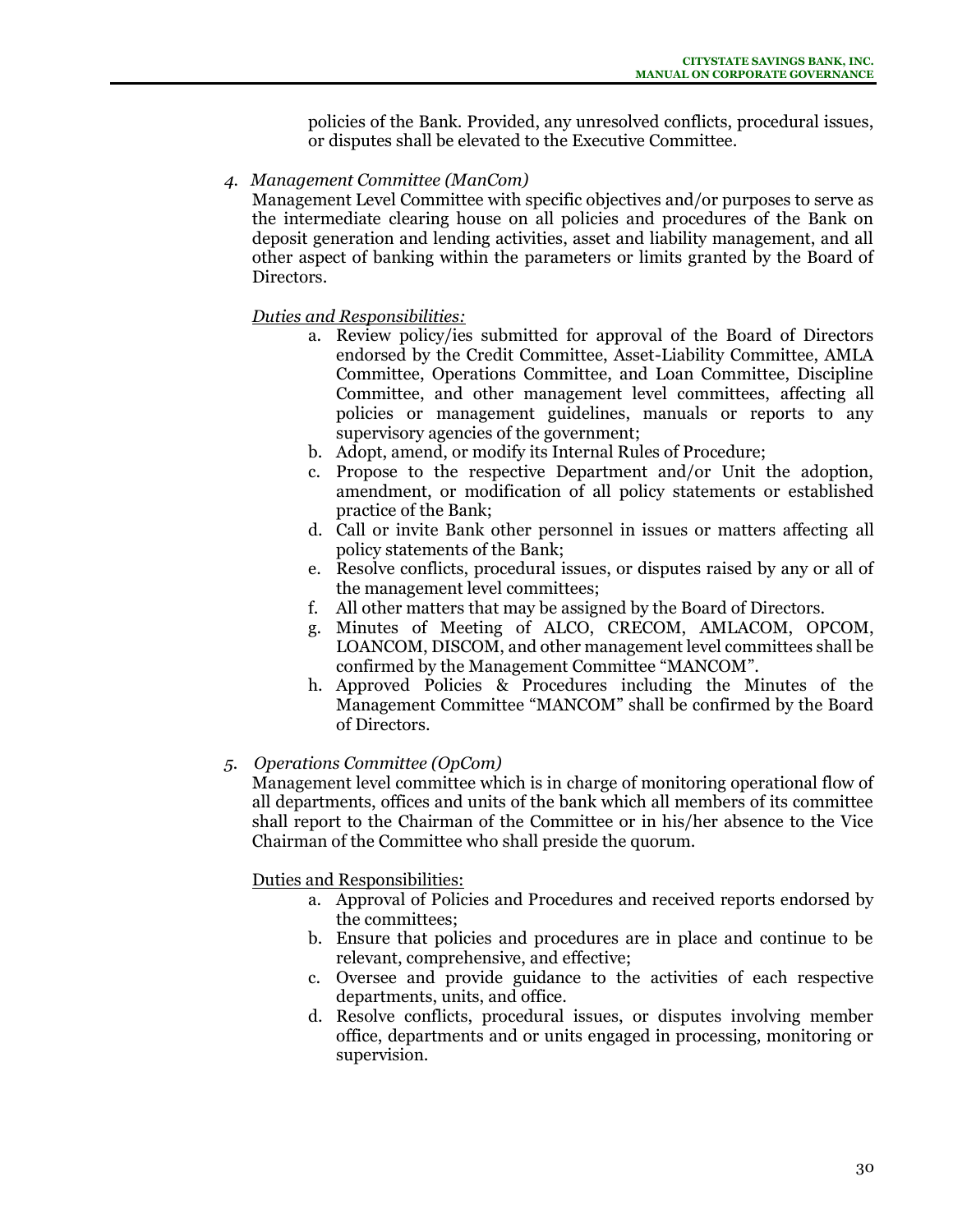## *6. Promotions Committee (PromCom)*

PromCom is a standing senior Management Committee which reports to the Compensation and Remuneration Committee thru the President. The primary purpose of this committee is to assist the board in fulfilling its responsibility with respect to overseeing the promotions, career growth, salary and rank distortion of Bank's personnel.

Duties and responsibilities:

- a. To validate, oversee, set standards, and screen the promotions of bank personnel prior to its endorsement to the President, and if necessary, to the Board for approval;
- b. To come up with guidelines on salary adjustment, assessment if the salary is aligned with the industry and to establish salary bracketing per rank so as to address salary distortion;
- c. To recommend manpower budget and monitor manpower expenses on a semestral basis;
- d. To decline or defer the promotions if the committee deems necessary.

## *7. Discipline Committee (DisCom)*

Discipline Committee is a management level committee with specific objectives and/or purposes to implement employee-discipline policies of the Bank. This Charter shall apply to all employees of the bank, regardless of their status, except those Board Appointed Officers. Provided, these rules shall apply to officers holding concurrent positions requiring Board Appointment. The rules herein provided shall be in full force and effect unless expressly repealed by subsequent policy enactments.

- a. Adjudicatory Authority of the Personnel Discipline Committee The Discipline Committee, sitting en banc, shall have exclusive authority to hear, receive evidence and decide with finality the following cases or complaints, to wit:
	- 1. Gross Violations of the Company's Code of Discipline or any relevant Company policy committed by any employee which under the Code of Discipline or is punishable by dismissal;
	- 2. Violations committed by any or all of the members of Discipline Committee;
	- 3. Violations of Anti-Sexual Harassment Policy; and
	- 4. Appeal from the Decision of the Divisions
- b. Administrative Authority of the Discipline Committee The Discipline Committee, sitting en banc, shall have exclusive administrative power to:
	- 1. Enact or Amend the Charter or the Rules of Procedure of the Committee;
	- 2. Delegate the power to hear complaints or incidents as mentioned in Section 4, sub-paragraphs (a) (b) and (c);
	- 3. Create or designate special investigating officer or committee as the exigencies arise;
	- 4. Perform such other matters related to employee rights and privileges as maybe assigned by the Board or the President or the Chief Executive Officer of the Bank.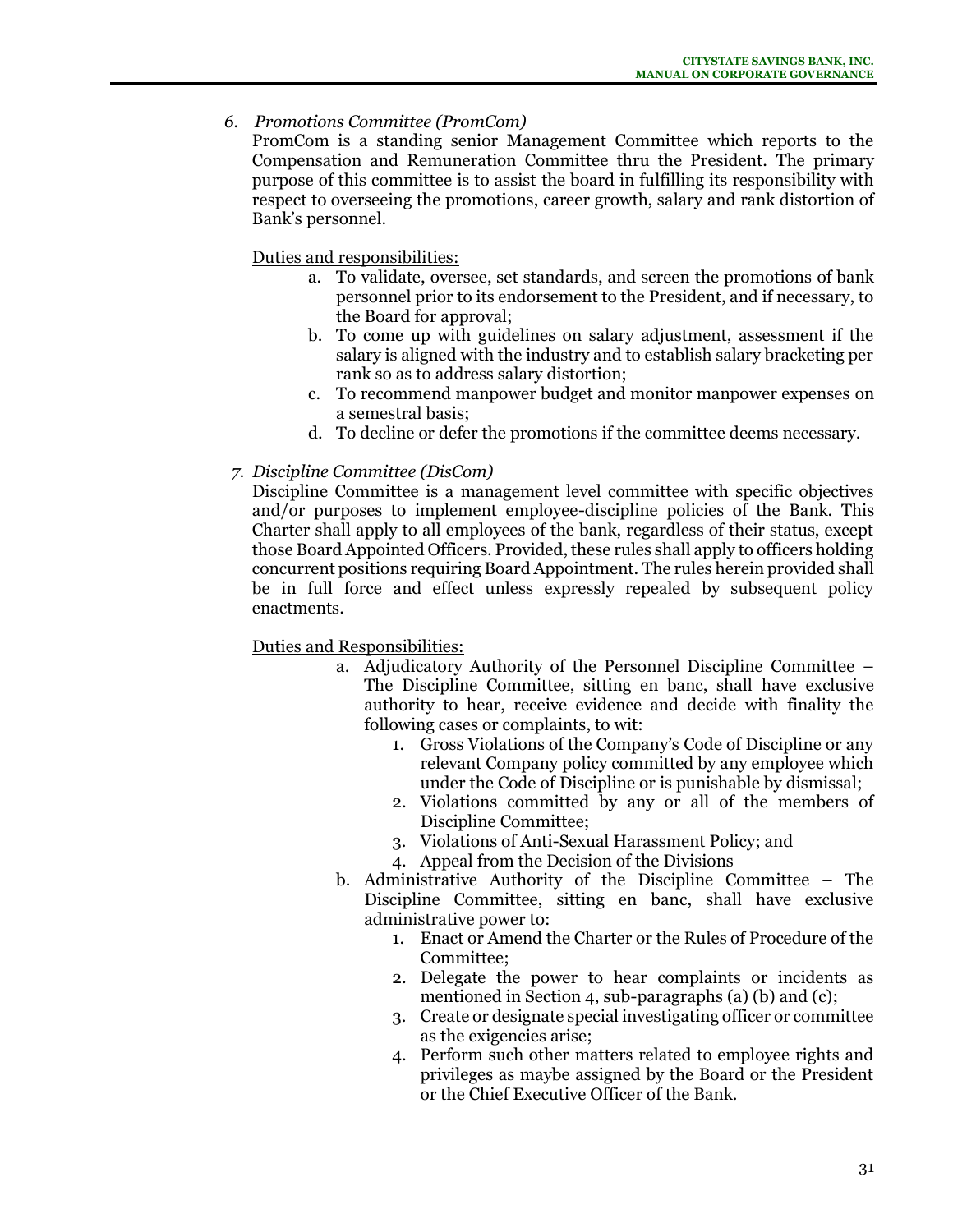*8. Loan Committee (LoanCom)*

Loan Committee is the management level committee of the bank that analyzes and subsequently approves or rejects any loan that the initial loan officer does not have the authority to approve. This committee ensures that the loan meets standard lending policy and criteria. The committee can agree to fund and disburse the loan with a binding commitment.

Duties and Responsibilities:

- a. Review of all credit proposals from the Account Management Department and Branch Banking Group or authorized individual account officers, which are subject to the approval of the EXCOM or the BOARD as the case may be.
- b. Formulation and/or review of credit policies and procedures.
- c. Strict implementation of all credit policies and procedures.
- d. Approval of operating policies and procedures with regard to the Bank's credit and lending operation provided the same are within the bank's General Credit Policies approved by the Board of Directors.
- e. Review of past due accounts and items in litigation on a monthly basis.

## **F. OFFICERS**

The By-Laws enumerated the various officers of the Bank and defined their respective duties and responsibilities. Other officers may be appointed and their duties defined by the Board as the exigencies of the service may require.

Each officer shall contribute his share in the pursuit of good corporate governance. His service shall be characterized by honesty and integrity, diligence and dedication, efficiency and effectiveness, loyalty and fidelity, adherence to sound banking practices and the rule of law, as well as fairness and equity to all depositors and clients constituting the banking public; his peers and colleagues in the Bank and the banking community, the Board and senior officers, and the public in general.

1. Qualifications of an Officer<sup>48</sup>

An officer shall have the following minimum qualifications:

- a. He shall be at least twenty-one (21) years of age; and
- b. He shall be at least a college graduate, or have at least five (5) years' experience in banking or trust operations or related activities or in a field related to his position and responsibilities, or have undergone training in banking or trust operations acceptable to the BSP.

Provided, however, that the trust officer who shall be appointed shall possess any of the following:

- a. at least five (5) years of actual experience in trust operations;
- b. at least three (3) years of actual experience in trust operations and must have:
	- 1) completed at least ninety (90) training hours in trust, other fiduciary business, or investment management activities acceptable to the Bangko Sentral; or

<sup>48</sup> MORB Sec. x142.2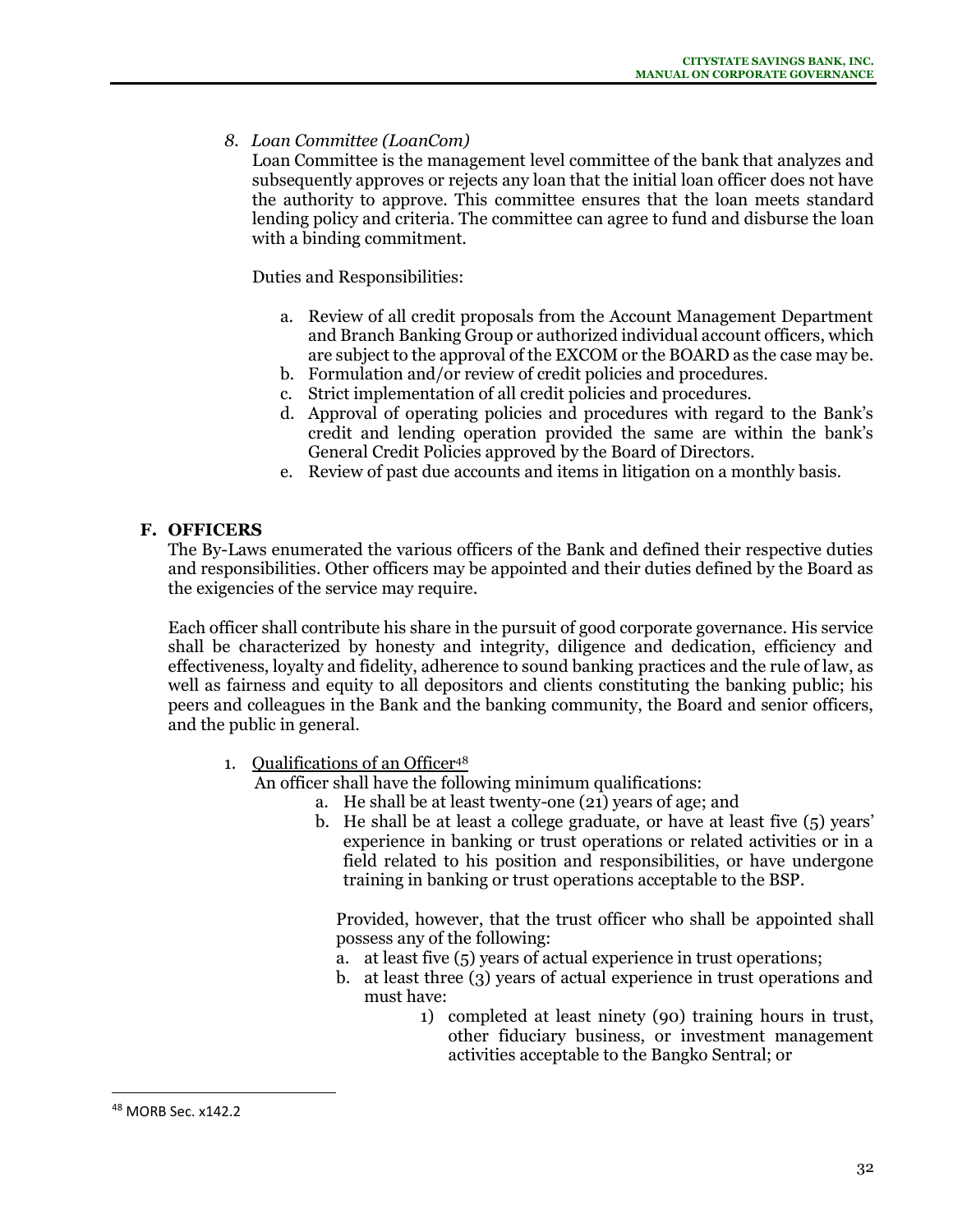- 2) completed a relevant global or local professional certification program; or
- c. at least five (5) years of actual experience as an officer of a bank and must have:
	- 1) completed at least ninety (90) training hours in trust, other fiduciary business, or investment management activities acceptable to the Bangko Sentral; or
	- 2) completed a relevant global or local professional certification program;
- c. He must be fit and proper for the position he is being proposed/appointed to. In determining whether a person is fit and proper for a particular position, the following matters must be considered: integrity/probity, education/training, and possession of competencies relevant to function such as knowledge and experience, skills and diligence.<sup>49</sup>

In assessing an officer's integrity/probity, consideration shall be given to the officer's market reputation, observed conduct and behavior, as well as his ability to continuously comply with company policies and applicable laws and regulations, including market conduct rules, and the relevant requirements and standards of any regulatory body, professional body, clearing house or exchange, or government and any of its instrumentalities/agencies.<sup>50</sup>

An appointed officer has the burden to prove that he possesses all the minimum qualifications and none of the disqualifications by submitting the regulatory documentary requirements. Non-submission of complete documentary requirements within the prescribed period shall be construed as his/ her failure to establish his/her qualifications for the position and results to his/her removal therefrom. 51

- 2. Duties and Responsibilities of an Officers<sup>52</sup>
	- Duties and responsibilities of officers shall include among others the following: a. To set the tone of good governance from the top.

Bank officers shall promote the good governance practices within the Bank by ensuring that policies on governance as approved by the Board are consistently adopted across the Bank.

a. To oversee the day-to-day management of the Bank.

Bank officers shall ensure that Bank's activities and operations are consistent with the Bank's strategic objectives, risk strategy, corporate values and policies as approved by the Board. They shall establish a bankwide characterized by strategically aligned and mutually reinforcing performance standards across the organization.

<sup>49</sup>Sec. 2 BSP Cir. No. 889

<sup>50</sup> Sec. 2 BSP Cir. No. 889

<sup>51</sup> BSP Circular No. 887

<sup>52</sup>Sec. 4 BSP Cir. No. 749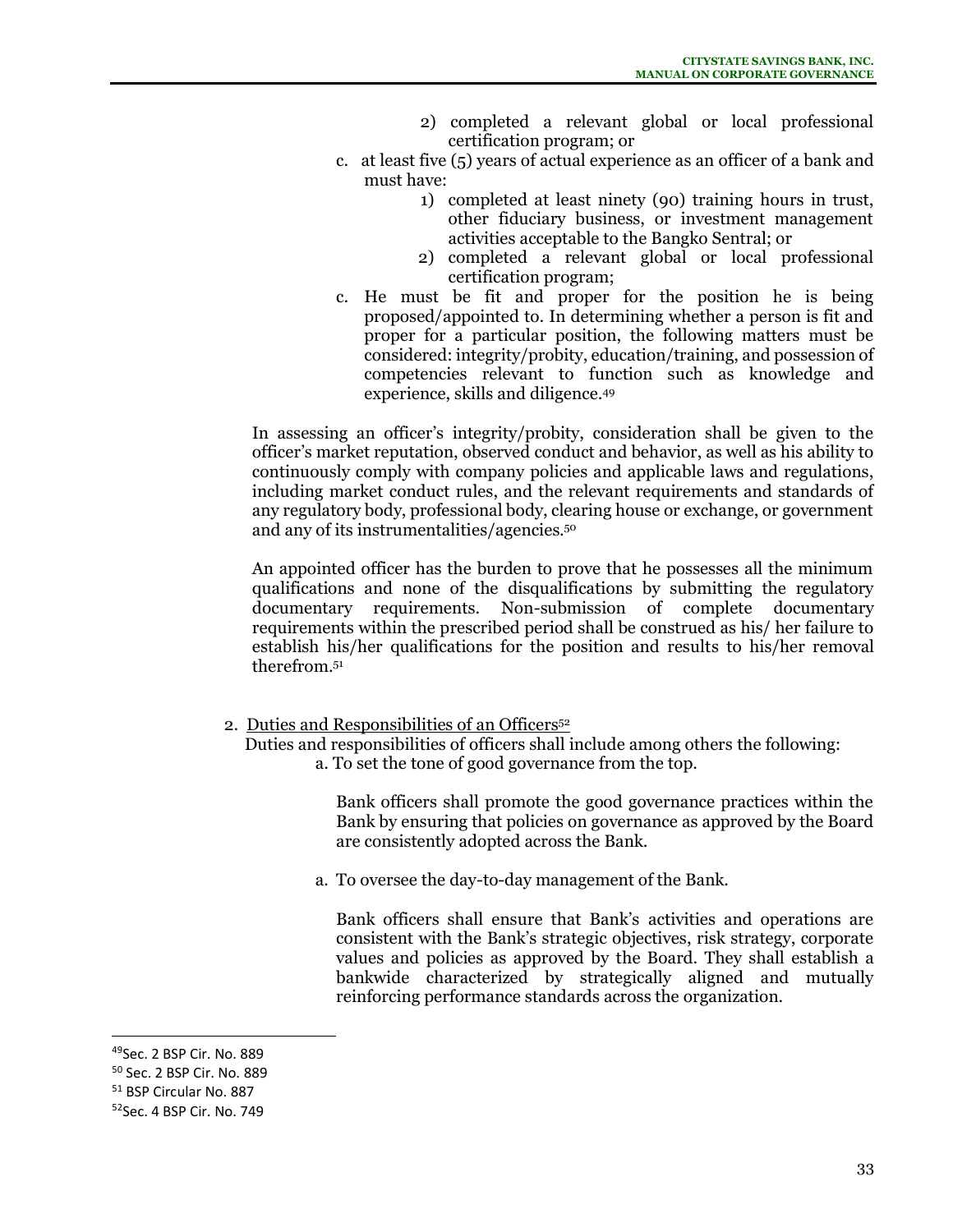c. To ensure that duties are effectively delegated to the staff and to establish a management structure that promotes accountability and transparency.

Bank officers shall establish measurable standards, initiatives and specific responsibilities and accountabilities for each Bank personnel. Bank officers shall oversee the performance of these delegated duties and responsibilities and shall ultimately be responsible to the Board for the performance of the Bank.

d. To promote and strengthen checks and balances systems in the Bank.

Bank officers shall promote sound internal controls and avoid activities that shall compromise the effective dispense of their functions. Further, they shall ensure that they give due recognition to the importance of the internal audit, risk management, compliance and external audit functions.

Management should formulate an effective system of internal control that will ensure the integrity of the financial reports and protection of the assets of the corporation for the benefit of all stockholders and other stakeholders

#### 3. Disqualifications of an Officers<sup>53</sup>

a. The disqualifications for directors mentioned in the Disqualification of Directors (Part III B 7) shall likewise apply to officers, except those stated in items "b.2)" and "b.7)".

b. The spouses or relatives within the second degree of consanguinity or affinity are prohibited from holding officership positions across the following functional categories within the Bank:

1) Decision making and Senior Management function, e.g., chairman, president, chief executive officer, chief operating officer, general manager, and chief financial officer other than the treasurer or controller;

2) Treasury function, e.g., Treasurer and Vice President – Treasury;

3) Recordkeeping and financial reporting functions, e.g., controller and chief accountant;

4) Safekeeping of assets, e.g., chief cashier;

5) Risk management function, e.g., chief risk officer;

6) Compliance function, e.g., compliance officer; and

7) Internal audit function, e.g., internal auditor.

The spouse or a relative within the second degree of consanguinity or affinity of any person holding the position of manager, cashier, or accountant of a branch or extension office of the Bank or their respective equivalent positions is disqualified from holding or being appointed to any of said positions in the same branch or extension office.

<sup>53</sup> MORB Sec. x143.2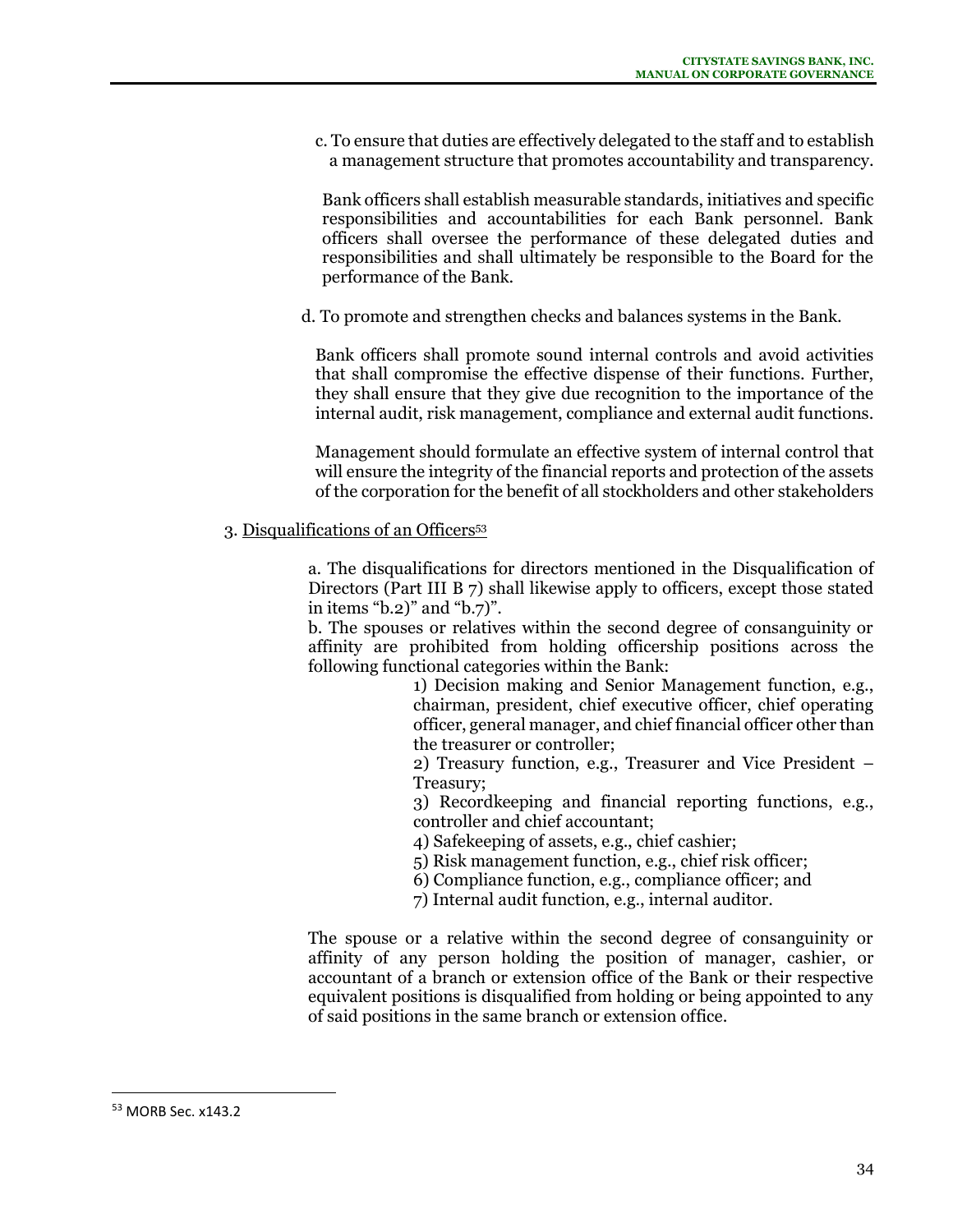c. Any appointive or elective official, whether full time or part time, except in cases where such service is incident to financial assistance provided by the government or government owned or -controlled corporations (GOCCs) or in cases allowed under existing law.

d. Except as may otherwise be allowed under Commonwealth Act No. 108, otherwise known as "The Anti-Dummy Law", as amended, foreigners cannot be officers or employees of the Bank.

4. Interlocking of an Officer<sup>54</sup>

A concurrent officership in different financial institutions may present more serious problems of self-dealing and conflict of interest. Multiple positions may result in poor governance or unfair competitive advantage. Considering the full-time nature of officer positions, the difficulties of serving two (2) offices at the same time, and the need for effective and efficient management, the following rules shall be observed:

As a general rule, there shall be no concurrent officerships, including secondments, between banks or, between a bank and a QB or an NBFI. For this purpose, secondment shall refer to the transfer/detachment of a person from his regular organization for temporary assignment elsewhere where the seconded employee remains the employee of the home employer although his salaries and other remuneration may be borne by the host organization.

However, subject to prior approval of the Monetary Board, concurrent officerships, including secondments, may be allowed in the following cases:

- a. Between a bank and not more than two (2) of its subsidiary bank/s, QB/s, and NBFI/s, other than investment house/s; or
- b. Between a bank and not more than two (2) of its subsidiary QB/s and NBFI/s; or
- c. Between two (2) banks, or between a bank and a QB or an NBFI, other than an investment house: Provided, That at least twenty percent (20%) of the equity of each of the banks, QBs or NBFIs is owned by a holding company or a bank/QB and the interlocking arrangement is necessary for the holding company or the bank/QB to provide technical expertise or managerial assistance to its subsidiaries/affiliates.

Aforementioned concurrent officerships may be allowed, subject to the following conditions:

- 1. that the positions do not involve any functional conflict of interests;
- 2. that any officer holding the positions of president, chief executive officer, chief operating officer or chief financial officer or their equivalent may not be concurrently appointed to any of said positions or their equivalent;
- 3. that the officer involved, or his spouse or any of his relatives within the first degree of consanguinity or affinity or by legal adoption, or a corporation, association or firm wholly- or majority-owned or controlled by such officer or his relatives

<sup>54</sup> MORB Sec. x145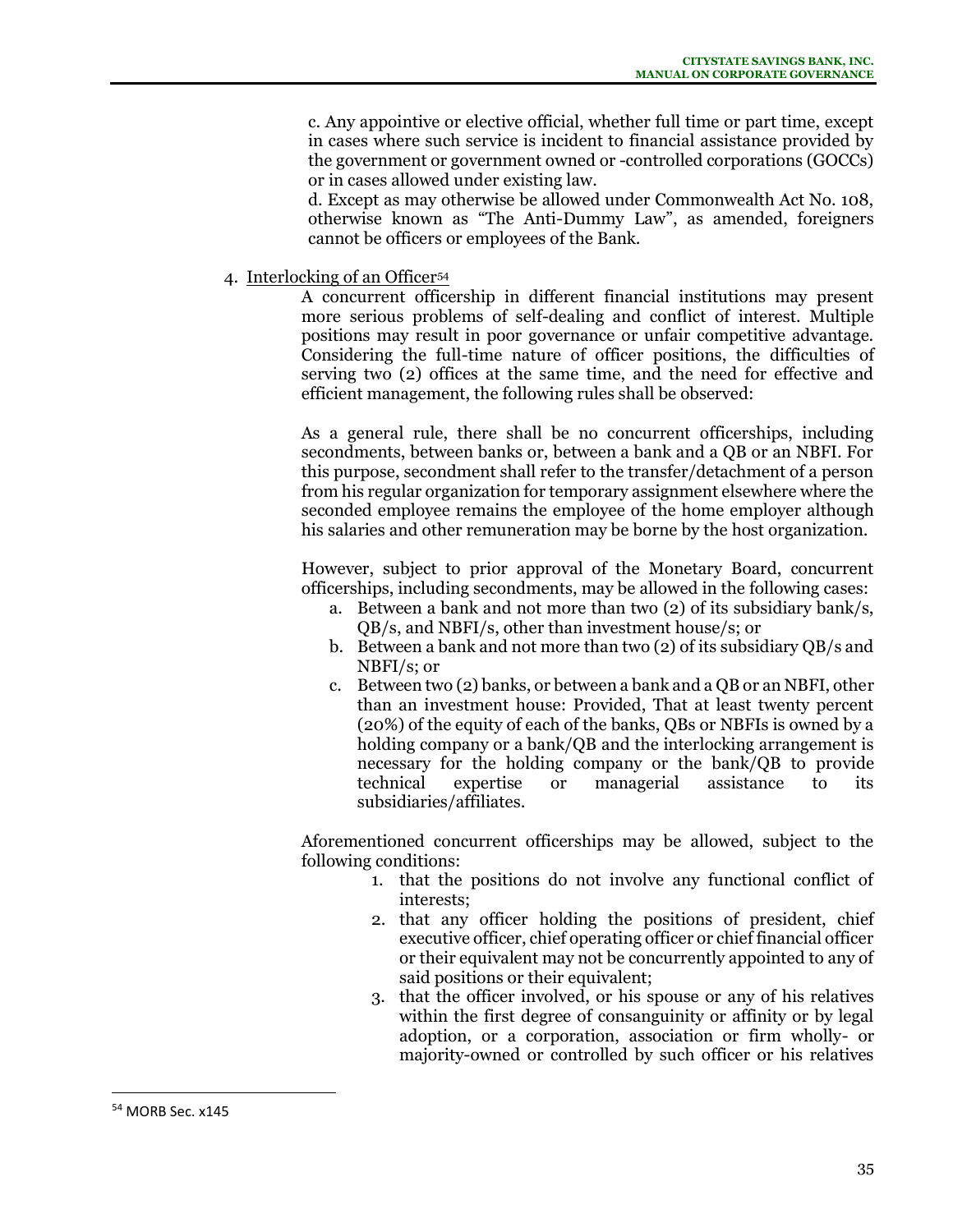enumerated above, does not own in his/its own capacity more than twenty percent (20%) of the subscribed capital stock of the entities in which the Bank has equity investments; and

- 4. that where any of the positions involved is held on full-time basis, adequate justification shall be submitted to the Monetary Board; or
- d. Concurrent officership positions in the same capacity which do not involve management functions, i.e., internal auditor, corporate secretary, assistant corporate secretary and security officer, between a bank and one or more of its subsidiary QB/s and NBFI/s, or between bank/s, QB/s and NBFI/s, other than investment house/s: Provided, That at least twenty percent (20%) of the equity of each of the banks, QBs and NBFIs is owned by a holding company or by any of the banks/QBs within the group.
- e. Concurrent officership positions as corporate secretary or assistant corporate secretary between bank/s, QB/s and NBFI/s, other than investment house/s, outside of those covered under item no. 4 above, provided, that proof of disclosure to and consent from all of the involved financial institutions, on the concurrent officership positions, shall be submitted to BSP.<sup>55</sup>
- 5. Confirmation of Appointment of an Officer<sup>56</sup>

The appointment of officers with rank of Senior Vice President (SVP) & up of the Bank shall be subject to confirmation by the Monetary Board.

Confirmation by the Monetary Board shall not be required in cases of promotion, other than to that which requires (i) prior Monetary Board approval or (ii) a different set of minimum qualifications or (iii) a different level of confirming authority as provided, in the same bank or appointment/transfer to another bank, QB, NBFI with trust authority or trust authority or trust corporation within a banking group, Provided that: the officer concerned has been previously confirmed or in the case of a compliance officer or trust officer who will be promoted to the rank of SVP or above (or equivalent rank), previously approved by the Monetary Board, his/her promotion/transfer requires the same level of confirming authority as provided: provided, further, that said officer has had continuous service within the same bank or banking group.

The appointment shall be deemed to have been confirmed by BSP, if after sixty (60) banking days from receipt of the complete required reports. No advice against said appointment has been received by the Bank.

An officer whose appointment was not confirmed for failure to submit the complete documentary requirements shall be deemed removed from office after due notice to the board of directors of the bank, even if he /

<sup>55</sup> BSP Cir. No. 851

<sup>56</sup> BSP Cir. No. 758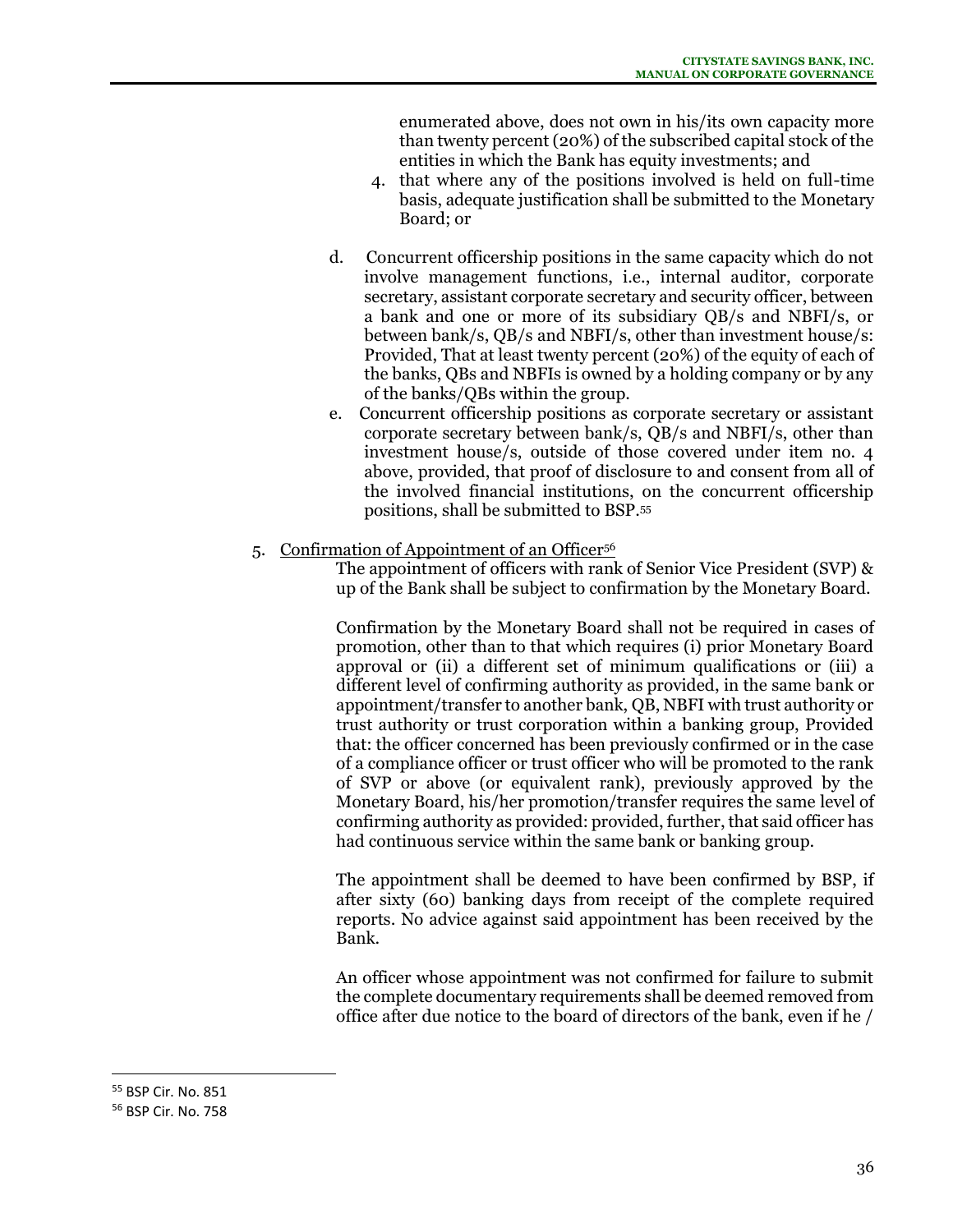she has assumed the position to which he /she was appointed, pursuant to Section 16 of R.A. No. 8791.

#### **G. COMPLIANCE SYSTEM<sup>57</sup>**

1. Compliance Program

The Board shall ensure that a Compliance Program is defined for the Bank and that compliance issues are resolved expeditiously.

- a. The Compliance Program shall be distinguished from the Risk Program and the Internal Audit Program.
- b. The Compliance Program shall take into account the size and complexity of operations of the Bank. It must clearly identify the avenues through which business risks may occur and correspondingly, compliance of the Bank in order to mitigate said business risks shall be institutionalized.
- c. An appropriate organizational structure must be in place to manage the Compliance Program. The compliance function shall be manned by fulltime officers/ staff either embedded in operating departments, or in a department operating on its own. Coordination with the respective department heads shall be the responsibility of the Compliance Officer.
- d. In addition to the organizational structure, the duties and responsibilities of the Compliance Officer and other personnel involved in the compliance function must be defined explicitly.
- e. A compliance system which does not consistently ensure the integrity and the accuracy of documentary submissions shall be deemed as a basis to assess a bank as involved in unsafe and unsound practices.

The President and the Compliance Officer shall execute an affidavit, under oath, that the compliance system has been approved by the Board and that the Compliance Program reflects said approved system.

The program shall be updated at least annually to incorporate changing responses to evolving internal and external conditions.

2. Chief Compliance Officer

The Bank shall appoint a full-time Chief Compliance Officer to manage the Compliance Program. Given the importance of the compliance function, the Chief Compliance Officer is a senior officer functionally reporting to the Board. Such appointment/designation shall require prior approval of the Monetary Board.

The Chief Compliance Officer is the lead senior officer for purposes of administering the Compliance Program and interacting with the regulatory agencies on compliance-related issues. The principal function of the Chief Compliance Officer is to oversee the design of an appropriate compliance system, promote its effective implementation and address breaches that may arise. He shall also be responsible for ensuring the integrity and accuracy of all documentary submissions to BSP.

<sup>57</sup> BSP Cir. No. 747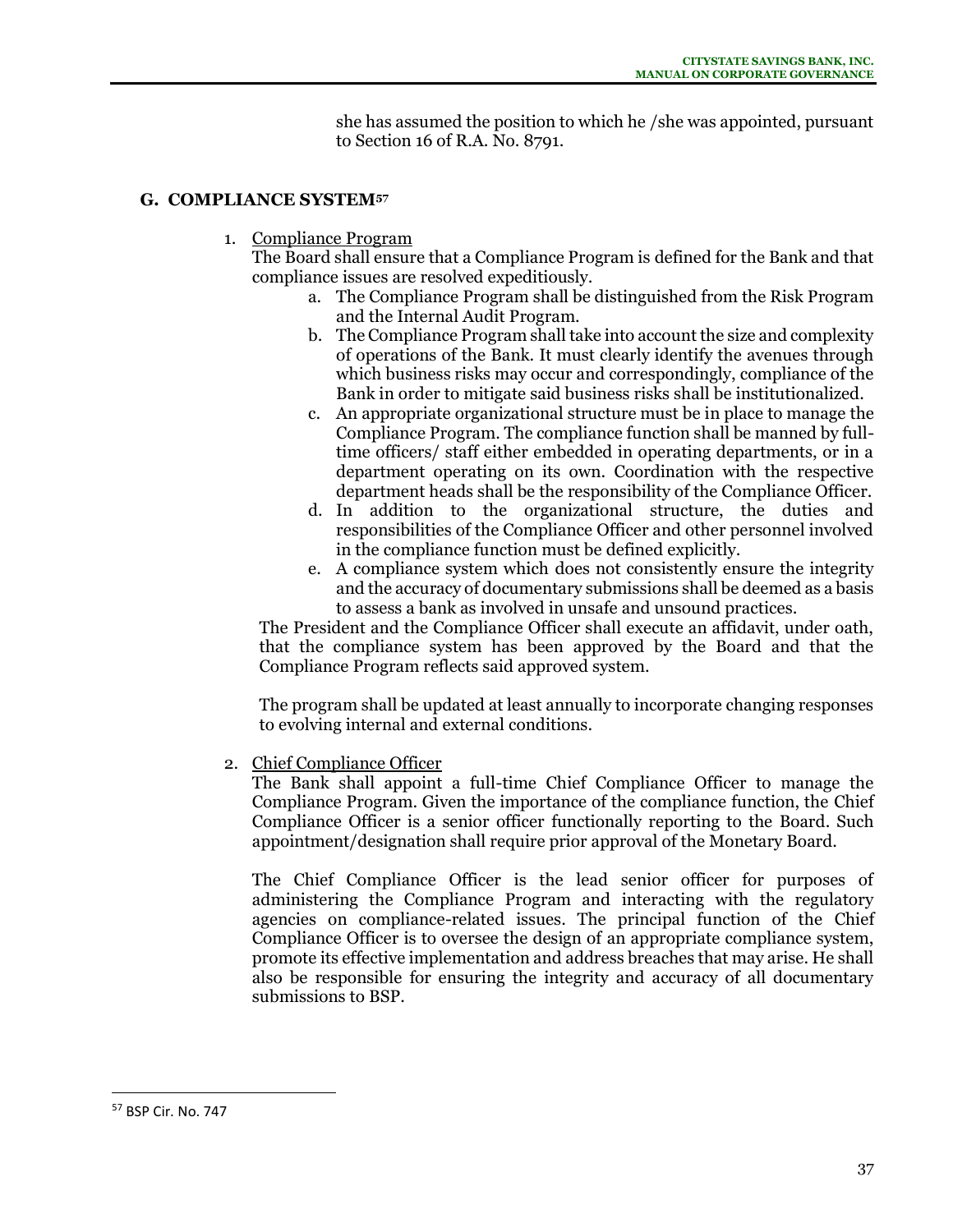In relation to Corporate Governance, the Chief Compliance Officer shall have the following duties and responsibilities<sup>58</sup>:

- a. Monitor compliance with the provisions and requirements of this Manual;
- b. Appear before the Securities and Exchange Commission upon summon on similar matters that need to be clarified by the same;
- c. Determine violation/s of the Manual and recommend penalty/sanction for violation thereof for further review and approval of the Board;

The Chief Compliance Officer may perform other functions such as:

- a. Identify, monitor and control compliance risks;
- b. Oversee and coordinate the implementation of the existing compliance program approved by the Board of Directors in line with the rules and regulations promulgated by the Bangko Sentral ng Pilipinas;
- c. Develop, initiate, maintain and revise policies and procedures for the general operation of the Compliance Program and its related activities;
- d. Collaborate with Management to identify, address and integrate significant legislative or regulatory compliance requirement into business activities;
- e. Monitor compliance activities on an institution-wide basis, and as necessary, coordinate compliance activities of other departments to remain abreast of the status of all compliance activities;
- f. Ensure that alleged violations of rules, regulations, policies, procedures and standards of conduct are properly addressed on a timely basis.
- g. Provide reports on a regular basis and as directed or requested, to keep the Board and Senior Management informed of the operation and progress of compliance efforts; and
- h. Act as independent review and evaluation body to ensure that compliance issues/concerns within the organization are being appropriately evaluated, investigated and resolved.

The appointment of the Chief Compliance Officer shall be immediately disclosed to the Securities and Exchange Commission on SEC Form 17-C. All correspondence relative to his functions as such shall be addressed to said officer.

## **H. RISK MANAGEMENT<sup>59</sup>**

## 1. Risk Management Function

Overall risk management function provides an oversight of the management of risks inherent in the institution's activities.

Per BSP Circular No. 749, Series of 2012 –"Guidelines in Strengthening Corporate Governance in BSP supervised FIs"–the risk management function is generally responsible for:

a. Identifying the key risk exposures and assessing and measuring the extent of risk exposures of the bank and its trust operations;

<sup>58</sup> SEC Memo Cir. 6, S2009

<sup>59</sup> Sec. 5 BSP Cir. No. 749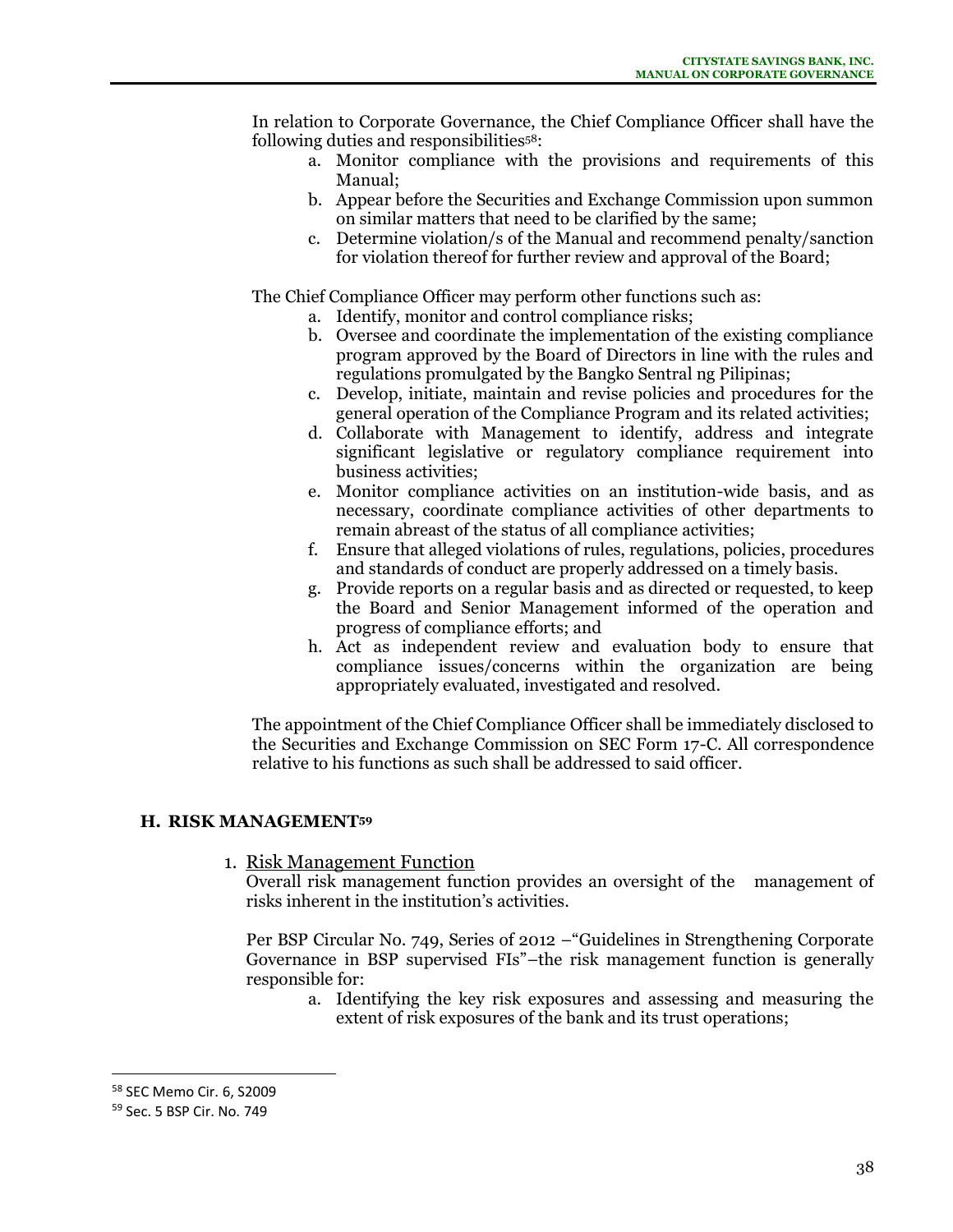- b. Monitoring the risk exposures and determining the corresponding capital requirement in accordance with the Basel capital adequacy framework and based on the bank's internal capital adequacy assessment on an on-going basis;
- c. Monitoring and assessing decisions to accept particular risks whether these are consistent with board approved policies on risk tolerance and the effectiveness of the corresponding risk mitigation measures; and,
- d. Reporting on a regular basis to the Board of Directors of the results of risk assessment and monitoring.
- 2. Chief Risk Officer

The Bank shall appoint a Chief Risk Officer (CRO) who shall be independent from executive functions and business line responsibilities, operations and revenuegenerating functions. This independence shall be displayed in practice at all times as such, albeit the CRO may report to the President or Senior Management, he shall have direct access to Board and the Risk Oversight Committee without any impediment. In this regard, the Board shall confirm the performance ratings given by President or Senior Management to the CRO.

The CRO shall have sufficient stature, authority and seniority within the Bank. This will be assessed based on the ability of the CRO to influence decisions that affect the Bank's exposure to risk. The CRO shall have the ability, without compromising his independence, to engage in discussions with the Board, President and other Senior Management on key risk issues and to access such information as he deems necessary to form his or her judgment. The CRO shall meet with the Board/Risk Oversight Committee on a regular basis and such meetings shall be duly minuted and adequately documented.

CROs shall be appointed and replaced with prior approval of the Board. In cases, when the CRO will be replaced, the Bank shall report the same to BSP and SEC within five (5) days from the time it has been approved by the Board.

# **I. INTERNAL CONTROL AND INDEPENDENT ASSURANCE**

The minimum internal control mechanisms for Management's operational responsibility shall center on the President being ultimately accountable for the Bank's organizational and procedural controls. The Bank should have an effective system of internal control that will ensure the integrity of its financial reports and protection of its assets for the benefit of all stockholders and other stakeholders.<sup>60</sup>

The Bank shall have in place an independent internal audit function through which it's Board, Senior Management and Stockholders shall be provided with an independent and reasonable assurance that its key organizational and procedural controls are effective, appropriate and complied with.

- 1. Internal Auditor
	- a. The Corporation shall have in place an independent internal audit function which shall be performed by an Internal Auditor or a group of Internal Auditors,

<sup>60</sup> SEC Memo Cir. 9 , s2014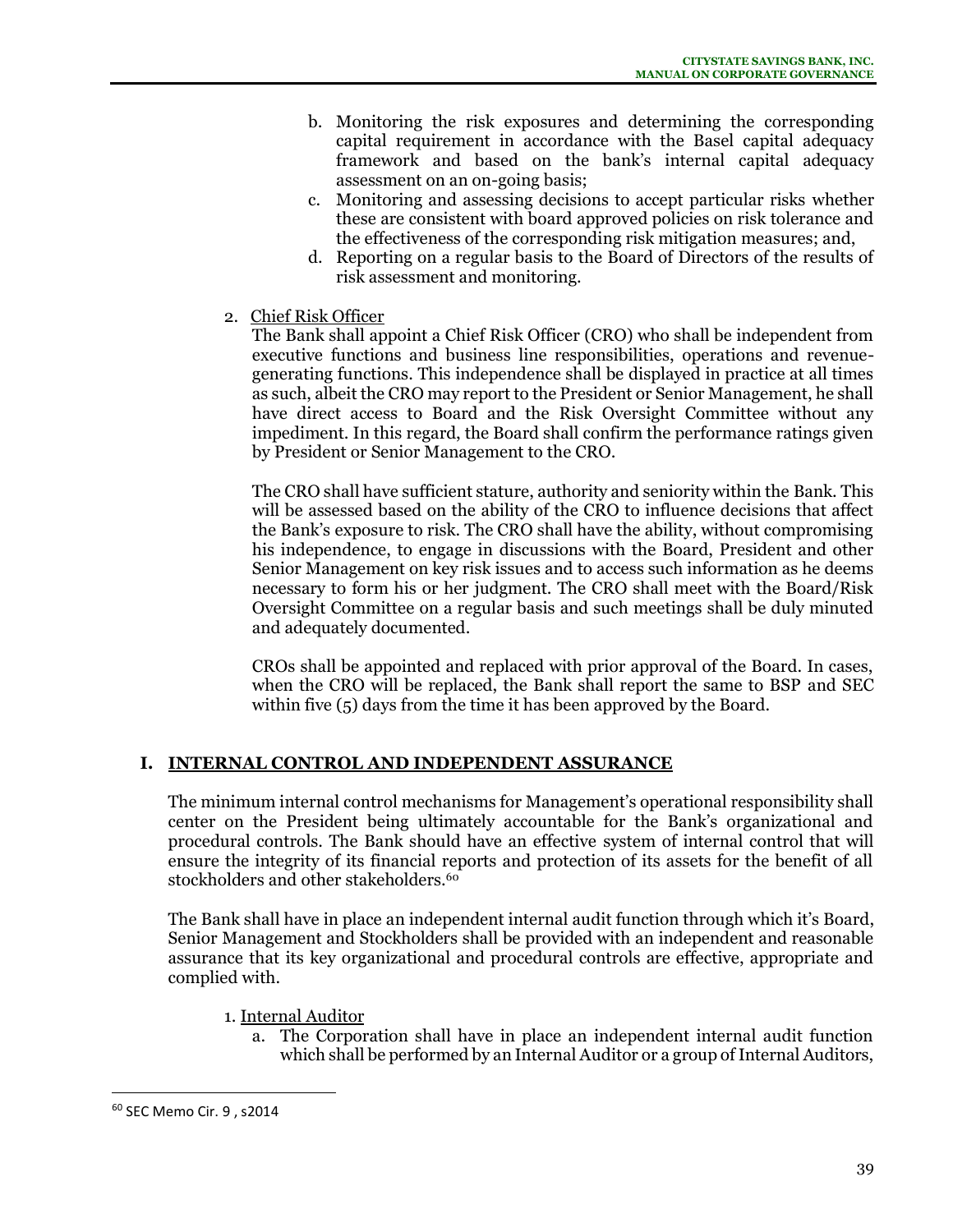through which it's Board, senior management, and stockholders shall be provided with reasonable assurance that its key organizational and procedural controls are effective, appropriate, and complied with.

- b. The Internal Auditor shall report to the Audit Committee.
- c. The minimum internal control mechanisms for management's operational responsibility shall center on the President / CEO, being ultimately accountable for the Corporation's organizational and procedural controls.
- d. The scope and particulars of a system of effective organizational and procedural controls shall be based on the following factors: the nature and complexity of business and the business culture; the volume, size and complexity of transactions; the degree of risk; the degree of centralization and delegation of authority; the extent and effectiveness of information technology; and the extent of regulatory compliance.
- 3. External Auditor
	- a. An external auditor shall enable an environment of good corporate governance as reflected in the financial records and reports of the company, an external auditor shall be selected and appointed by the stockholders upon recommendation of the Audit Committee.
	- b. The reason/s for the resignation, dismissal or cessation from service and the date thereof of an external auditor shall be reported in the company's annual and current reports. Said report shall include a discussion of any disagreement with said former external auditor on any matter of accounting principles or practices, financial statement disclosure or auditing scope or procedure.
	- c. The external auditor of the company shall not at the same time provide the services of an internal auditor to the same client. The Corporation shall ensure that other non-audit work shall not be in conflict with the functions of the external auditor.
	- d. The company's external auditor shall be rotated or the handling partner shall be changed every five (5) years or earlier.
	- e. If an external auditor believes that the statements made in the company's annual report, information statement or proxy statement filed during his engagement is incorrect or incomplete, he shall present his views in said reports.

# **J. CODE OF DISCIPLINE<sup>61</sup>**

The Bank is committed in conducting business honestly, legally, and with the highest sense of integrity. Every employee is expected at all times and in all circumstances to uphold the standard of compliant and ethical behavior. The Code of Discipline imposes a duty to all employees to know and comply with the letter and spirit of all company policies, regulations, and requirements related to their work. While the Code neither presents a rule that answers every question nor addresses every specific situation, the same nonetheless provides guidance on everyone's responsibilities to the company and colleagues. It is therefore each and everyone's duty to understand the general policies and those which specifically apply to his or her area of responsibility and to conduct business accordingly. Those who supervise personnel are expected and in fact obliged to take efforts to ensure that they understood and follow

<sup>&</sup>lt;sup>61</sup> CSBI Employees Handbook and Code of Discipline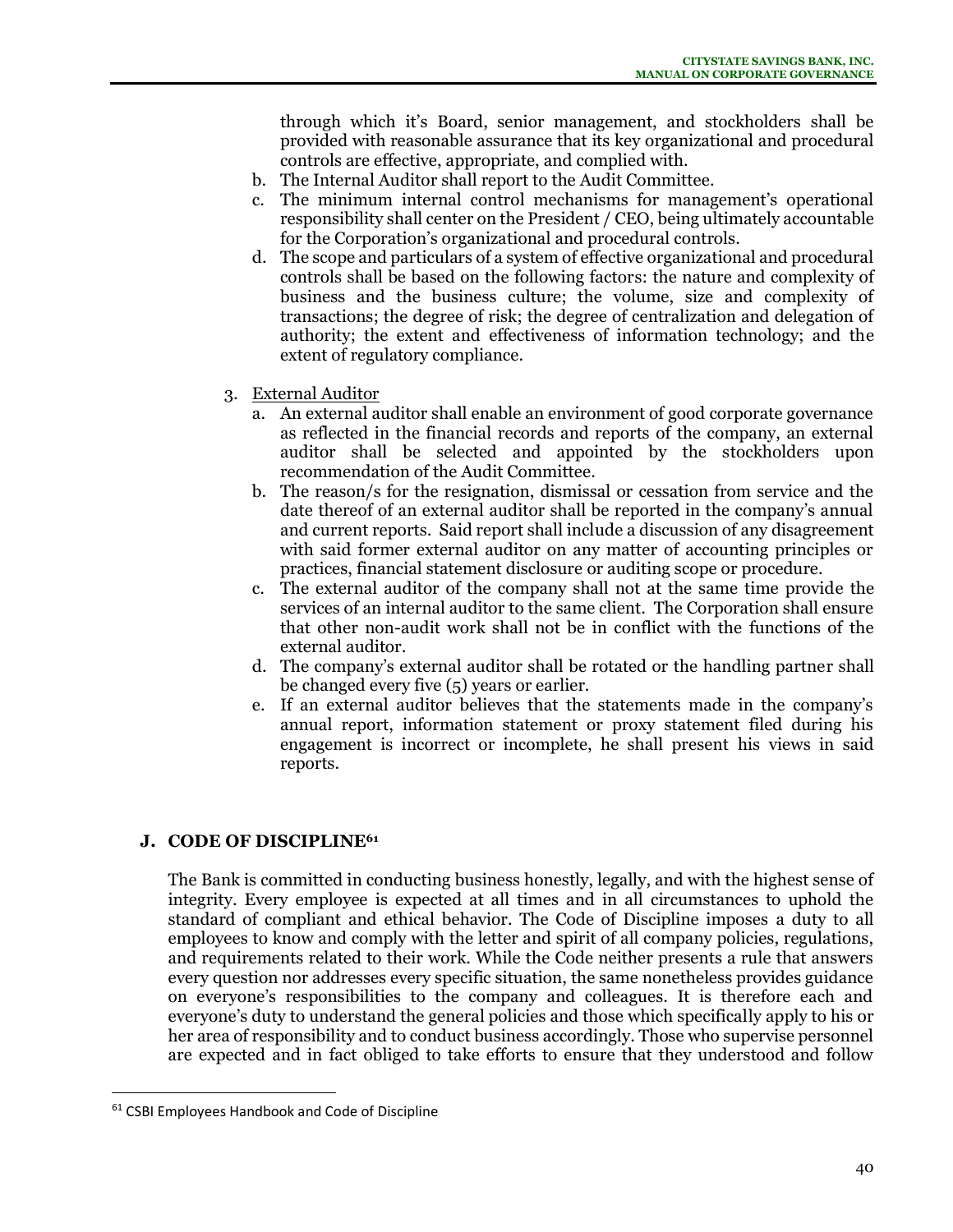company policies. All employees are expected to know that anyone who violates the Company Policies or fails to comply with the standards set forth in the Code of Discipline shall be subjected to disciplinary actions in which proper penalties, including dismissal, may be imposed.

The Code of Discipline includes the following provisions:

- a. Discussion on the disciplinary process.
- b. General policies to establish a professional working environment and secure a favorable reputation for the Bank.
- c. Corrective measures for unacceptable behavior or failure to comply with the Bank's rules, policies and procedures.
- d. Schedule of penalties for attendance and punctuality, attire requirements, conduct and behavior, dishonesty, health, safety and security, reporting of violations, and information security.

The Code of Discipline also includes provisions on management of personal finances, conflict of interest, anti-sexual harassment, non-disclosure of information, and insider information.

## **K. DISCLOSURE AND TRANSPARENCY**

The essence of corporate governance is transparency. It is therefore essential that all material information about the Bank which could adversely affect its viability or the interests of the stockholders and other stakeholders should be publicly and timely disclosed. Such information should include, among others, earnings results, acquisition or disposition of assets, off balance sheet transactions, related party transactions, and direct and indirect remuneration of members of the Board and Management.

*The Board shall therefore commit at all times to full disclosure of material information dealings. It shall cause the filing of all required information through the appropriate Exchange mechanisms for listed companies and submissions to the SEC for the interest of its stockholders and other stakeholders.<sup>62</sup>*

Likewise, the minimum information required to be posted on the company's website, arranged under SEC-recommended topic headings, shall be retained for a period of five (5) years. Any items in the required website template prescribed by the SEC could be added or removed any time as the need arises.<sup>63</sup>

1. Remuneration Policy<sup>64</sup>

The Bank aims to provide the Board and its officers & staff with an industrycompetitive compensation package to attract, motivate and retain highly qualified personnel.

The salary scales of its officers and staff are generally based on their positions and ranks. These are reviewed annually and adjusted as needed, based on their performance. The Bank also grant fixed bonuses in accordance with the law. The Board sees to it that this strategy is regularly reviewed. This ensure that the policy commensurate with the corporate and individual performance and benchmarked.

<sup>62</sup> SEC Memo Cir. No. 9, s2014

<sup>63</sup>SEC Memo Cir. No. 11, s2014

<sup>64</sup> 2016 CSBI Annual Report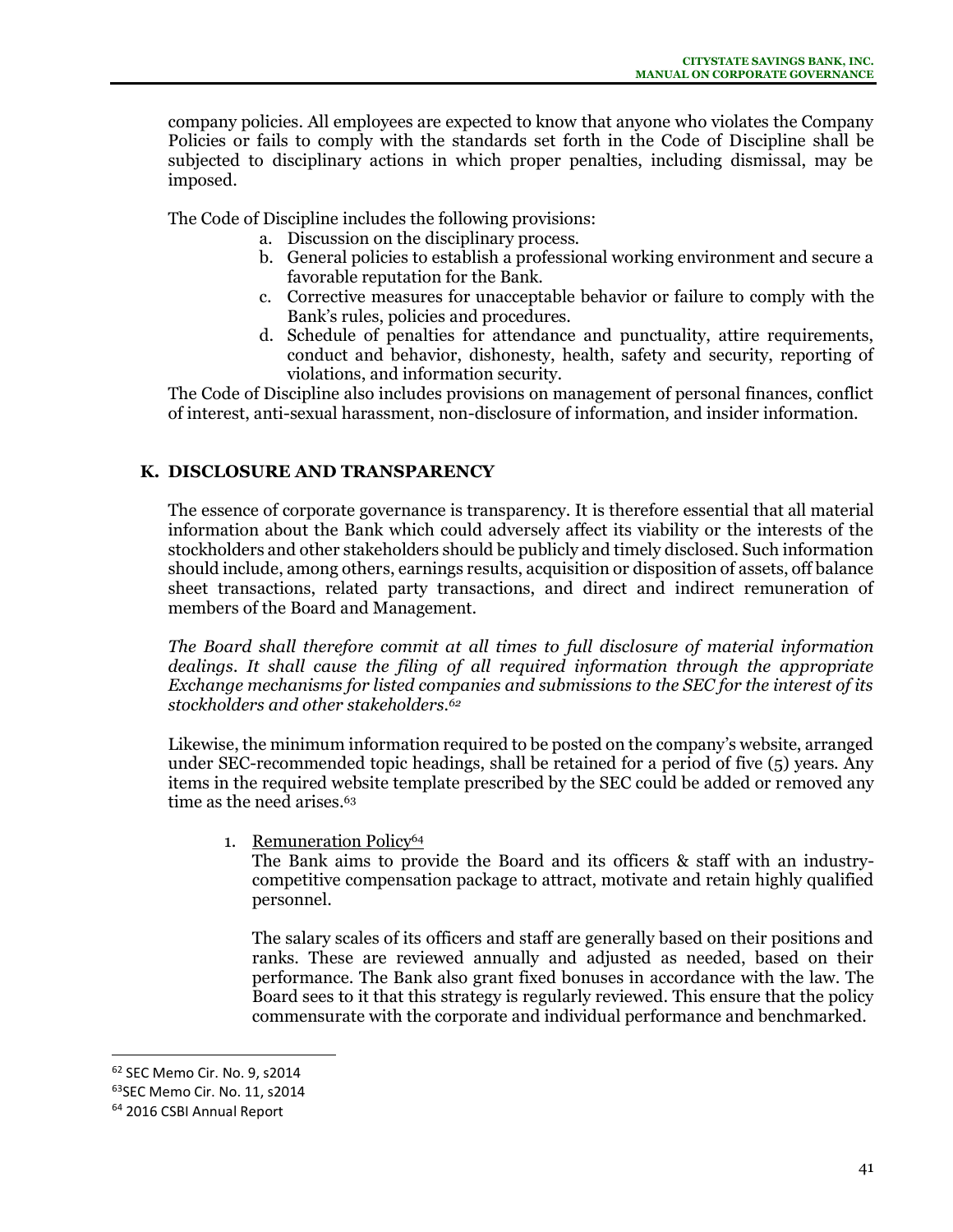Each director receives a monthly professional fee for attending Board and committee meetings. This is also in consideration of their valuable contributions in the formulation of the Bank's overall strategy.

2. Whistle-blowing Policy

The Bank requires all its employee to directly report any renowned impropriety or malpractice committed by a co-employee to their department heads or directly to the Human Resources Department or Internal Audit Department Head for investigation, the concealment or non-reporting of which is considered as an impropriety or malpractice in itself. The policy likewise requires the protection of informants, i.e., employees reporting such incidents in good faith from any form of harassment and thus considers any attempt to determine their identities as a breach of confidentiality subject to disciplinary sanctions.

3. Related Party Transactions Policy

The Bank has a Related party Transactions Policy that provides specific guidelines and procedures to ensure that dealings with related parties are made in the regular course of business in an arm's-length basis and upon terms not less favorable to the Bank than those offered to others that Bank's resources are not misused.

4. Insider Trading Policy

Reporting insiders are required to disclose their and their associates' initial beneficial ownership in the Bank's shares and any changes thereof within two (2) trading days after their election/appointment in office and from date of said changes, respectively. They are likewise prohibited from buying and selling Bank's shares upon obtaining material non-public information up to two (2) trading days after such information is disclosed.

5. Conflict of Interest Policy

This Policy ensure that the Bank's interests are duly protected, it requires all employees to make sure that their personal interests do not conflict with the duties which the bank perform for its clients and those of their affiliates. This policy prohibits employees from engaging into certain conflict of interest and directives to disclose procedures in case of possible conflict of interest scenarios.

## **L. COMMUNICATION PROCESS**

- a. This manual shall be available for inspection by any stockholder of the Corporation at reasonable hours on business days.
- b. All directors, executives and department heads are tasked to ensure the thorough dissemination of this Manual to all employees and related third parties, and to likewise enjoin compliance in the process.

## **M. TRAINING PROCESS**

a. If necessary, funds shall be allocated by the President / CEO for the purpose of conducting an orientation program or workshop to operationalize this Manual.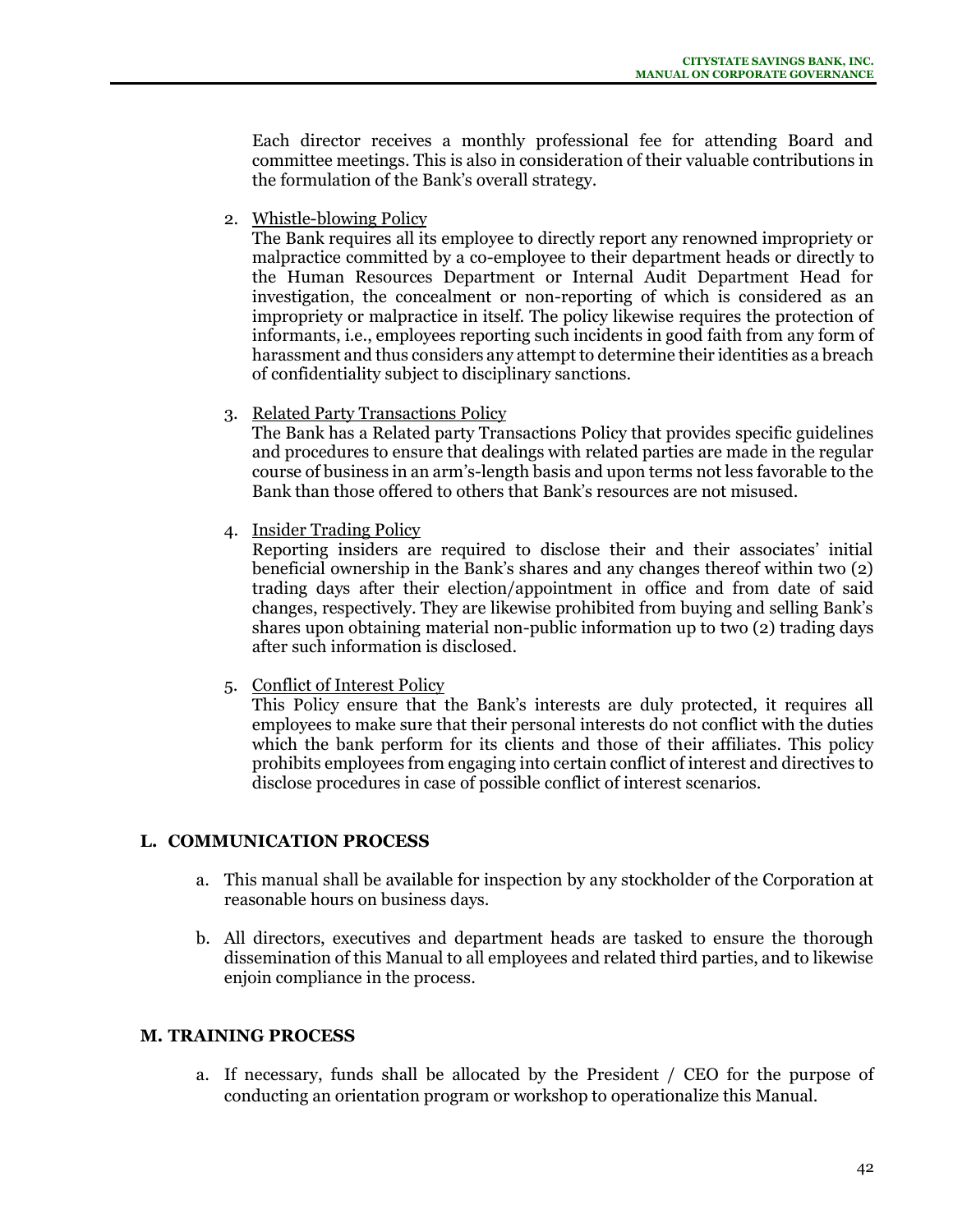b. A director shall, before assuming as such, be required to attend a seminar on corporate governance which shall be conducted by a duly recognized private or government institute.

# **N. REPORTORIAL OR DISCLOSURE SYSTEM OF COMPANY'S CORPORATE GOVERNANCE POLICIES**

- a. The reports or disclosures required under this Manual shall be prepared and submitted to the Commission by the responsible Committee or officer through the Corporation's Compliance Officer;
- b. All material information, i.e., anything that could potentially affect share price, shall be publicly disclosed. Such information shall include earnings results, acquisition or disposal of assets, board changes, related party transactions, shareholdings of directors and changes to ownership;
- c. Other information that shall always be disclosed includes remuneration (including stock options) of all directors and senior management corporate strategy, and off balance sheet transactions;
- d. All disclosed information shall be released via the approved stock exchange procedure for company announcements as well as through the annual report;
- e. The Board shall commit at all times to fully disclose material information dealings. It shall cause the filing of all required information for the interest of the stakeholders;
- f. An employee is prohibited to communicate material non-public information about the bank to any person, unless the bank is ready to simultaneously disclose the material non-public information to the Philippine Stock Exchange. This rule does not apply if the disclosure is made to:
	- 1. A person who is bound by duty to maintain trust and confidence to the bank such as but not limited to its auditors, legal counsels, investment bankers, financial advisers; and
	- 2. A person who agrees in writing to maintain in strict confidence the disclosed material information and will not take advantage of it for his personal gain.

Selective disclosure of material non-public information to securities analysts, institutional investors or other third parties who do not fall within the exceptions above-mentioned, ahead of the general public, shall be deemed a violation of this rule.

Management shall establish and implement internal control that will ensure that its directors, officers, employees and any other person who is privy to the material non-public information shall comply with the requirement of this rule.

# **O. MONITORING AND ASSESSMENT**

Each Committee shall report regularly to the Board of Directors.

a. The Compliance Officer shall establish an evaluation system to determine and measure compliance with this Manual. Any violation thereof shall subject the responsible officer or employee to the penalty provided on this Manual.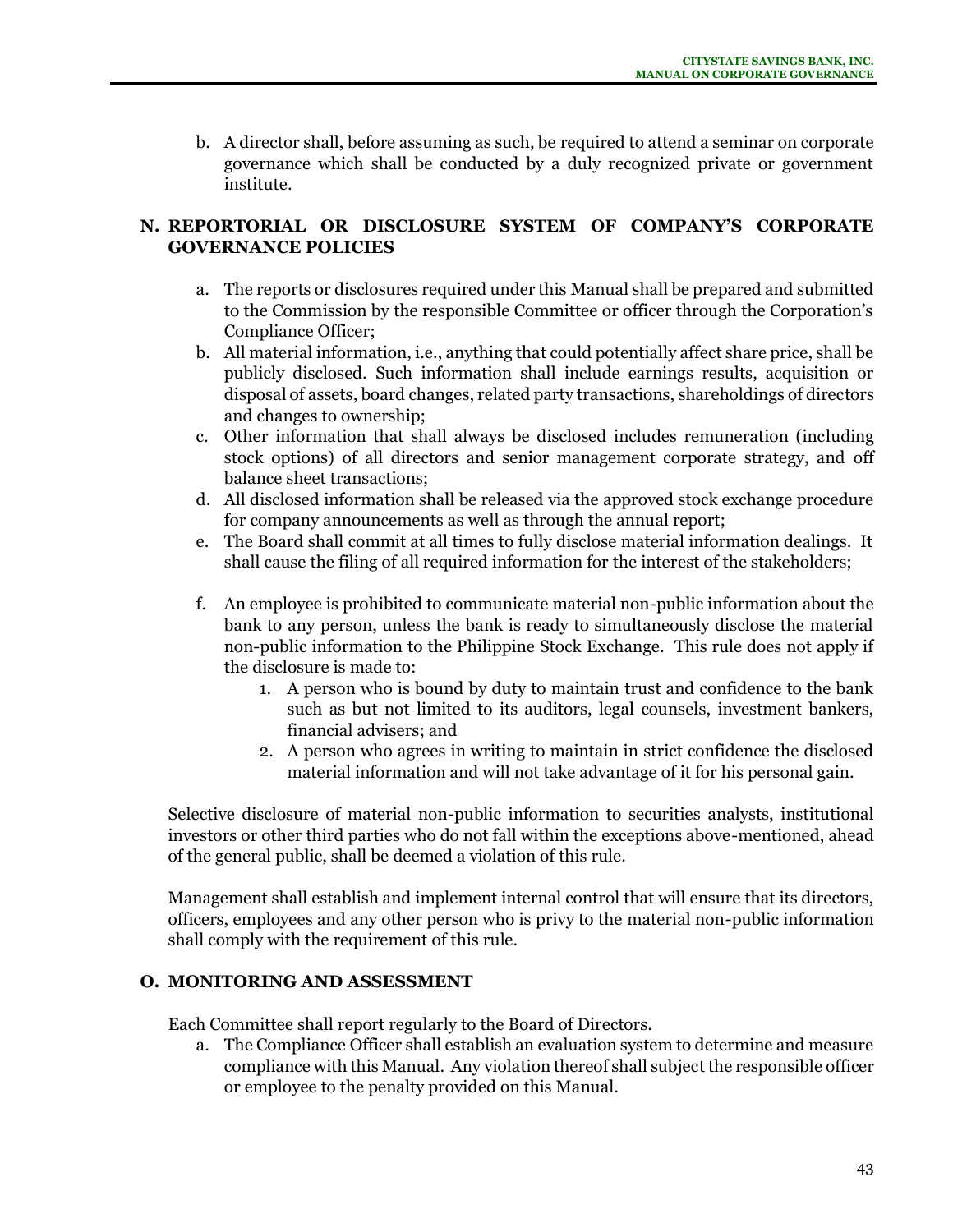- b. This Manual shall be subject to annually review unless the same frequency is amended by the Board.
- c. All business processes and practices being performed within any department or business unit of Citystate Savings Bank, Inc. that are not consistent with any portion of this manual shall be revoked unless upgraded to the compliant extent.

# **P. PENALTIES FOR NON-COMPLIANCE WITH THE MANUAL**

- a. To strictly observe and implement the provisions of this manual, the following penalties shall be imposed, after notice and hearing, on the company's directors, officers, and staff of the Bank, in case of violation of any of the provision of this Manual:
	- 1. In case of **first violation**, the subject person shall be reprimanded.
	- 2. Suspension from office shall be imposed in case of **second violation**. The duration of the suspension shall depend on the gravity of the violation.
	- 3. **For third violation**, the maximum penalty of removal from office shall be imposed.
- b. The commission of a third violation of this manual by any member of the board shall be a sufficient cause for removal from directorship.
- c. The Compliance Officer shall be responsible for determining violation/s through notice and hearing and shall recommend to the Chairman of the Board thru the President / CEO the imposable penalty for such violation, for further review and approval of the Board.